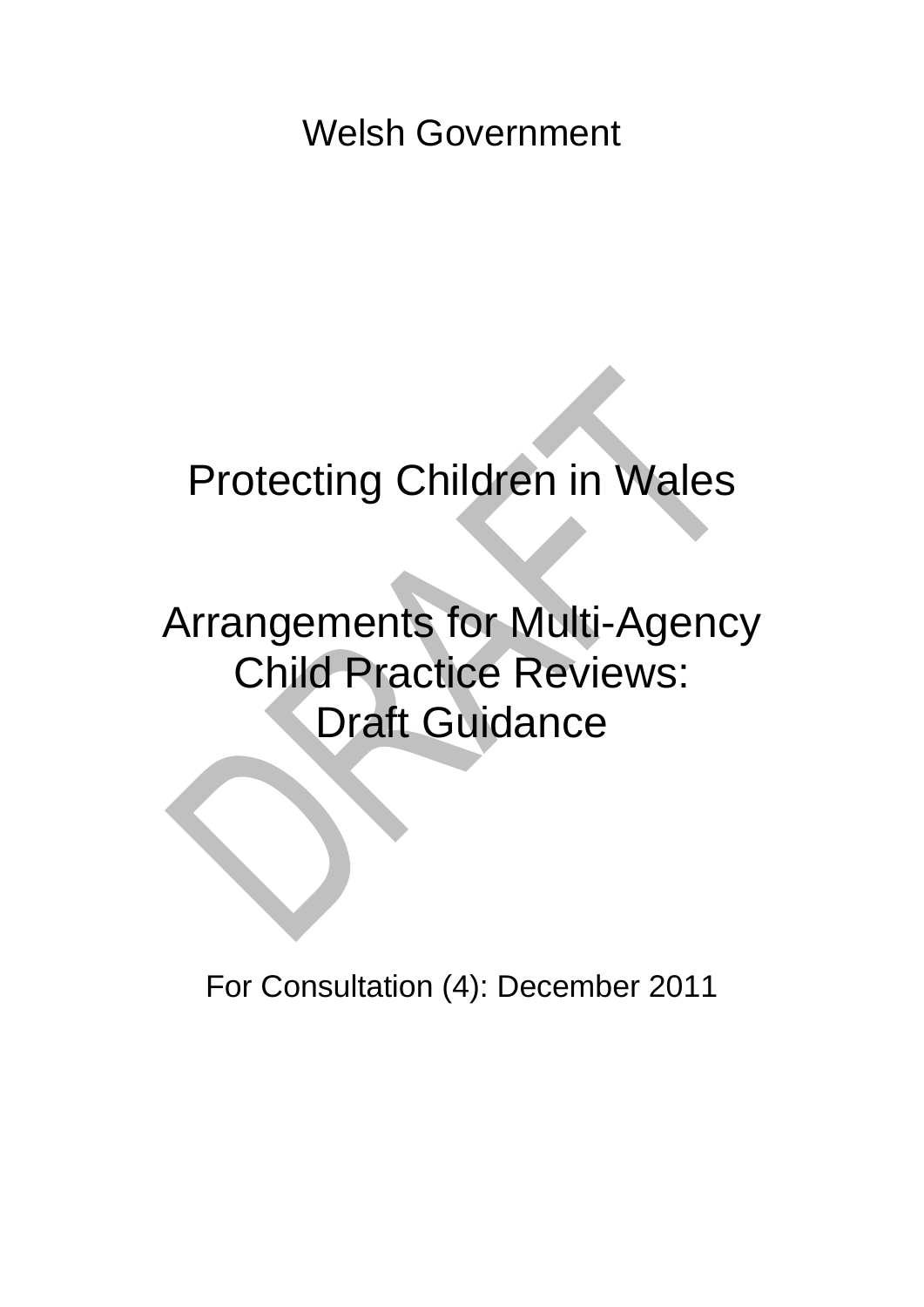# **Contents**

| 1. | Preface                                                                                                               | 1              |
|----|-----------------------------------------------------------------------------------------------------------------------|----------------|
| 2. | Principles underpinning the new arrangements                                                                          | 3              |
| 3. | Learning and reviewing framework                                                                                      | $\overline{4}$ |
| 4. | <b>Multi-Agency Professional Forums</b>                                                                               | $\overline{7}$ |
| 5. | <b>Concise Child Practice Reviews</b>                                                                                 | 10             |
| 6. | <b>Extended Child Practice Reviews</b>                                                                                | 15             |
|    | Annex 1: Reviewer's Guide for Organising and Facilitating Practitioner Focused<br><b>Multi-Agency Learning Events</b> | 18             |
|    | Annex 2: Templates                                                                                                    |                |
|    | Recommendation to Chair of LSCB from CPR Sub Group                                                                    | 37             |
|    | <b>LSCB Child Practice Review Report</b>                                                                              | 46             |
|    | Annex 3: Multi Agency Consultation Model - Process Flow Chart                                                         | 50             |
|    | Annex 4: Multi-Agency Professional Forums – examples from current<br><b>LSCB</b> practice                             | 51             |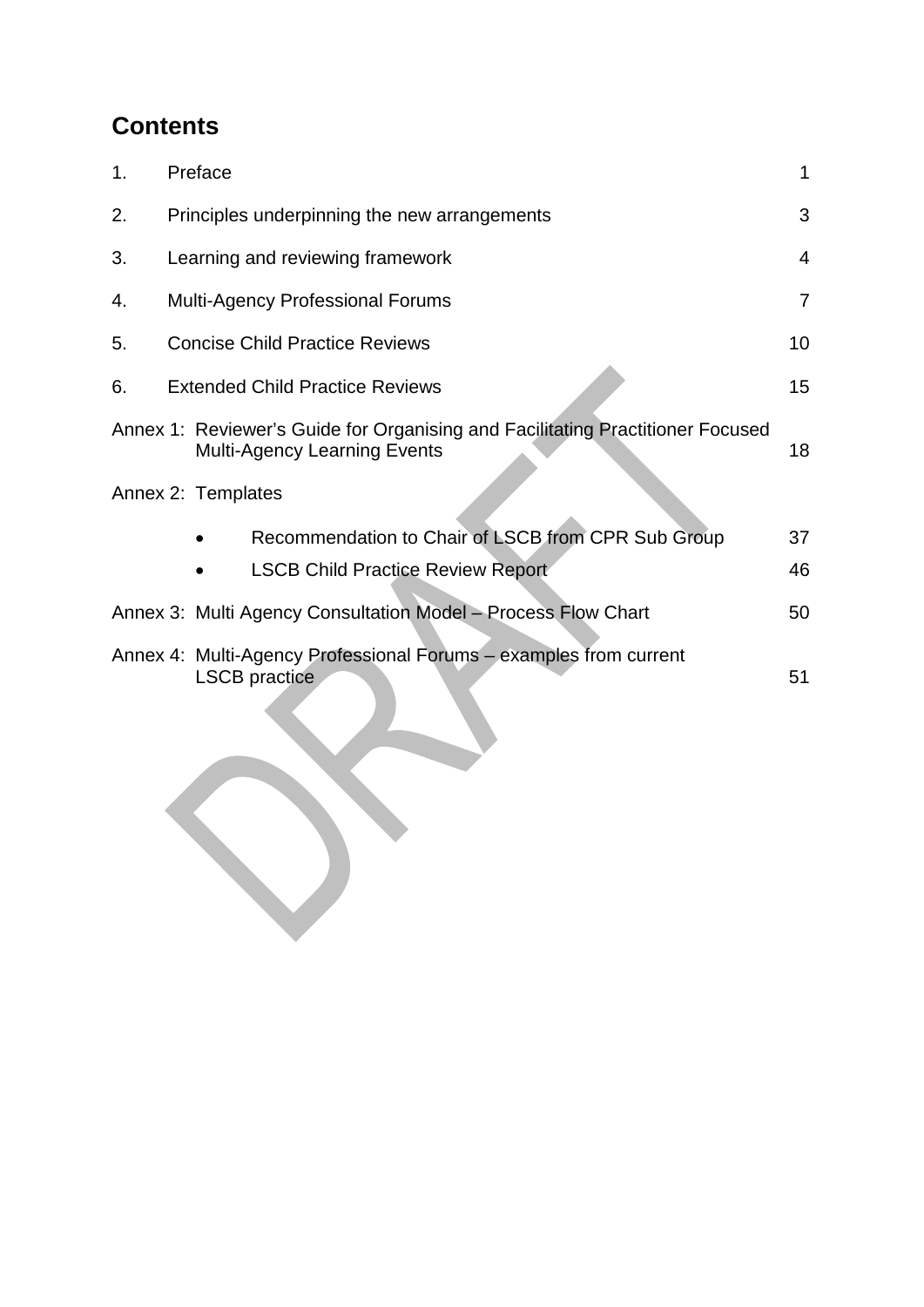# **1. Preface**

1.1. This draft practice guidance is being issued for consultation and is accompanied by a set of consultation questions. It sets out the proposed new arrangements for Multi-Agency Child Practice Reviews in circumstances of a significant incident where abuse or neglect of a child is known or suspected. Feedback from consultation will inform the final practice guidance as well as the future review of *Safeguarding Children: Working Together Under the Children*  Act 2004<sup>[1](#page-2-0)</sup>. It is anticipated that the new arrangements will be ready to be implemented in Wales in April 2012, following necessary amendments to the *Local Safeguarding Children Boards (Wales) Regulations 2006.*

1.2. The review process outlined in the draft guidance is about learning from practice in order to achieve improvements in multi-agency child protection practice. The guidance includes an annex (Annex 1) which is a guide for reviewers who will be organising and facilitating practitioner-focused multi-agency learning events under the new arrangements. It is hoped this guide will give practical assistance to those undertaking the new tasks of reviewers. In Annex 2, there is a set of templates to assist in streamlining communication and reporting during the process of a Child Practice Review. As the approach in Wales is building on existing good multi-agency practice by LSCBs, Annex 3 and 4 contain examples of how multi-agency learning events can be set up.

1.3. The guidance is addressed to all Local Safeguarding Children Boards (LSCBs) and partner agencies. The overall purpose of reform of the present serious case review system is to promote a positive culture of multi-agency child protection learning and reviewing in local areas, responsibility for which is managed by LSCBs. It puts in place a system for Multi-Agency Concise and Extended Child Practice Reviews that are fit for purpose in circumstances of serious incidents resulting from abuse or neglect. These changes are expected to lead to new learning which can support a process of continuous improvement in inter-agency child protection practice.

1.4. The new framework has a number of important features which mark it out from the present serious case review system:

- it involves agencies, staff and families in a collective endeavour to reflect and learn from what has happened in order to improve practice in the future, with a focus on accountability and not on culpability;
- it has the potential to develop more competent and confident multi-agency practice in the long term, where staff have a better understanding of the knowledge base and perspective of different professionals with whom they work;
- it strengthens the accountability of managers to take responsibility for the context and culture in which their staff are working and to see that they have the support and resources they need;

<span id="page-2-0"></span><sup>1</sup> <sup>1</sup> Welsh Assembly Government (2006) Safeguarding Children: Working Together Under the Children *Act 2004.* Cardiff: Welsh Assembly Government.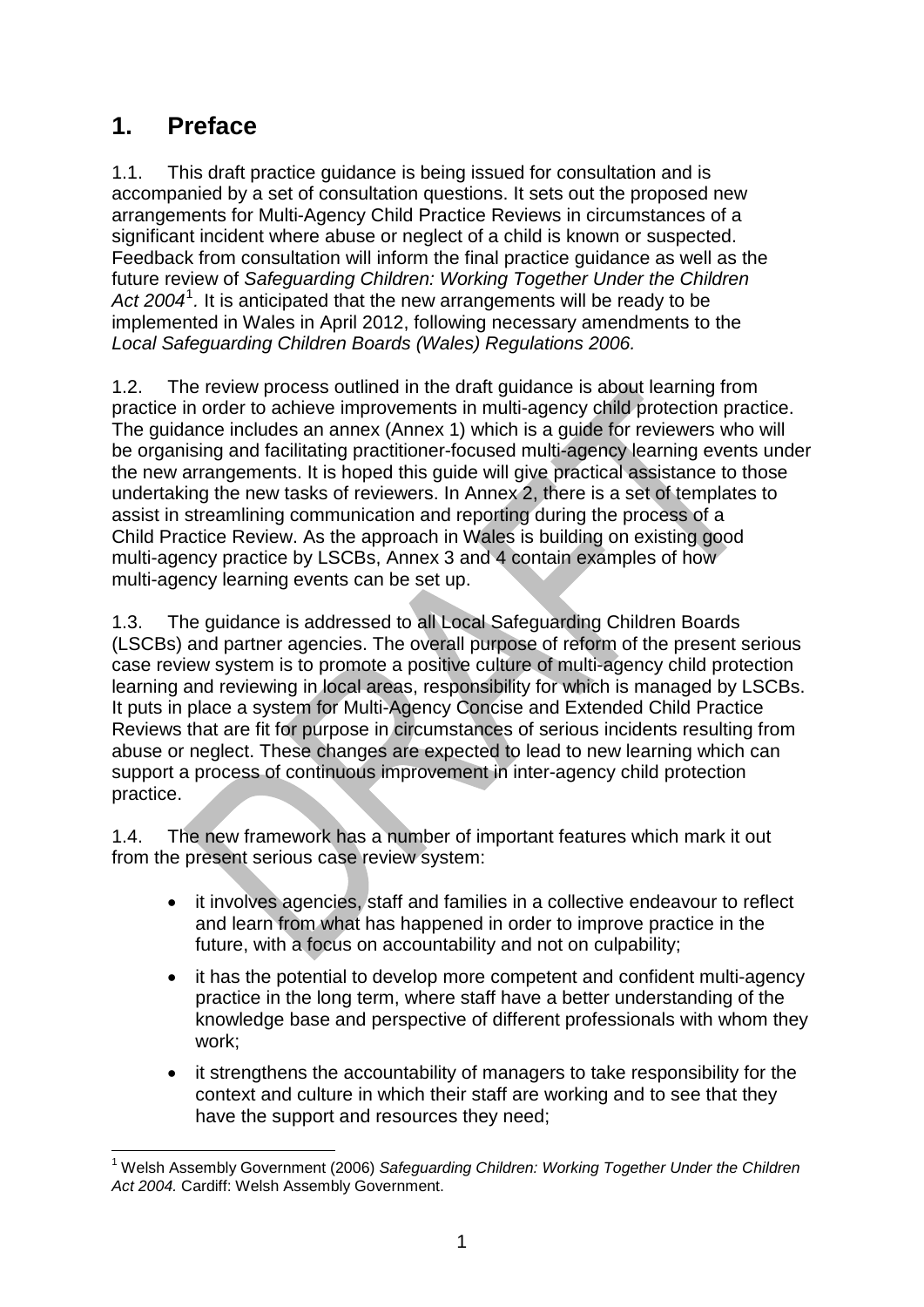- it recognises the impact of the tragic circumstances of non-accidental child deaths or serious harm on families and on staff, and provides opportunities for serious incidents to be reviewed in a culture that is experienced as fair and just by all concerned;
- it takes a more streamlined, flexible and proportionate approach to reviewing and learning from what are inevitably complex cases;
- it allows a more constructive use of resources than in the current system and works to shorter timescales;
- it uses the learning from other related review processes and increases compatibility with different review systems;
- it focuses on key learning identified through the review process which results in relevant recommendations and action to improve future practice, recorded in anonymised reports which are published by LSCBs.

1.5. Further amendments to the arrangements proposed in the practice guidance will be required in due course following implementation of new Safeguarding and Protection Boards announced by the Deputy Minister for Children and Social Services in October 2011. However, this requires a new legal framework which will be part of a *Social Services (Wales) Bill* to be brought forward in 2012.

1.6. During the development of the practice guidance, the proposed new arrangements have been subject to extensive discussion and feedback, including a workshop of key stakeholders from across Wales held in June 2011. The proposals for child practice reviews have been tested by three Local Safeguarding Children Boards and other pilots are being planned. One Local Safeguarding Children Board held a multi-agency learning event in circumstances of serious neglect that did not meet the criteria for a serious case review or the new Concise Review, and three Local Safeguarding Children Boards, in agreement with the Welsh Government, have piloted or are in the process of piloting a Multi-Agency Concise or Extended Child Practice Review. They have all made an invaluable contribution to developing the detail of the guidance, and have confirmed the efficiency and effectiveness of the approach.

1.7. In parallel to this consultation the Welsh Government is considering what processes it will follow upon receipt of the recommendations produced by a Child Practice Review.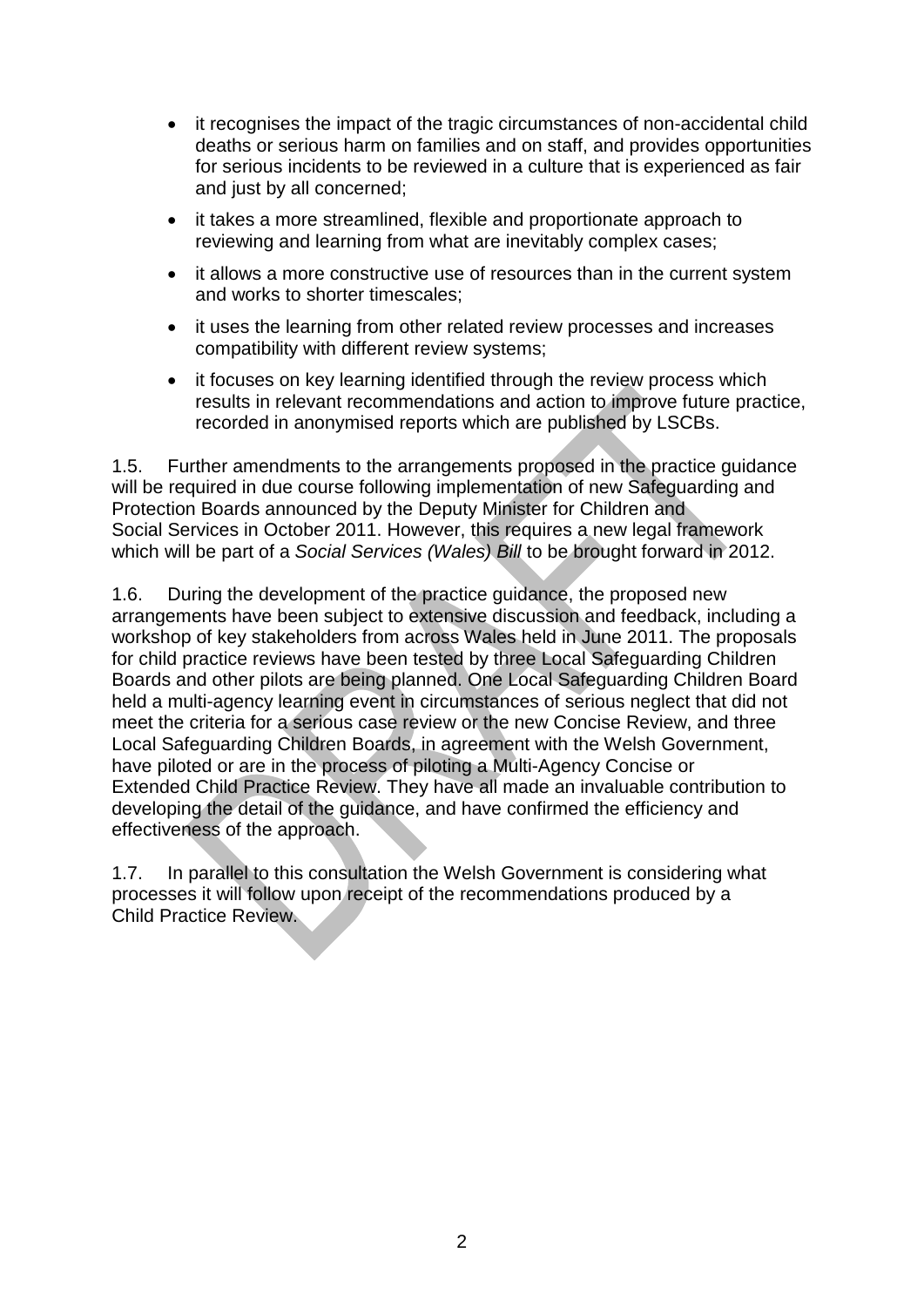# **2. Principles underpinning the new arrangements**

2.1. The new framework is underpinned by a set of principles to guide LSCBs, their constituent members and other community partners in their responsibilities for learning, reviewing and improving local child protection policy and practice, and to guide LSCBs in setting up new arrangements for multi-agency child practice reviews:

- professionals in all services working with children and families in the local area are given the assistance they need so they can undertake the complex and difficult work of protecting children with confidence and competence;
- organisational cultures, and the processes that underpin the culture, are experienced as fair and just, and promote supportive management and work environments for professionals;
- a positive shared learning culture is an essential requirement for achieving effective multi-agency practice;
- a culture of transparency is created that:
	- o provides regular opportunities to address multi-agency collaboration and practice, and multi-agency learning, reflection and development;
	- o has processes for learning and reviewing that are flexible and proportionate and are open to professional and public challenge;
	- o takes account of the wishes and views of children and families in individual cases;
	- o provides accountability and reassurance to children, families and the wider public;
	- o identifies promptly the need for systemic or professional changes and ensures timely action is taken;
	- o shares and disseminates new knowledge or lessons learned on a multi-agency basis locally, regionally and nationally;
- the work of learning, reviewing and improving local multi-agency child protection policy and practice is audited and evaluated for its effectiveness.

2.2. The principles underpinning the new framework are in accord with the Articles of the *Convention on the Rights of the Child* [2](#page-4-0) and can be found similarly reflected in the statutory instruments and guidance of other relevant bodies for their systems of reviews, investigations and tribunals $3$ .

<span id="page-4-1"></span><span id="page-4-0"></span> 2 UN Convention on the Rights of the Child, ratified by the United Nations, 20 November 1989.  $3$  For example, The Tribunal Procedure (Upper Tribunal) Rules 2008, s.2; Jordan v UK (2003) EHRR 2 – 'minimum standards' for an article 2 investigation.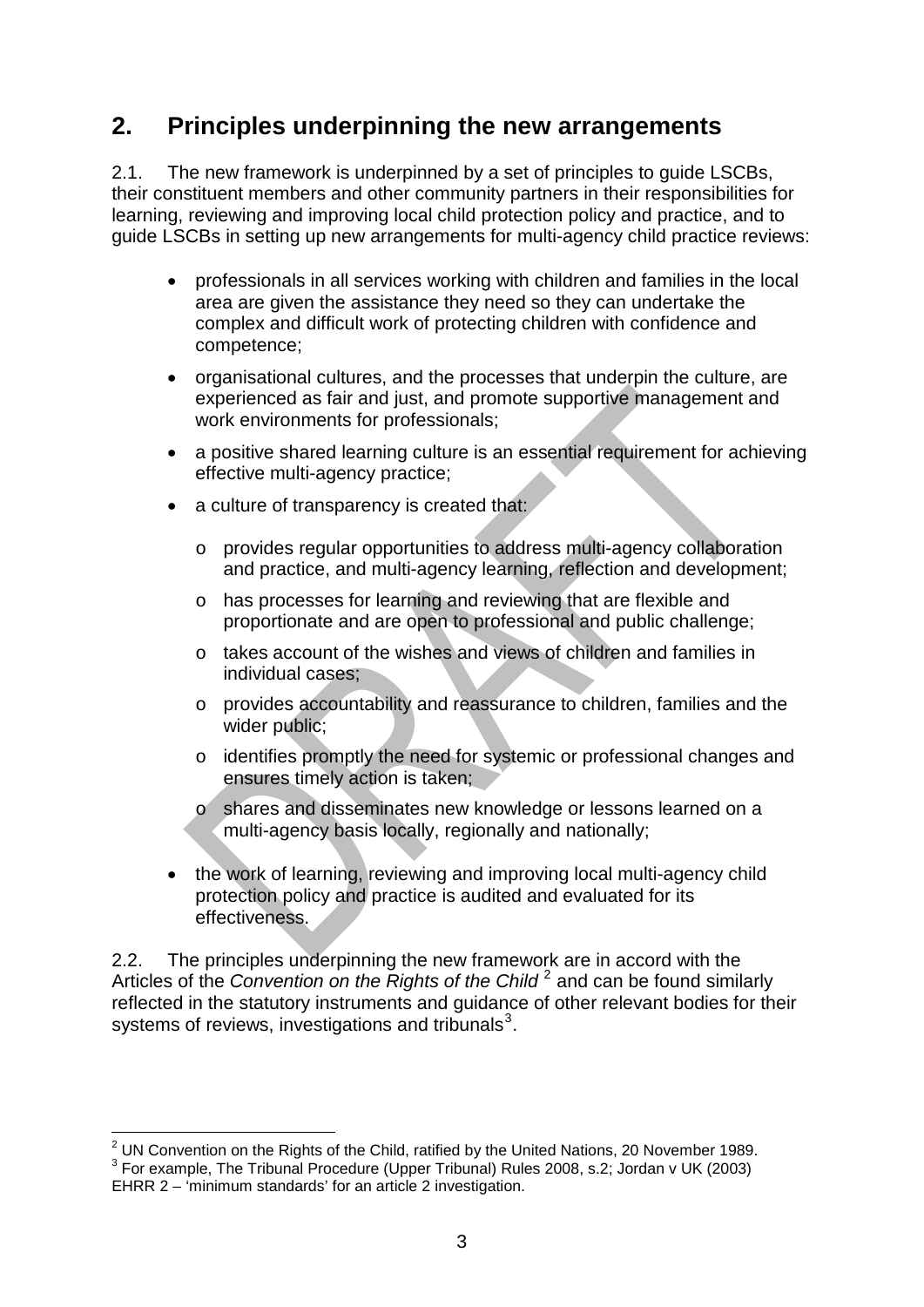# **3. Learning and reviewing framework**

3.1. The learning and reviewing framework has been developed with the intention that LSCBs and their constituent members provide an environment in which practitioners and their agencies can learn from their casework. The framework, underpinned by the principles in section 2, consists of a foundation for learning of Multi-Agency Professional Forums and, in clearly specified circumstances, Multi-Agency Child Practice Reviews that are either Concise or Extended.

3.2. In summary, the framework consists of several inter-related parts, to be laid down in revised *Local Safeguarding Children Boards (Wales) Regulations 2012*:

- **Multi-Agency Professional Forums:** an LSCB annual programme of multi-professional learning events for practitioners and managers, primarily to examine multi-agency case practice and findings from child protection audits, inspections and reviews, to improve local knowledge and practice and to inform the Board's future audit and training priorities.
- **Concise Reviews:** a multi-agency review of practice in circumstances where a child has died, or has been or was in danger of being seriously harmed as the result of abuse or neglect **and was not** on the child protection register within the last six months and was not a looked after child or a care leaver under the age of 18. The review engages with relevant children and families in so far as appropriate and seeks to include their perspectives, and it involves practitioners and their managers who have been working with the child and family. A planned and facilitated practitioner-focused learning event is held, conducted by a reviewer independent of the case management, to examine recent practice, using a systems approach. At the conclusion of the review, there is an anonymised Child Practice Review Report which is to be submitted to the Welsh Government and published by the LSCB. The process will be completed as soon as possible but no more than six months from a referral from the Board to the *Review Sub-Group.*
- **Extended Reviews:** a multi-agency review where a child has died, or has been or was in danger of being seriously harmed as the result of abuse or neglect **and was** on the child protection register within the last six months or was a looked after child or a care leaver under the age of 18. It follows the same process and timescale as a Concise Review, engaging with relevant children and families, in so far as they wish and is appropriate, and involving practitioners and managers throughout. There is an additional level of scrutiny of the work of the statutory agencies and the statutory plan(s) in place for the child or young person. The review is to be undertaken by two reviewers working closely together, one of whom will bring an external perspective and who will have responsibility for the scrutiny of how the statutory duties of all relevant agencies were fulfilled. An anonymised Child Practice Review Report is to be submitted to the Welsh Government and published by the LSCB.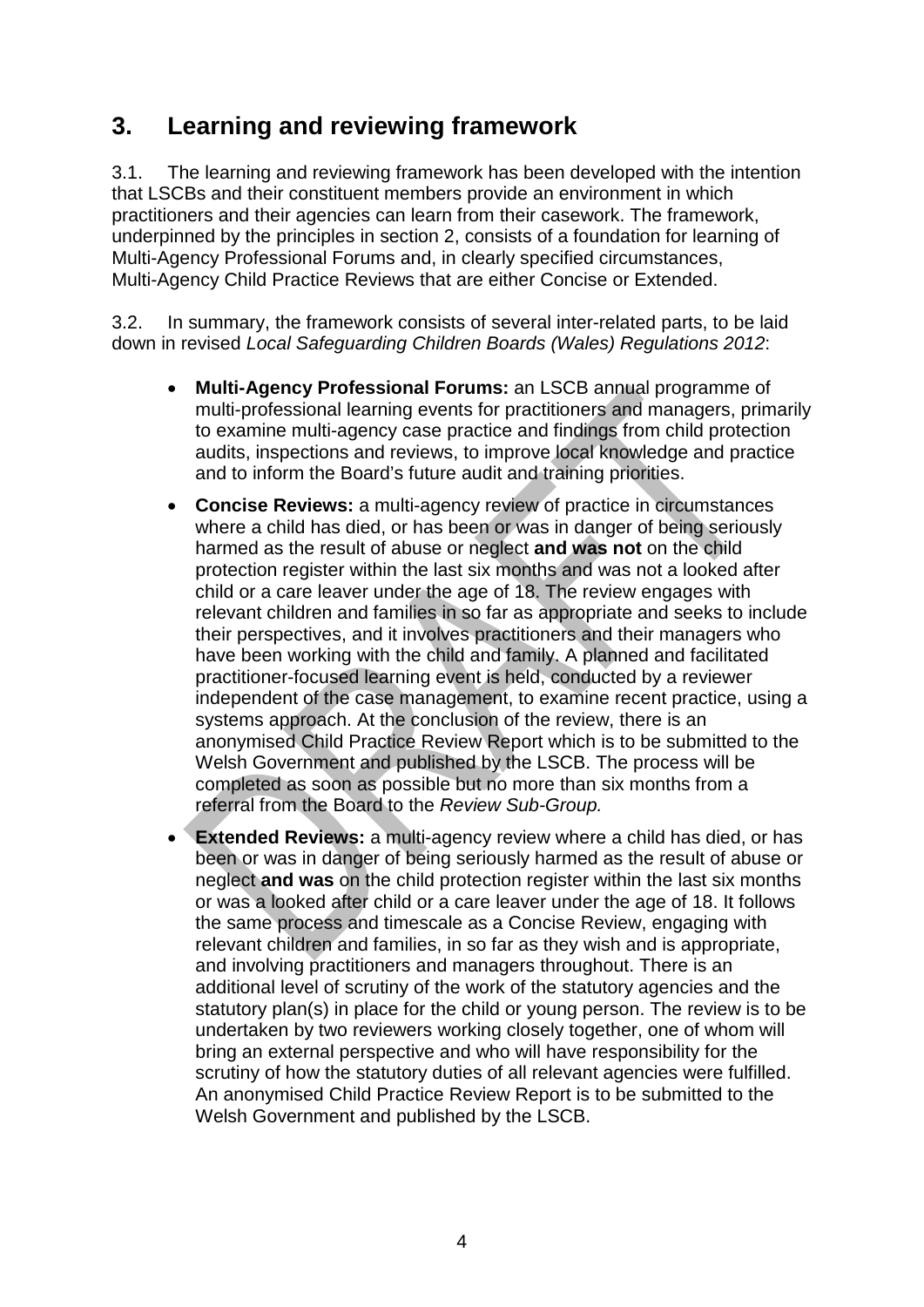#### **Implications for Local Safeguarding Children Boards**

3.3. Achieving improvement in safeguarding policy and practice is a core business of LSCBs. Boards have responsibility for establishing Child Practice Reviews, for signing off the agreed report and action plan when a Child Practice Review has been completed, and for implementing necessary changes in local policy and practice. These responsibilities require committed, well functioning and strongly led Boards and the full support of agencies represented on the Boards. They also require active partnership with other community services that are not Board members but working locally with children and families.

3.4. In order to achieve the objectives of the learning and reviewing framework, there will need to be certain functions in each Local Safeguarding Children Board to deliver them. The structure and purpose of the Board's standing sub-groups or sub-committees will need to reflect the core business of the Board, ensure appropriate cross representation, and fully co-ordinated processes and programmes of work between the sub-groups. The inter-relationships that need to be developed for the implementation of the new learning and reviewing framework are represented in the diagram below:



#### **A systems approach**

3.5. It has been agreed that the approach to be taken in multi-agency child practice reviews should be a systems approach i.e. the focus should be on the multi-agency professional practice in relation to a particular child(ren) and family, with the aim of identifying underlying issues that are influencing practice more generally<sup>[4](#page-6-0)</sup>.

<span id="page-6-0"></span><sup>&</sup>lt;u>.</u> 4 Munro, E. (2011) *The Munro Review of Child Protection.* London: The Stationery Office, p.64.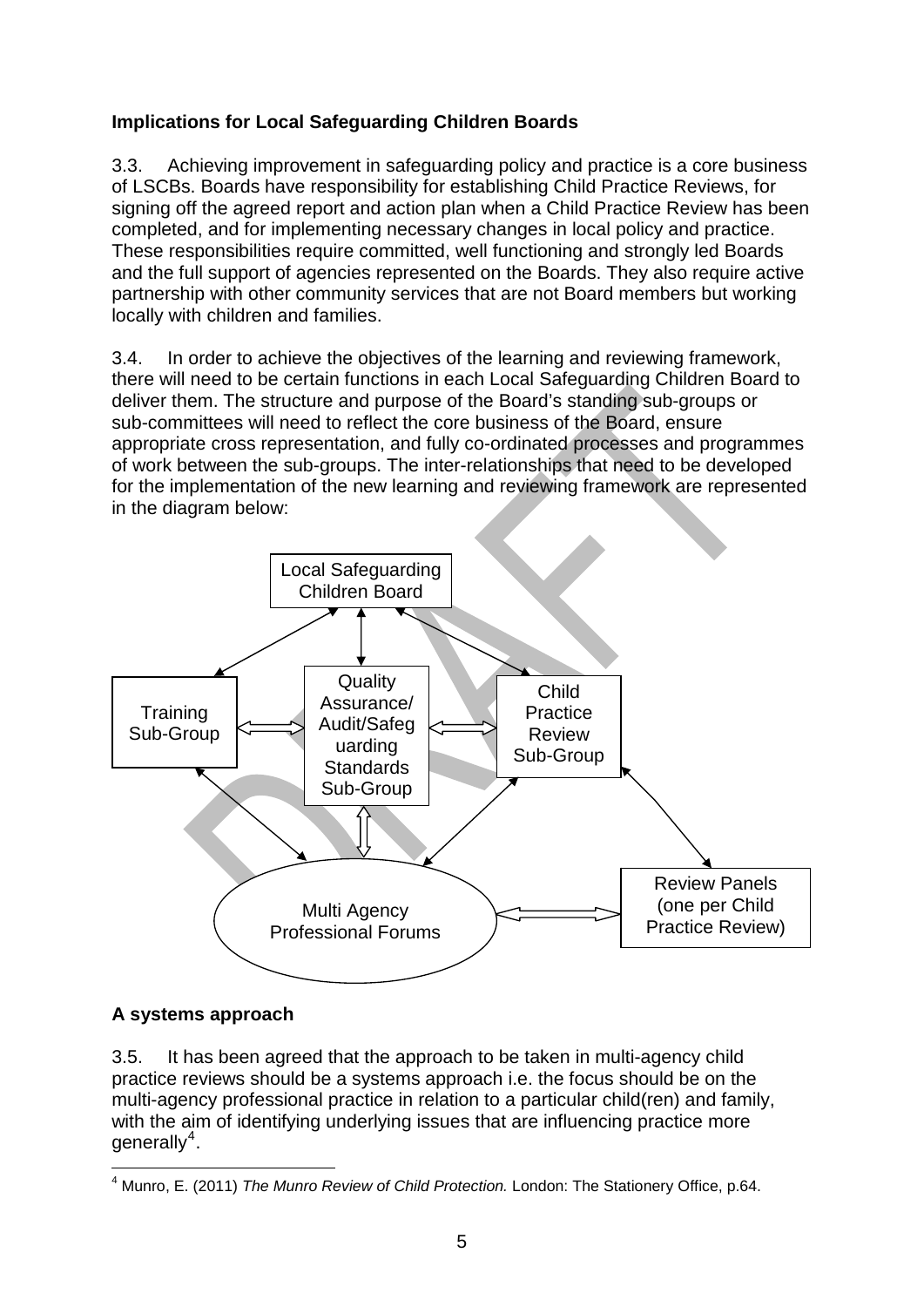3.6. Two particular systems-based approaches in use currently are *Root Cause Analysis* and the Social Care Institute for Excellence (SCIE) systems model, Learning Together<sup>[5](#page-7-0)</sup>. The Healthcare Inspectorate Wales (HIW) expresses its commitment to the importance of structured investigation and supports the use of *Root Cause Analysis*, developed and adapted for the NHS from the field of engineering*[6](#page-7-1)* . In reviews conducted by HIW, an expert review team is established, information is gathered from various sources and then sorted and analysed with key staff from the relevant agencies, further analysed with a variety of techniques, and a conclusion reached about the systems or processes which might be put in place to prevent further occurrences.

3.7. It has been recognised that there are a range of methods, techniques and skills which can be efficient and effective in reviews and investigations, according to the nature of the matter to be investigated, its extensiveness and any constraints of time or other resources<sup>[7](#page-7-2)</sup>.

3.8. Critical to any choice of method is that it must be fair and just, flexible and proportionate, inclusive as a process but rigorous and accountable in examining the practice of services which carry child protection responsibilities. These are features of the approach being adopted in Wales. The approach is firmly embedded in the responsibilities of LSCBs and has at the heart of a Child Practice Review a multi-agency learning event which brings relevant practitioners and practice managers together to explore with the reviewer(s) of that case the detail and context of agencies' work with a child and family, and from which learning for future practice can be drawn.

<span id="page-7-0"></span><sup>1</sup> 5 Fish, S., Munro, E. and Bairstow, S. (2009) *Learning together to safeguard children: developing a multi-agency systems approach for case reviews.* London: Social Care Institute for Excellence. 6 Healthcare Inspectorate Wales (2008) *Report of a review in respect of Ms A and the provision of* 

<span id="page-7-1"></span>*Mental Health Services, following a Homicide committed in October 2005*, Annex C. Cardiff: Healthcare Inspectorate Wales, 46. 7

<span id="page-7-2"></span>Healthcare Inspectorate Wales (2008) *Report of a review in respect of Ms A and the provision of Mental Health Services, following a Homicide committed in October 2005*, Annex C. Cardiff: Health Inspectorate Wales, p.46.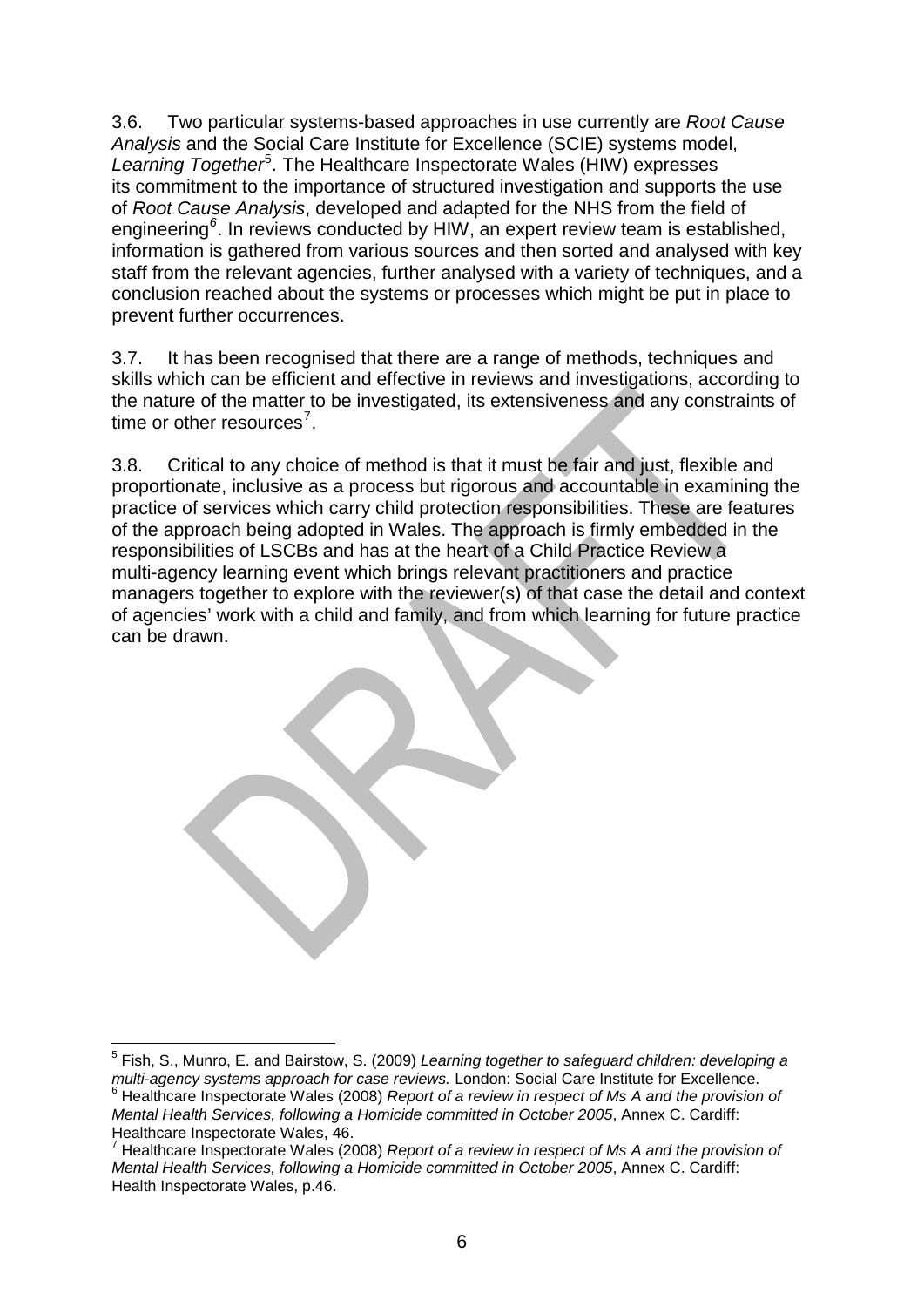# **4. Multi-Agency Professional Forums**

4.1. Multi-Agency Professional Forums are the foundation of the learning and reviewing framework and the need for Multi-Agency Professional Forums will be laid down in the revised *Local Safeguarding Children Boards (Regulations) Wales*. The forums are, therefore, an integral part of LSCBs' functions. They require a work plan flexible enough to deal with relevant new issues as they arise. Responsibility for their establishment may fall to an existing sub-group, such as *Quality Assurance* (also known in some Boards as *Audit* or *Safeguarding Standards Sub-Groups* or *Sub-Committees*) or the *Training Sub-Group*, or a specific sub-group may be established for the purpose. The activities will inevitably be closely related to those of other sub-groups of the Board, including the *Child Practice Review Sub-Group,*  and require appropriate cross-membership of sub-groups and good exchange of information*.*

4.2. The forums have two main purposes – case learning events and exploration of learning from audits, inspections and reviews – but they can also be used to provide other important opportunities for local multi-agency practitioner and manager learning:

- **Case Learning:** Discussion, consultation and reflection for practitioners, managers or core groups, using a systemic approach to examining and analysing individual current or no longer active cases. These may include complex cases where there have been good outcomes, current cases that have become stuck or cases which are causing professional concern that do not meet the criteria for Concise or Extended Child Practice Reviews;
- **Dissemination of findings from multi-agency child protection audits:** (See suggested topics below), and from child practice reviews, inspections or other local or national sources, in order to ensure continuing local multi-professional learning and development.

#### **Learning from multi-agency child protection audits**

Topics for local child protection audits and for multi-agency workshops to explore the audit findings, suggested by Rhondda Cynon Taff LSCB:

- Children who have been on the child protection register for more than 2 years.
- Children who have been deregistered in the last 12 months.
- Children subject of child protection conferences but not registered.
- Children with repeat registration within 12 months.
- Children on the register who were subject to a Child in Need Plan up to 12 months prior to registration (likely to be neglect due to parental problems).
- Working with uncooperative service users.
- Children who go missing.
- Looked after children subject to a strategy meeting.
- Children on the register subject to further strategy meetings or who should have been subject to further strategy meetings.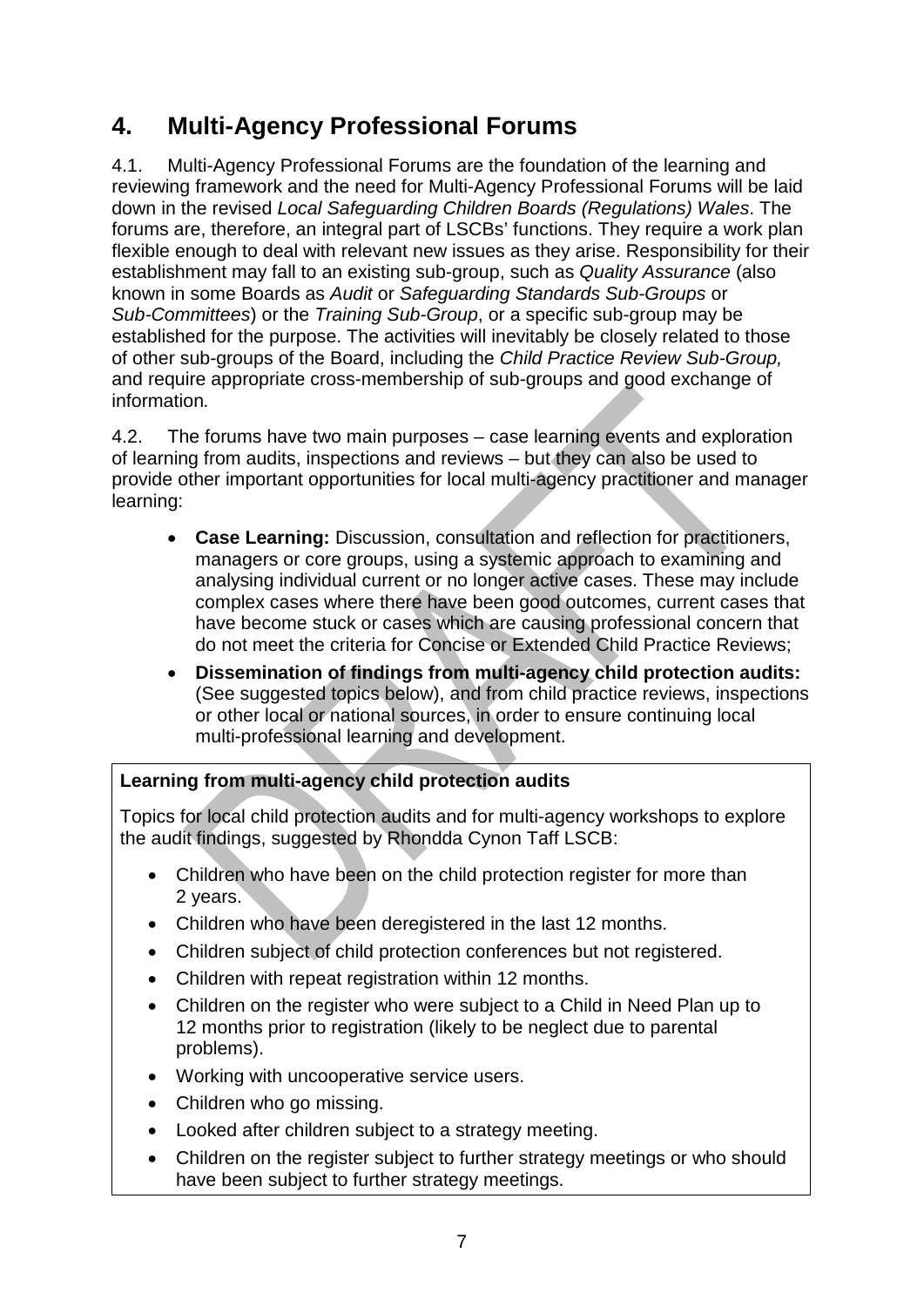4.3. The learning from these forums may require local action through changes in operational policy, protocols, service delivery and practice, and this should occur promptly and without delay. It is expected that if at any time a higher level of concern is identified that would fit the criteria for a Concise or Extended Review, then the case should be referred to the *Child Practice Review Sub-Group* for consideration and action.

4.4. The forums should be facilitated events, undertaken in environments that provide safe, professional support and professional challenge, with a clear set of working principles or processes so that staff know what to expect and the confidentiality of any case material is respected. The forums considering cases that do not fall under the criteria for a Concise or Extended Child Practice Review may use the same processes as used in those reviews for learning from a case. They may also use a range of creative methods already familiar in training and continuing professional development, such as multi-agency supervision, appreciative inquiry or sculpting, as appropriate. The practice learning should be captured and used for dissemination more widely to staff, and should inform the Board's annual review of its Business Plan.

4.5. The forums should allow assessments, decision making and practice to be explored openly with each other by staff. However, if any issues of individual staff training needs or staff malpractice emerge during the course of a Multi-Agency Professional Forum, these should be managed through the relevant agency's own staff procedures.

4.6. Where the learning from these forums is of wider relevance, the messages will need to be conveyed to agencies locally and the process managed by the relevant standing sub-group of the LSCB.

4.7. The effectiveness of these forums will be dependent on the commitment of senior agency representatives on the LSCB and dependent on local agency support in enabling professional staff to make use of these learning opportunities.

4.8. The programme of work will require resourcing by the LSCB, evaluating to ascertain whether the programme is valued and found effective by staff, and assessed for its impact on local child protection practice by the *Quality Assurance Group*, to be reported back to the LSCB on a regular basis.

4.9. There are examples where this approach is already being developed by some LSCBs in Wales and experience of what has worked well can be shared between Boards. For example:

Caerphilly Safeguarding Children Board has had an established multi-agency consultation process since 2009, initiated by practitioners, which brings together key staff to look at cases that are, for example, stuck or difficult, and provides reflective supervision. It has been successful in building understanding of the need for multi-agency responsibility for work with families. A flow chart suggesting how this might work is contained in Annex 3.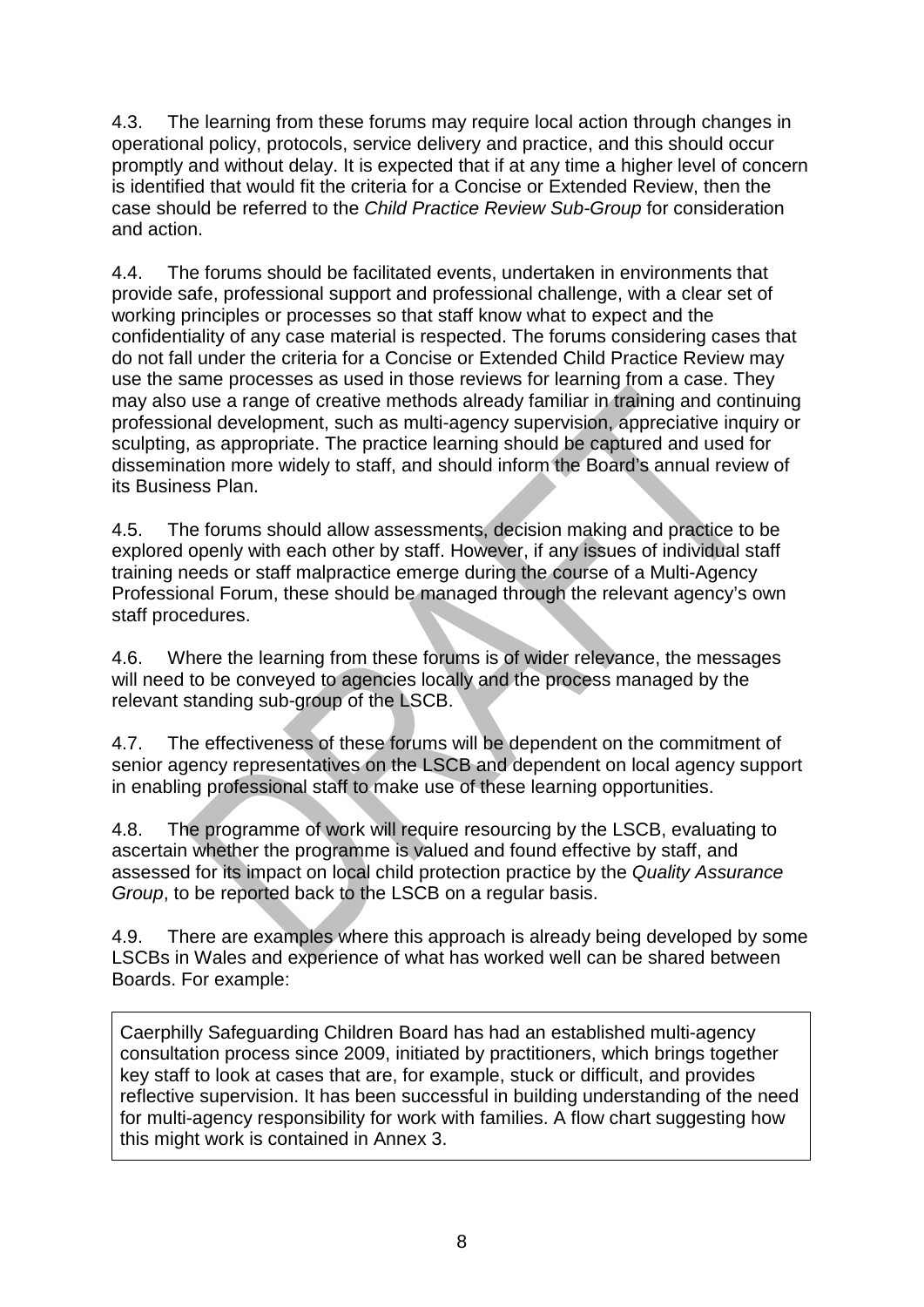A case review learning event was held for practitioners to consider a serious case of neglect by Torfaen Safeguarding Children Board, which did not reach the criteria for a Concise Review. It identified key learning points and messages for the Board. More importantly, it was valuable because it was experienced as a non-threatening, constructive session and empowering for practitioners. It allowed other agency perspectives to be explored and better understood, and to build relationships between agencies. The process highlighted the positive work that the family and practitioners had been doing, and showed the progress already made. An example of the terms of reference for such a multi-agency learning event is set out in Annex 3.

Rhondda Cynon Taff Safeguarding Children Board has set up Multi-Agency Practitioner Forums, with the intention of holding at least three multi-agency workshops a year for focused practice learning from audited cases and a fourth for disseminating learning from case reviews based on the Child Practice Review model. These events may involve at least 50 practitioners from different services at anyone time.

4.10. The use of Multi-Agency Professional Forums in Wales will, therefore, be building on some longstanding prior experience and be drawing on existing developing good practice.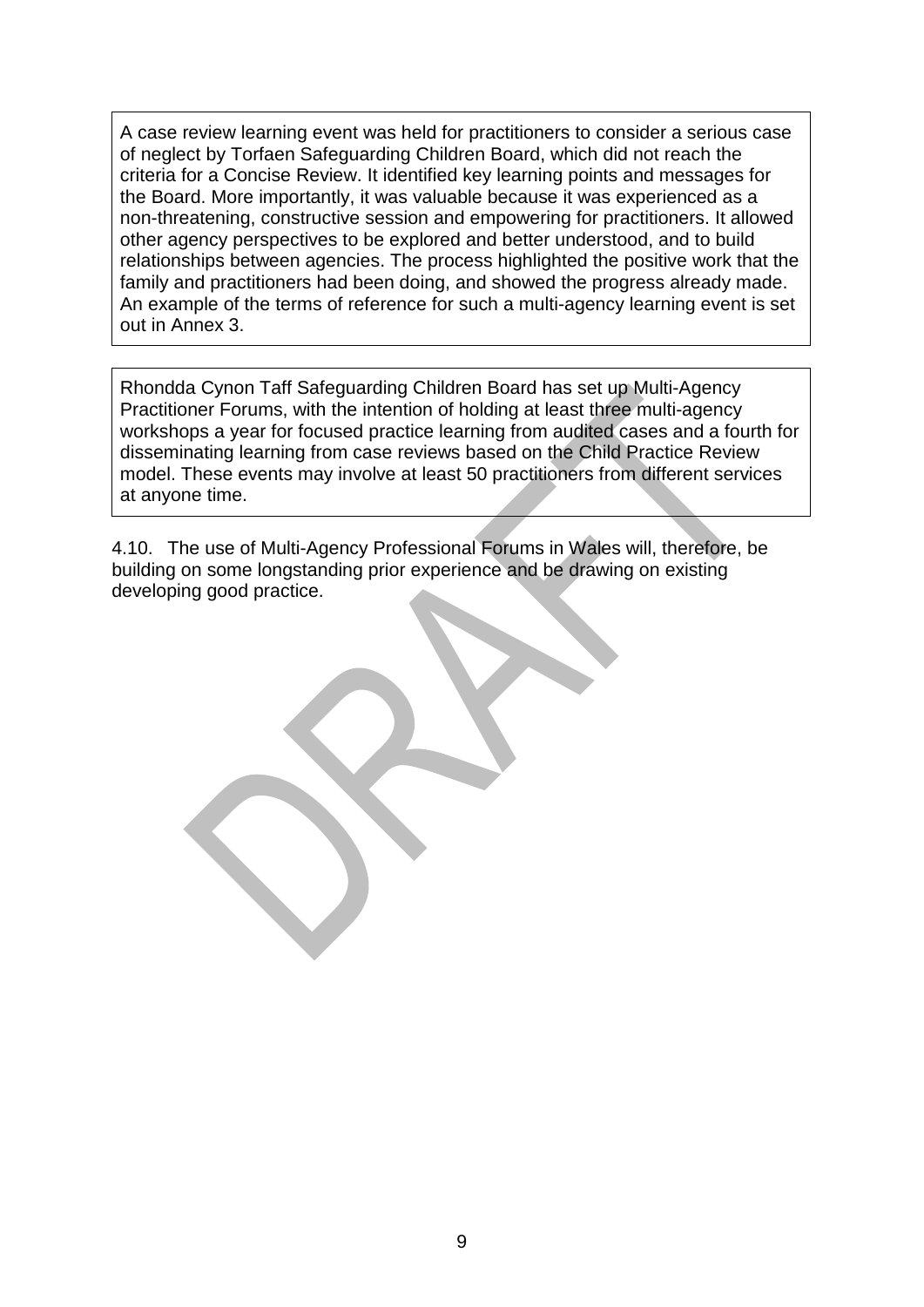# **5. Concise Child Practice Reviews**

5.1. The criteria for Concise Reviews will be laid down in revised *Local Safeguarding Children Boards (Wales) Regulations 2012*. They should be undertaken in cases **where abuse or neglect of a child is known or suspected and:**

- a child dies and was not on the child protection register; or within the looked after children system, or a care leaver under the age of 18, **or**
- a child sustains a potentially life-threatening injury or serious and permanent impairment of physical or emotional health or development (this may include cases where a child was subjected to serious sexual abuse) **and** *was not* on the child protection register, or within the looked after children system, or a care leaver under the age of 18.

#### **The process for undertaking a Concise Review**

5.2. A referral is received by the Chair of the LSCB who forwards it to the *Child Practice Review Sub-Group (or Sub-Committee)* which will be a standing group in each LSCB. Any member of the Board, agency or practitioner can raise a concern about a case which may lead to a referral to the *Review Sub-Group*.

5.3. Where a referral received by the *Review Sub-Group* involves more than one LSCB, co-operation and careful planning between the respective *Review Sub-Groups* of those Boards will be required to agree the way forward (*Children Act 2004*, s.25, s.28). The guiding principle should be that the Local Safeguarding Children Board in which the child is or was normally resident should take lead responsibility for conducting the review. The decision reached on how the review will be handled should be reported to the respective Boards.

5.4. Where a referral received by the *Review Sub-Group* involves more than one authority in different countries within the United Kingdom, the principle of ordinary residency will determine which LSCB should take lead responsibility for undertaking a review. However, co-operation and careful planning may be required between LSCBs in order to agree how the respective review procedures will be followed and any additional matters to be addressed by the review. These decisions may also need to involve the respective government departments to ensure agreement where there are cross-border differences in arrangements for reporting and publication.

5.5. Where the case gives rise to other parallel investigations of practice, for example, a domestic homicide review where a parent has been murdered, or a Youth Justice Board Serious Incident Review, or a Prisons and Probation Ombudsman investigation where a child has died in a custodial setting, the *Review Sub-Group* should liaise with those other bodies and agree who will take the lead on the relevant review process. Depending on the circumstances of the case, there might be a joint review or additional questions might be added to the terms of reference. The *Review Sub-Group* has an important responsibility to ensure the child or children's interests are appropriately represented in other investigations of practice. The *Review Sub-Group's* recommendation on the way to proceed should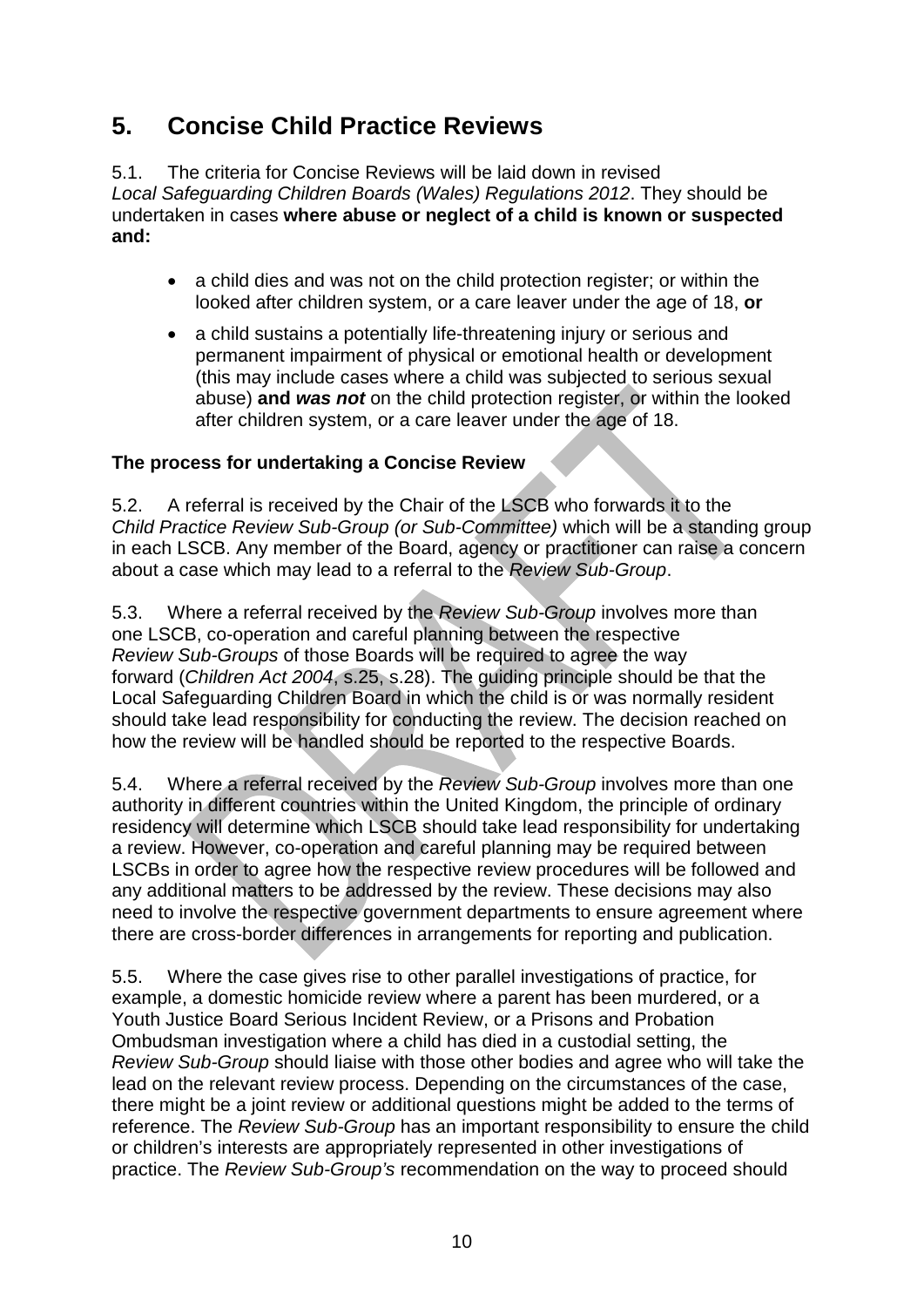be confirmed by the LSCB. At the conclusion of the review, if undertaken by another review body, the review report should be considered by the LSCB and an action plan put in place if required.

5.6. The *Review Sub-Group's* decision about how to proceed on receipt of a referral will be forwarded as a recommendation to the Chair of the Board, with the following information:

- a brief outline of the circumstances of the case;
- the reasons for holding a concise review;
- the proposed terms of reference;
- a timeline for the review;
- an assessment of the likely communication and media issues, as known at the time.

5.7. A template has been provided for this submission to simplify the process, ensure consistency and provide a report for informing the Welsh Government. The Welsh Government should be informed of every case recommended by the *Review Sub-Group* for a Concise Review, including those where the lead LSCB may be in another country, and should be informed of the outcome of the recommendation.

5.8. The Chair of the Board will inform the *Review Sub-Group* of his or her decision as to whether the recommendation to hold a Concise Review is approved, and inform the Board. Should the recommendation for a Concise Review be declined by the Chair of the Board, then the Board should be informed and further discussion held. If the final decision is no, then the Chair of the Board will need to inform the Welsh Government in writing, with the reasons given, and any conflicting views also reported.

5.9. If the decision is yes, the *Review Sub-Group* will establish a multi-agency *Review Panel* to manage the review. The pilots have demonstrated the value of a multi-agency panel even where the case may involve only a single agency or a small number of agencies.

## 5.10. **Timelines and genogram[8](#page-12-0)**

• A **timeline** of a maximum of 12 months preceding the incident should be prepared. The 12 month timeline may be extended only if there are exceptional circumstances but as the focus of the review is on current practice, the timeline should in those cases be no longer than 2 years. The timeline may be extended to include decisions and action following the incident. Any extension can only be agreed by decision of the *Review Panel.* Where there is significant background information or a

<span id="page-12-0"></span><sup>1</sup>  $8$  It was found during the pilots that the police have software which produces high quality single agency and merged timelines and genograms which considerably assisted the effectiveness and efficiency of the work of the *Review Panels,* the Reviewers and the learning events.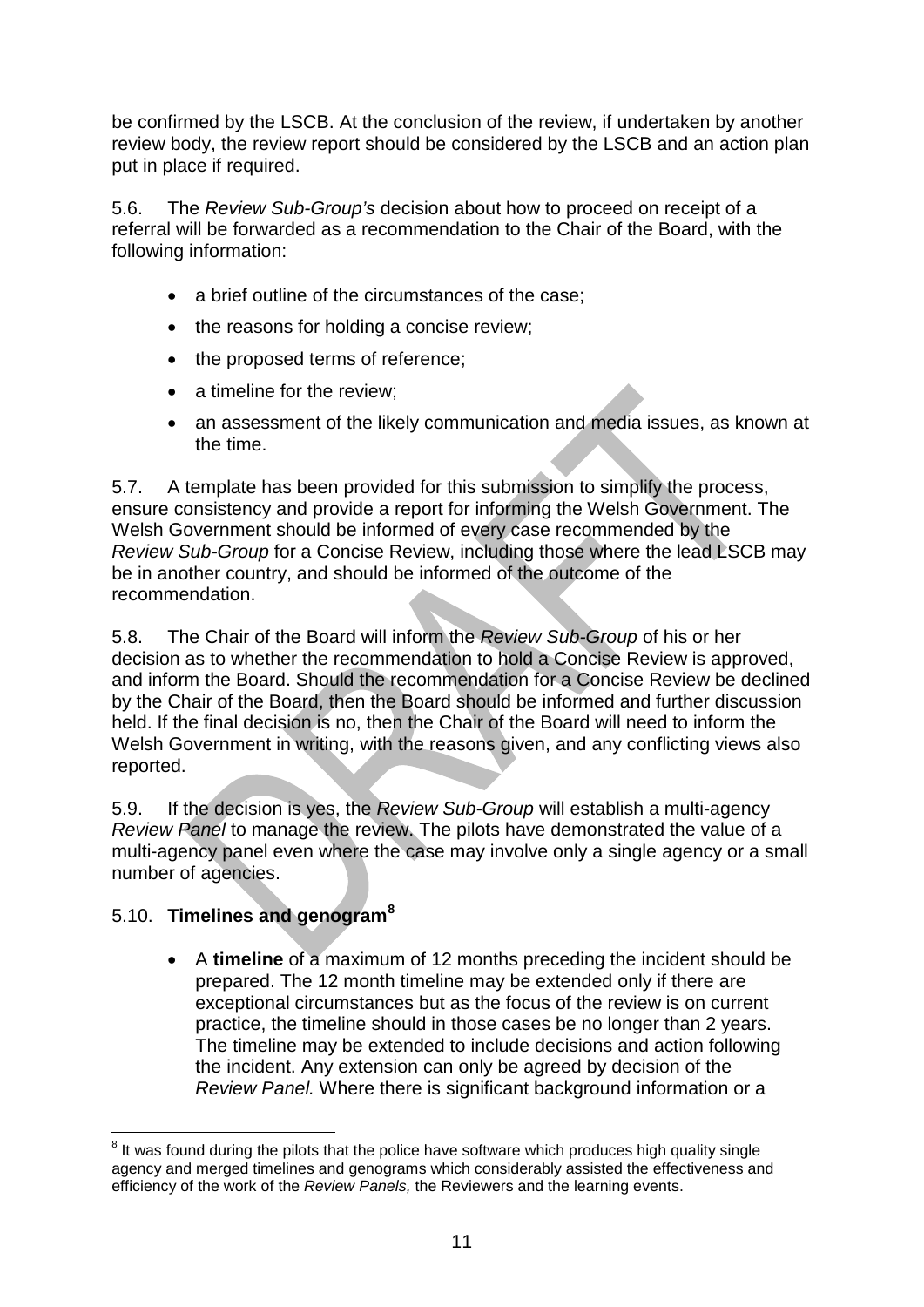previous incident, this can be summarised in the brief analysis accompanying the timeline.

• A full and accurate **genogram** (also known as a Family Association Network in the police service) should also be prepared as a means of clarification of family relationships by the *Review Panel,* and used during the learning event, although not included in the published report*.* 

5.11. Services that have been involved with the child and family will be requested by the *Review Panel* to provide information of contact with the family with an agency timeline of significant events, together with a brief analysis of the situation and recommendations, if appropriate. (These will replace the current requirement for agency reviews, known widely as Independent Management Reviews.) The agency timelines will then be compiled into a merged timeline (defined by a template). The *Review Panel* will manage the process and produce a merged timeline. This will be used by the *Review Panel* to develop initial ideas about what happened in this case in preparation for the learning event and to amend the terms of reference for the review, if required. An anonymised summary of the merged timeline should be included in the published Child Practice Review Report.

#### **Terms of Reference**

5.12. It should be noted that the Terms of Reference are a live document and may need to be amended at any point during the course of a Concise Review.

#### **Contribution of family members**

5.13. The perspective and experience of family members, such as the child or young person, his or her siblings, parents, carers, grandparents or other significant family members (as appropriate to the case), should wherever possible be incorporated into the review process and the Review Panel will need to consider how this can be most effectively achieved. This may best be done by contacting and interviewing family members about the messages or questions they would want to contribute to the learning event. How such contact is made will be discussed by the *Review Panel* and the reviewer when appointed and may involve in some cases the practitioner or other professionals working with the child and family. Reviewers may play an important part by meeting the child and family members shortly before the learning event, if appropriate and the family so wishes, and carrying their messages into the event. Arrangements will need to be made, as appropriate, for reporting back to family members the conclusion of the review (as laid out in the guide in Annex 1).

5.14. The *Review Panel* will identify and commission a reviewer who must be independent of the case management and who may be a member of the LSCB, or a member of another Board, or from a neighbouring authority, or a person with relevant skills and experience as required by the case. Relevant experience may be determined by issues of language, ethnicity, religion or health, such as disability, or other factors instrumental to the circumstances of the case<sup>[9](#page-13-0)</sup>. When choosing a reviewer, it will be important to remember that the quality and experience of the

<span id="page-13-0"></span><sup>1</sup> 9 For example, organisations such as AFRUCA, *Africans Unite Against Child Abuse*, or AAFDA, *Advocacy After Fatal Domestic Abuse*, may be called upon to give advice, advocacy and expertise.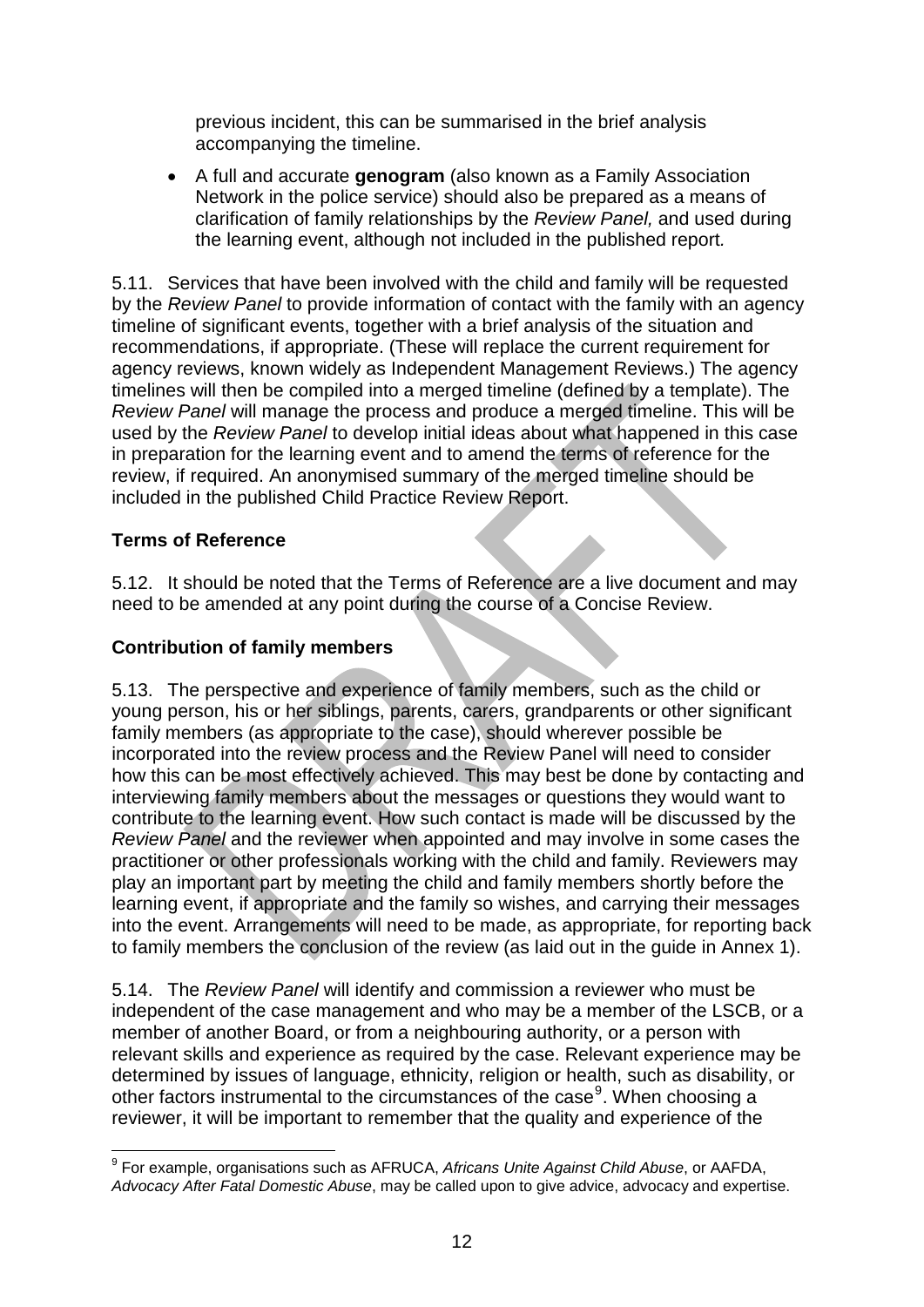reviewer is crucial to the outcome. The role requires a wide range of knowledge, skills and abilities which includes a thorough knowledge of child protection systems, issues, responsibilities and practice, an understanding of multi-disciplinary working, an ability to enquire and communicate about practice, and skills in facilitating and managing group processes effectively (see Annex 1).

5.15. The detailed process for reviewing a case through a multi-agency practitioner learning event is laid out in Appendix 1, *Reviewer's Guide for Organising and Facilitating Practitioner Focused Multi-Agency Learning Events.* The learning event is a critical part of the review process, and practitioners and managers are expected to attend if asked.

5.16. At the conclusion of the learning event, the reviewer with the practitioners will identify key single and inter-agency issues and learning points to be included in the Child Practice Review Report for consideration by the Board and its partner agencies. This may include future targeted work with wider staff groups. After the report has been accepted by the Board, the reviewer may be requested by the *Review Panel*, as part of the action plan, to undertake an event with staff groups either as part of disseminating what has been learned or to follow-up the impact of changes upon practice.

#### **Child Practice Review Report**

5.17. At the completion of the review, the reviewer will have responsibility for completing an anonymised Child Practice Review Report, for submission to the *Review Panel.* The reviewer should follow the template in Annex 2. The report should be succinct and focused on improving practice. It should include the circumstances which led to the review, the practice and organisational issues identified during the review, and the conclusions reached. Conclusions should be relevant to bringing about improvements in practice and should be specific, workable and affordable, and have clearly definable outcomes. However, because a review has been held, it does not mean that practice has been wrong and the reviewer may conclude there is no need for change in either operational policy or practice. The reviewer will identify the conclusions and learning points for discussion with the *Review Panel* which then has the task of constructing an action plan.

5.18. The Report should be presented to the Board by the Chair of the *Review Panel* and the reviewer. The Board has responsibility for accepting the report and approving the action plan.

5.19. The Chair of the Board will submit the report with its conclusions and action plan to the Safeguarding Team of the Welsh Government which will then draw in other parts of the Welsh Government and the Inspectorates Group as appropriate and consider if further action is needed. The Welsh Government will require the report at least two weeks before the intended date of publication by the LSCB.

5.20. The report will be published on the LSCB website for a minimum of 12 weeks, with a reference on the website making the report available thereafter on request.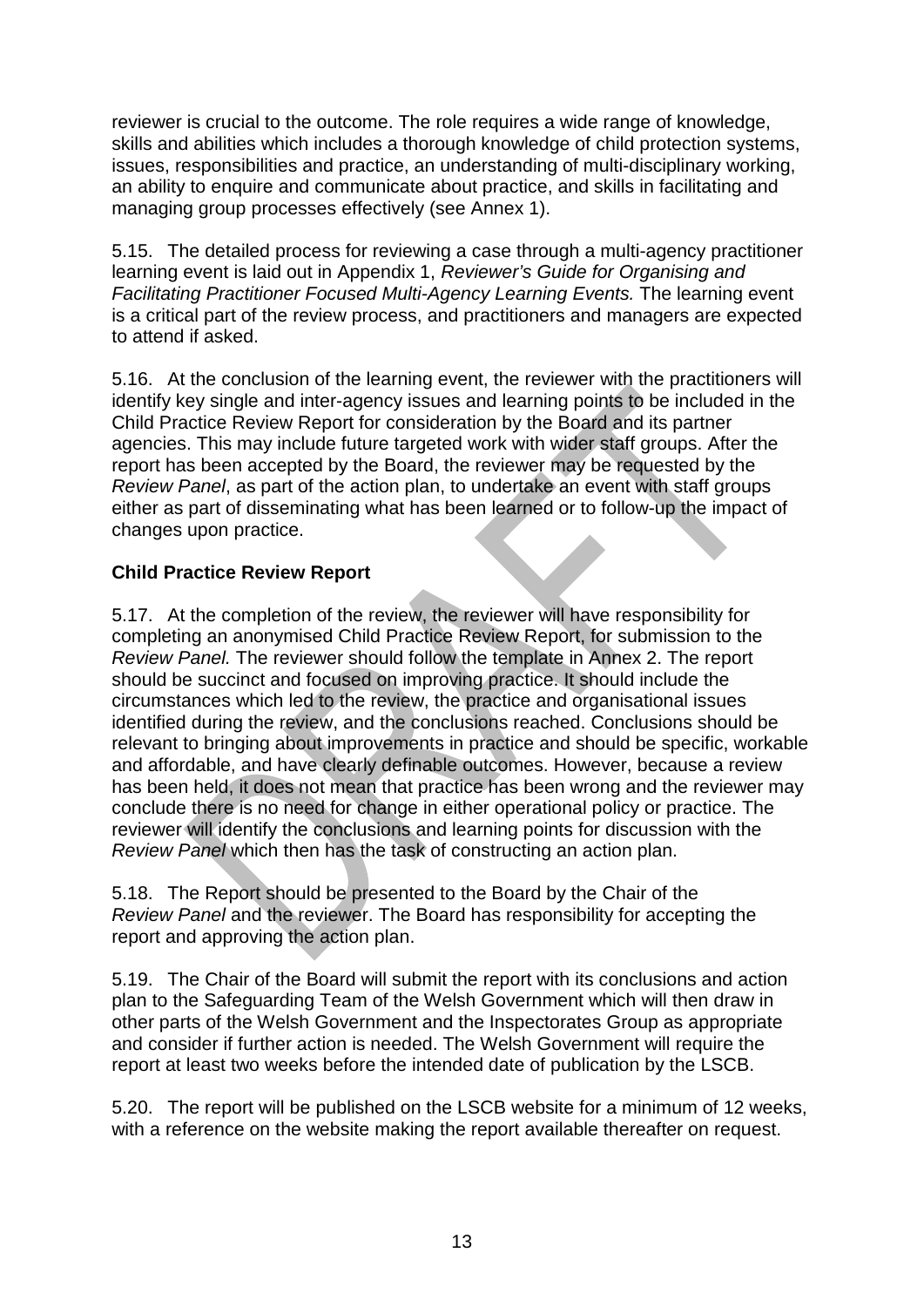5.21. The process will be completed as soon as possible but no longer than six months from the date of referral to the LSCB's *Review Sub-Group*.

5.22. The action plan will be reviewed and progress will be monitored by the *Review Sub-Group* and reported to the Board. This must include dissemination of the report and action plan to local staff, as appropriate.

5.23. Conclusions and action plans should lead to improvements in child protection practice and will need to be carefully audited to see whether they have been carried out and with what effect, and whether they are achieving the intended outcomes. Work by Handley and Green for NSPCC[10](#page-15-0) and Warlock for *Local Government Improvement and Development and the London Safeguarding Children Board*[11](#page-15-1) provide some useful ideas and tools to assist *Audit Sub-Groups* in this task.

5.24. The *Training Sub-Group* and *Audit Sub-Group* will need to include any issues emerging from the Concise Review in the Board's future training and audit programmes or incorporated into the work plan of the Multi-Agency Professional Forums.

5.25. The review process is about practice learning. If any issues of individual staff training needs or staff malpractice emerge during the course of a Concise Review, these matters should be managed through the relevant agency's own staff procedures.

5.26. The action plan will need to be signed off by the Board and a report made to the Welsh Government about the difference the actions taken have made to practice.

<span id="page-15-0"></span><sup>1</sup> <sup>10</sup> Handley, M. and Green, R. (2004) *Safeguarding through audit. A guide to auditing case review*<br>recommendations. London: National Society for the Prevention of Cruelty to Children (NSPCC).

<span id="page-15-1"></span>Local Government Improvement and Development & London Safeguarding Children Board (2011). *Improving local safeguarding outcomes: Developing a strategic quality assurance framework to safeguard children.* London: Local Government Improvement and Development.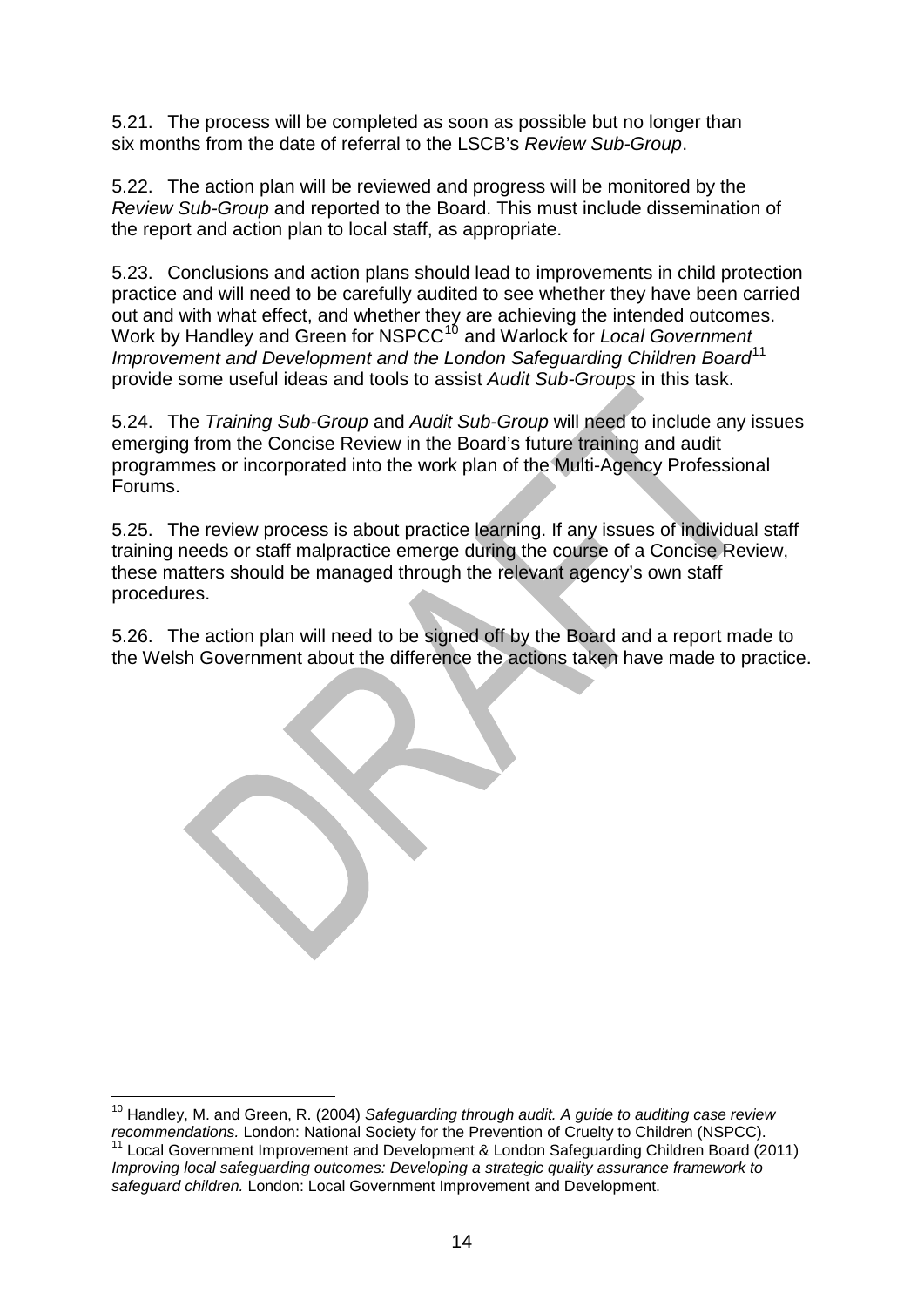# **6. Extended Child Practice Reviews**

6.1. The criteria for **Extended Reviews** will be laid down in regulations and follow the same process as **Concise Reviews** but have additional issues to be addressed as part of the review and require additional independence from an external perspective in undertaking the review.

6.2. The criteria for Extended Reviews are that they should be undertaken in cases **where abuse or neglect of a child is known or suspected and:**

- a child dies **and** was on the child protection register or had been on the child protection register within the last six months or was within the looked after children system or was a care leaver under the age of 18; or
- a child sustains a potentially life-threatening injury or serious and permanent impairment of physical or emotional health or development (this may include cases where a child has been subjected to serious sexual abuse) **and** *was* on the child protection register or had been on the child protection register within the last six months, or was within the looked after children system or was a care leaver under the age of 18.

6.3. The process for undertaking an Extended Review should follow that of Concise Reviews, as laid out in section 4, but with some additional elements.

6.4. An additional level of scrutiny will include consideration of the following issues in the preparation of the terms of reference and timelines, and during the learning event:

- Whether previous relevant information or history about the child and/or family members was known and taken into account in professionals' assessment, planning and decision-making in respect of the child, the family and their circumstances. How that knowledge contributed to the outcome for the child.
- Whether the child protection plan (and/or the looked after child plan or pathway plan) was robust, and appropriate for that child, the family and their circumstances.
- Whether the plan was effectively implemented, monitored and reviewed and whether all agencies contributed appropriately to the development and delivery of the multi-agency plan.
- The aspects of the plan that worked well and those that did not work well and why. The degree to which agencies challenged each other regarding the effectiveness of the plan, including progress against agreed outcomes for the child. Whether the protocol for professional disagreement was invoked.
- Whether the respective statutory duties of agencies working with the child and family were fulfilled.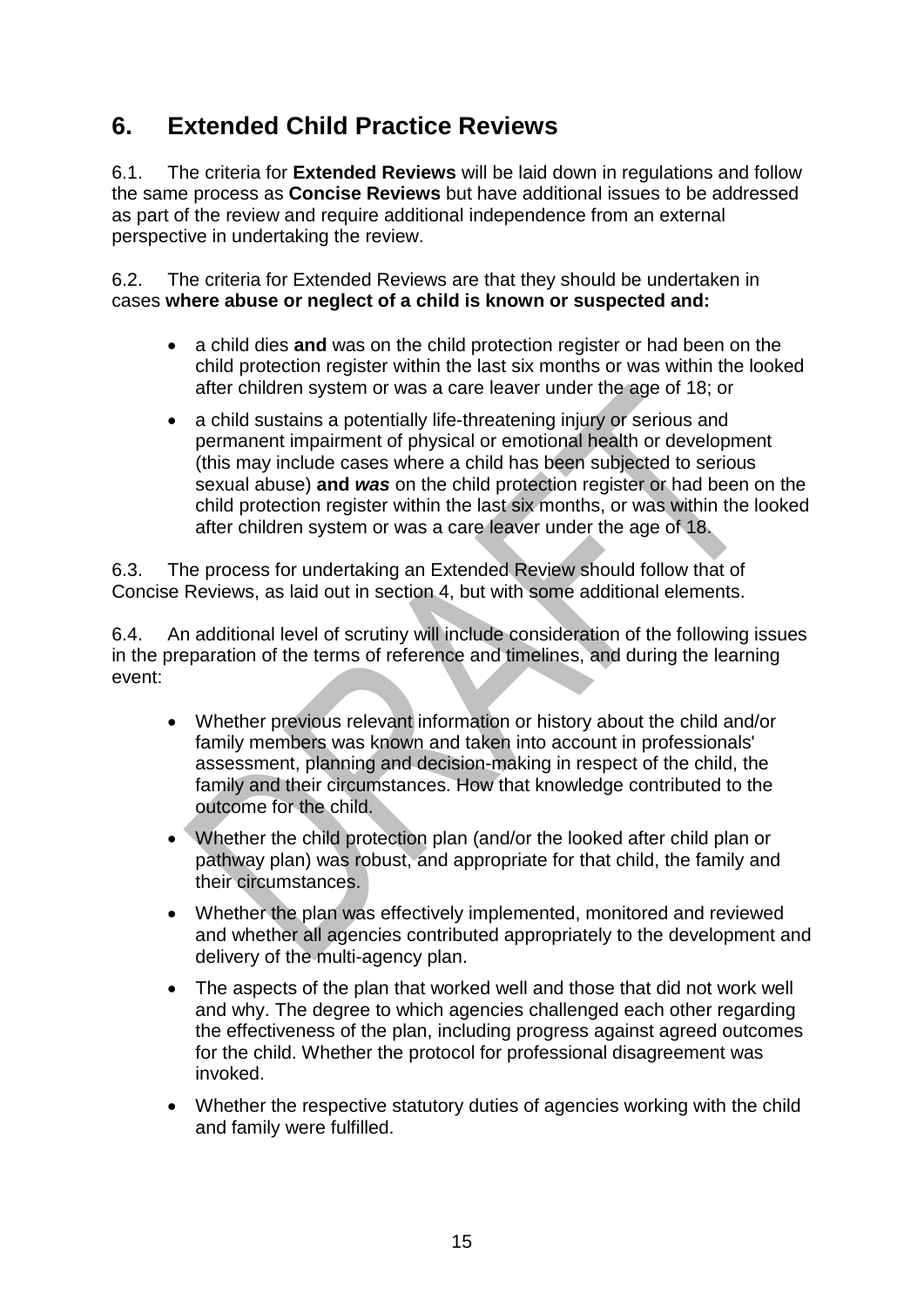• Whether there were obstacles or difficulties in this case that prevented agencies from fulfilling their duties (and this should include consideration of both organisational issues and other contextual issues).

Further relevant issues in relation to the circumstances of the case may also be identified by the *Review Panel* and/or the reviewers.

6.5. The 12 month timeline should be extended, when necessary, to reflect the period of time the child was on the child protection register or was recently within the looked after children system or a care leaver. It can be extended from 12 months up to three years if circumstances so warrant but the focus of the analysis is on current practice and on the relevant child protection plan and/or looked after children's plan or pathway plan.

6.6. The *Review Sub-Group* will formulate the initial terms of reference for the Extended Review and set up a multi-agency *Review Panel.* The *Review Panel* will build on the initial terms of reference formulated by the *Review Sub-Group* and will be informed by ideas about what happened from study of the merged timeline of significant events and in the context of local knowledge. The terms of reference will either be further amended in the light of new information or *Review Panel* discussions and will need to be agreed with the reviewers when appointed.

6.7. Another additional element of Extended Reviews is that they will be undertaken by two reviewers. There will be a reviewer appointed by the LSCB (a decision which may be endorsed by the Chair of the LSCB on behalf of the Board) to contribute an external perspective and relevant experience and to have particular responsibility for scrutiny of the additional issues to be addressed. A second reviewer will be appointed who is not involved in the case management but who has knowledge of the local context. Both reviewers will be appointed to work together and with the *Review Panel.* As part of the Extended Review, there will be a learning event which will be organised and facilitated by the two reviewers. The learning event is to be conducted in accordance with the guide for organising and facilitating such events (Annex 1). Reflection and confirmation of the learning points may be part of the learning event or a separate session may be held with the participants of the learning event at a later date.

6.8. Following the learning event, a Child Practice Review Report will be written by the reviewers, which will follow the outline of the template in Annex 2, and be submitted to the *Review Panel*. The second reviewer will have particular responsibility for reporting on the additional issues for scrutiny and will also have responsibility for confirming that the learning process was undertaken appropriately. There may be a debriefing or feedback session with the *Review Panel*.

6.9. The reviewers may conclude that practice in this case has not failed or been inappropriate and there may be no recommendations for changes in local operational policy or practice.

6.10. The report and action plan will be presented by the Chair of the *Review Panel* and the reviewers to the Board for its acceptance and approval of an action plan.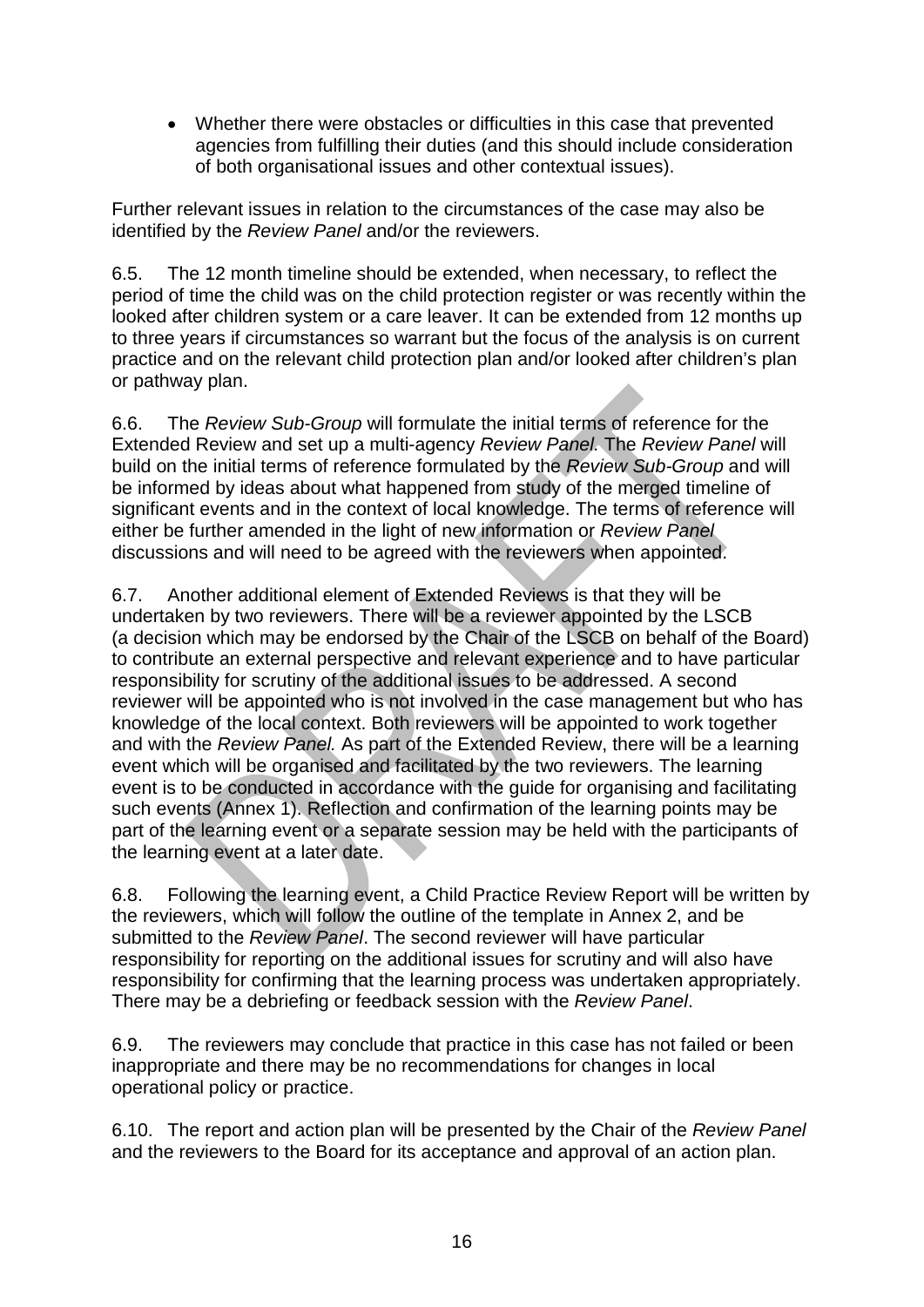6.11. The report will be submitted by the Chair of the Board to the Safeguarding Team of the Welsh Government which will then draw in other parts of the Welsh Government and the Inspectorates Group as appropriate and consider if further action is needed. The report will be required by the Welsh Government at least two weeks before the intended date of publication by the LSCB.

6.12. The report will be published on the LSCB's website for a minimum of 12 weeks, with a reference on the website making the report available thereafter on request.

6.13. The process is to be completed as soon as possible but no longer than six months from the date of referral to the Local Safeguarding Children Board's *Review Sub-Group*.

6.14. The action plan will be reviewed and progress monitored by the *Review Sub-Group* and reported to the Board. This must include wide dissemination of the report and action plan to staff, as appropriate. Consideration will be required by the respective LSCB sub-groups of the critical learning points and how they will be incorporated into any changes in operational policy and practice, training and supervision, and in shaping priorities for future work undertaken by the Board.

6.15. The action plan will be signed off by the Board and a report made to the Welsh Government and to the Inspectorates on the difference the actions taken have made to practice.

6.16. As in Concise Reviews, these reviews are a learning process. If any issues of individual staff training needs or staff malpractice emerge during the course of an extended review, these matters should be managed through the relevant agency's own staff procedures.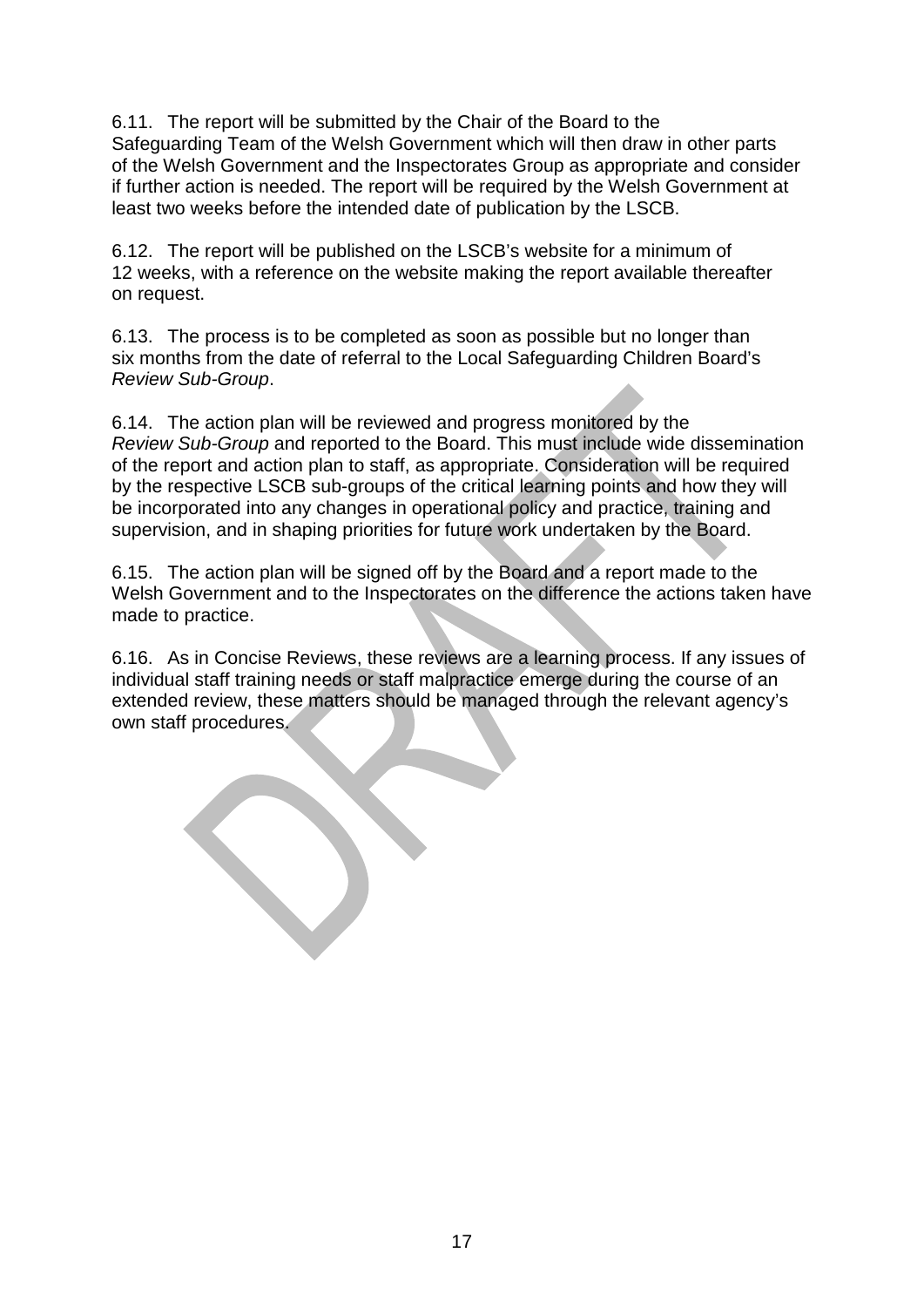**Annex 1** 

# *Reviewer's Guide for Organising and Facilitating Practitioner Focused Multi-Agency Learning Events*

December 2011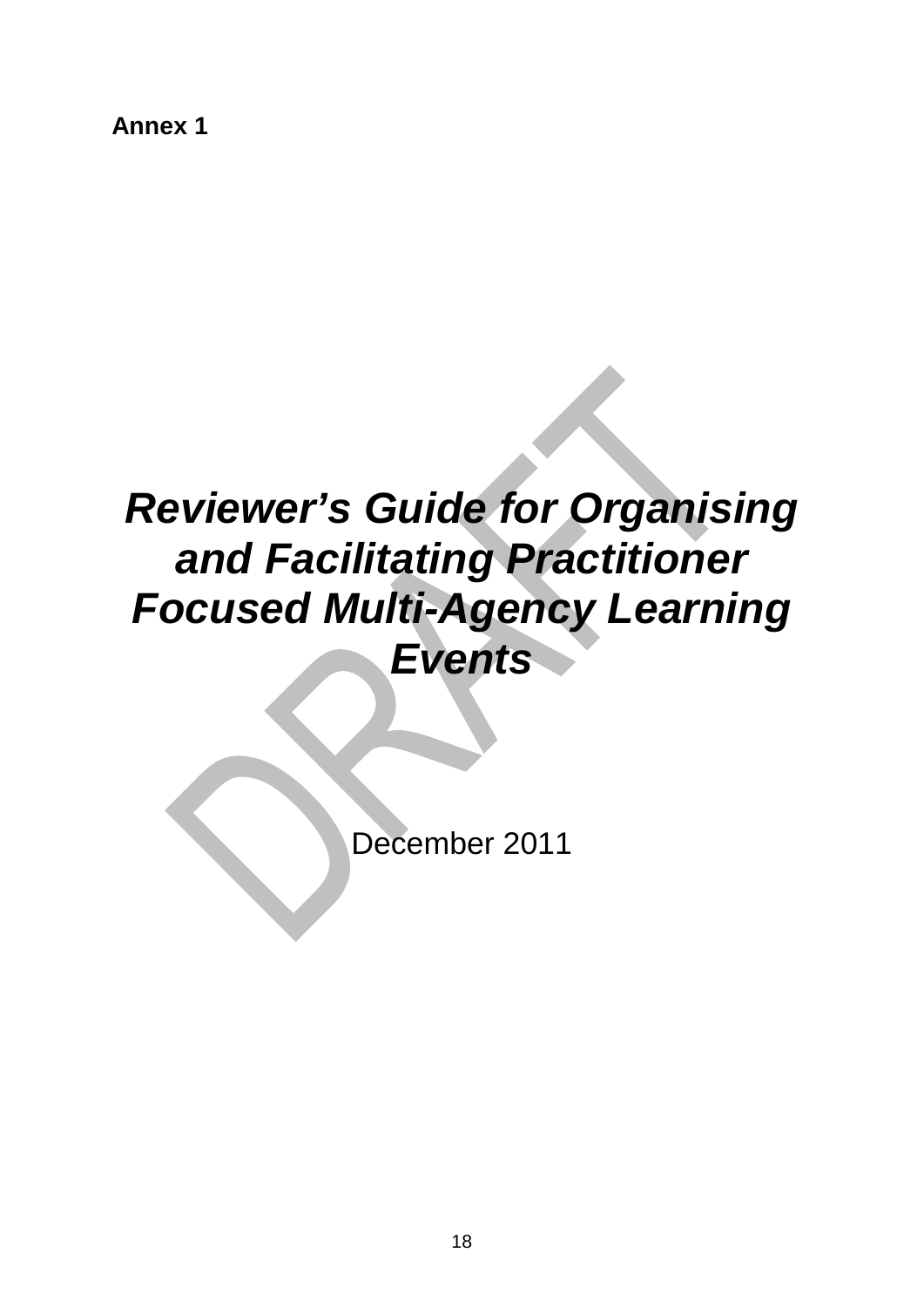# **Contents**

| 1. | <b>Introduction</b><br>Creating the conditions for learning<br>The Reviewer                                                                      | 20<br>20<br>20       |
|----|--------------------------------------------------------------------------------------------------------------------------------------------------|----------------------|
| 2. | Preparation for the facilitated event<br>Stage of clarification                                                                                  | 22<br>22             |
| 3. | The event<br>Purpose<br><b>Structure</b><br><b>Methods</b>                                                                                       | 25<br>25<br>25<br>27 |
| 4. | After the event<br>Preparation of the Child Practice Review Report<br>Presentation to Local Safeguarding Children Board (LSCB)<br><b>Debrief</b> | 29<br>29<br>29<br>29 |
|    | <b>Appendices</b>                                                                                                                                |                      |
| 1a | Sample letter of invitation to the Learning Event                                                                                                | 30                   |
| 1b | <b>Preconditions for Building Effective Group Relationships</b>                                                                                  | 32                   |
| 1c | Working Principles for the Learning Event: an example                                                                                            | 33                   |
| 1d | Stages in the Group Dynamic                                                                                                                      | 34                   |
| 1e | <b>Sample Evaluation Form</b>                                                                                                                    | 35                   |
| 1f | <b>Modes of Facilitation</b>                                                                                                                     | 36                   |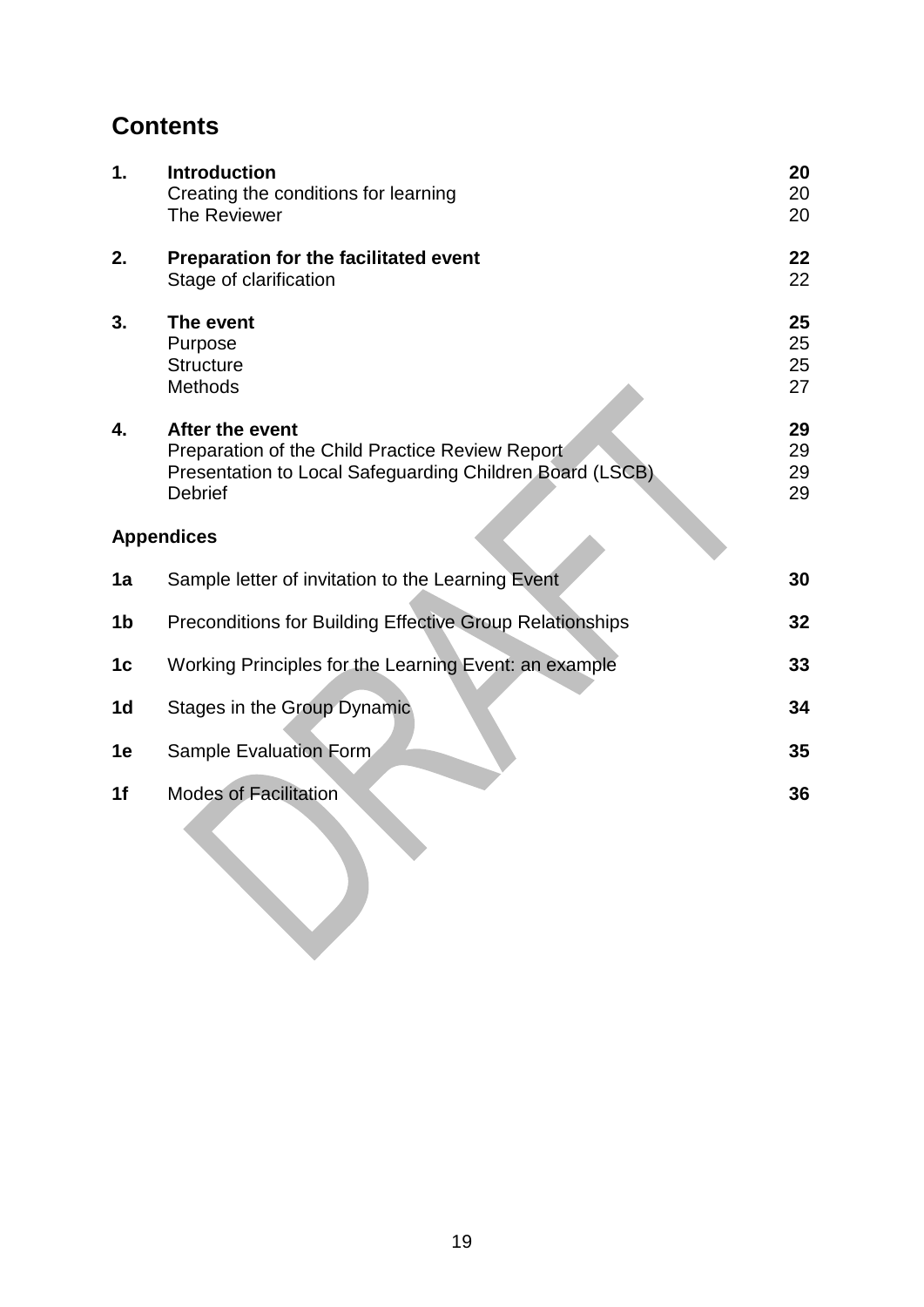# **1. Introduction**

1.1. The learning and reviewing framework is intended to provide an environment in which practitioners and their agencies can learn from their casework. It is important, therefore, that attention is given to creating the conditions for learning from the very beginning of the process and not just focusing on the learning event itself.

1.2. Reviewing serious cases can raise much anxiety in individuals and organisations and in turn anxiety can block learning and lead to defensiveness and an inability to reflect. The Reviewer as facilitator has an important role in the management of this anxiety and so early identification of who is to undertake the role of Reviewer is crucial in order that they can engage at an early stage in the process alongside the Review Panel. This means that when practitioners gather for the Learning Event they will be better able to review, reflect and participate.

## **Creating the conditions for learning**

1.3. Learning is about progress, about developing and moving forward. This framework brings people together in groups to work collaboratively, to share ideas and to enhance understanding. The group, therefore, has to be an effective entity in order that the task can be achieved.

[1](#page-21-0).4. Ensuring effectiveness requires several preconditions<sup>1</sup>. Firstly, the individuals who make up the group need to feel safe in order that they can begin to open up and connect with other group members. If safety and openness are features of the group then a modicum of trust will build between participants which will lead onto achieving the real work of the group that of appropriate and constructive questioning and challenge which will result in the development of ideas and action plans.

1.5. The creation of feelings of safety is a key starting point that can begin to happen from the very start of the review process. Clarifying objectives, setting out purpose and being transparent about expectations all help to minimise defensiveness and manage the inevitable anxiety within organisations, systems and individuals.

1.6. The building of trust within a group and the move towards challenge and change is not necessarily a linear process. At any point trust within the group can be lost for any number of reasons. Facilitating the process therefore requires constant monitoring of the group and sometimes a rebuilding of safety to restore openness and communication.

## **The Reviewer**

1.7. The guidance specifies that the Reviewer must be independent of the case management, may be a member of the LSCB or a member of another Board, or from

<span id="page-21-0"></span><sup>1</sup> <sup>1</sup> Professional Development Group, University of Nottingham in Charles, M with Stevenson, O (1990) *'Multidisciplinary is Different'* University of Nottingham.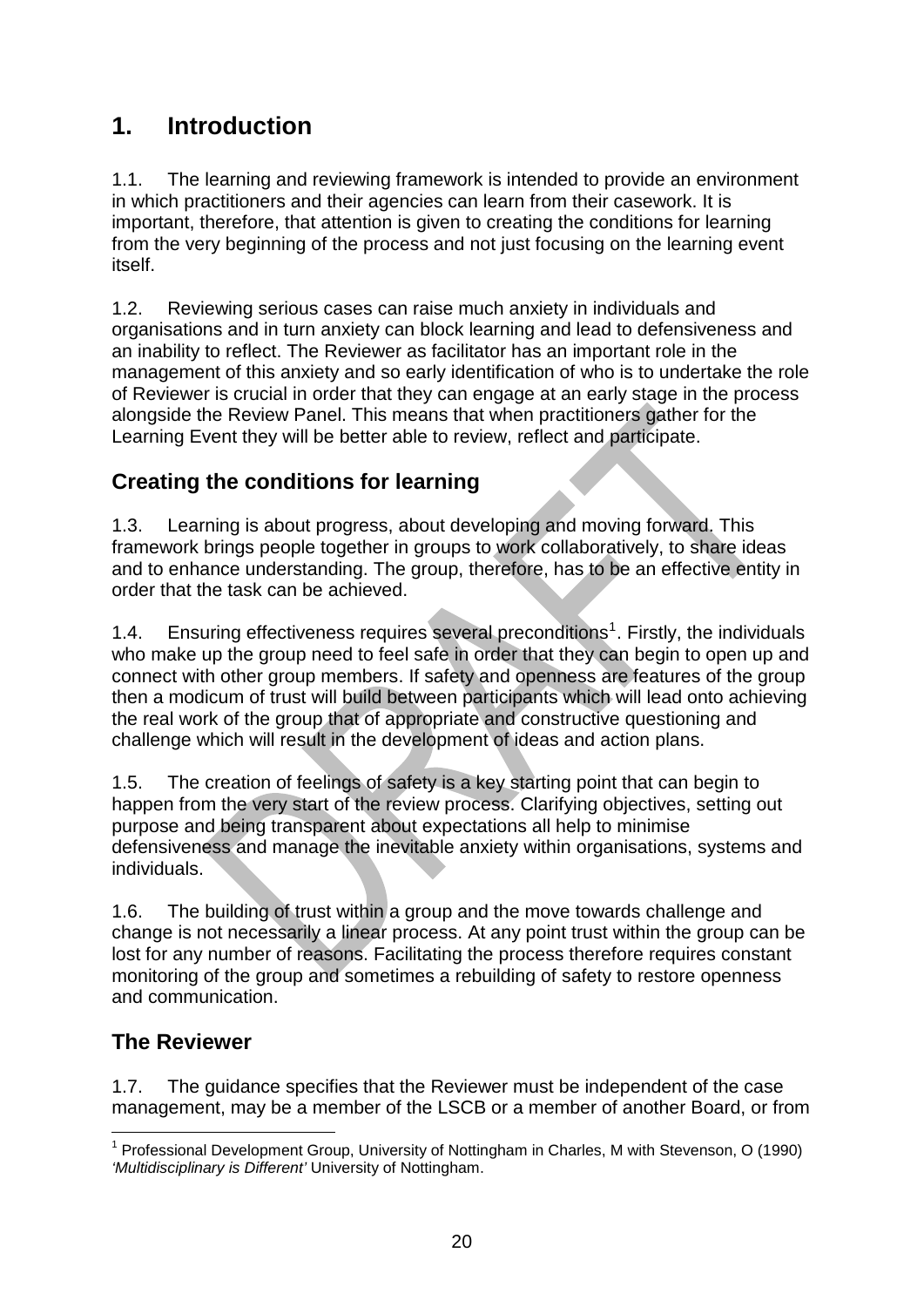a neighbouring authority, or a person with relevant expertise as required by the case. In the event of an Extended Review two Reviewers are required; one who is independent of the case management but who has knowledge of the local context and a second reviewer who will bring an external perspective, is independent of the board, has relevant expertise and who will have particular responsibility for scrutiny of the additional issues arising from the statutory responsibilities of the agencies.

1.8. The role of the Reviewer is a multi-faceted one as it includes managing the task, facilitating the process, managing and facilitating the learning of the group and producing a Child Practice Review Report.

1.9. It follows, therefore, that the role requires a wide range of knowledge, skills and abilities which includes:

- The knowledge and skill base of their own profession.
- A thorough knowledge of child protection systems, issues and practice.
- The roles and responsibilities of practitioners, organisations and services within the inter-agency safeguarding network.
- The capacity to share all of the above. In other words the ability to 'talk practice'.
- An understanding of the nature of multi-disciplinary working.
- An understanding of how adults learn.
- An understanding of group dynamics.
- Skills in facilitating and managing group process.
- The ability to shape an event but also to work in the moment with what participants bring to the group.

1.10. Extended reviews require two Reviewers who, in addition to the knowledge, skills and abilities listed above, also have to think about how they will work alongside one another. If they have never worked together before then this will mean spending some time getting to know one another in terms of knowledge, skills and styles as well as thinking about who will do what in order to ensure effective facilitation.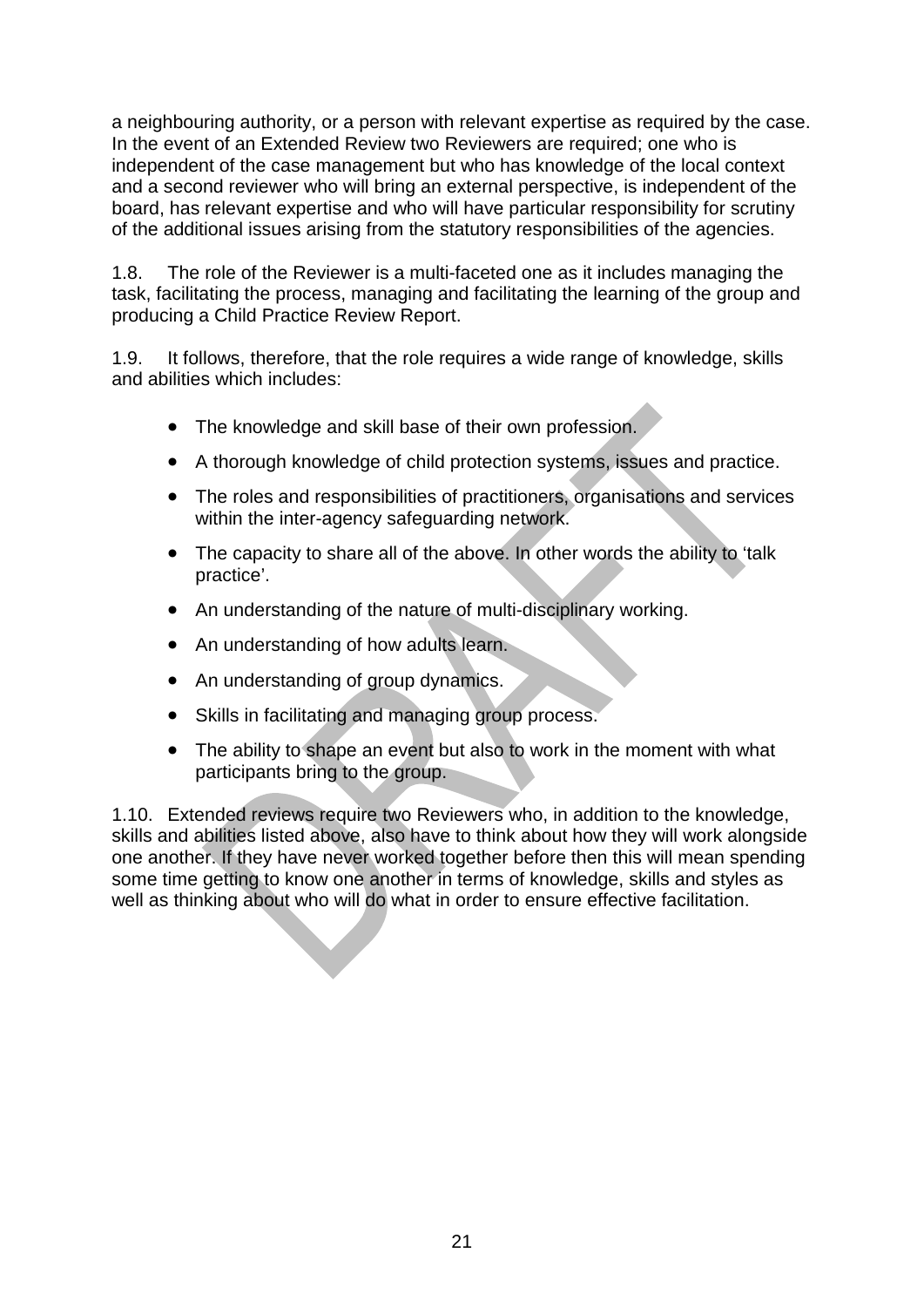# **2. Preparation**

2.1. At this stage of preparation leading up to the learning event, there are four main areas that the Reviewer has to concentrate on and they are:

- Engaging with and working alongside the Review Panel.
- Gaining an in-depth understanding of the situation under review.
- Beginning to connect with those who are to participate in the learning event.
- Planning the event itself with regard to structure and methods of facilitation.

2.2. Careful preparation is crucial in terms of promoting a learning environment, managing anxiety and paving the way for 'success'.

2.3. Once the Reviewer has been identified and commissioned then a meeting with the Review Panel should be set up to think about how the Reviewer works alongside the group and to discuss and plan the next steps. The agenda will include:

- Revisiting the terms of reference and making any adjustments if necessary.
- Making decisions about time-lines and summaries in terms of which agencies and services, who will be approached to complete them and the deadline for submission.
- Thinking about how family members will be contacted to see if they wish to contribute to the review and speak to the Reviewer and deciding who is best placed to make this initial approach.
- Consideration of the learning event itself in terms of possible participants; date; venue and duration. Most events will probably take a day on average. However, some might be successfully completed in half a day and occasionally very complex situations may need to be extended over two days. If the latter is the case then thought should be given whether these should be sequential or not. Two consecutive days, whilst intense, would ensure a continuous thread of themes and learning. A gap between the days gives an opportunity for further thought and preparation by the participants.

## **The stage of clarification**

2.4. Timelines and summaries should be sent to the Reviewer as soon as possible after the deadline for submission. This will allow the Reviewer time for a first reading to identify main points, note what 'strikes' them about the situation and to see whether or not there are any gaps in information or any lack of clarity. It is also an opportunity to think about who should be part of the learning event.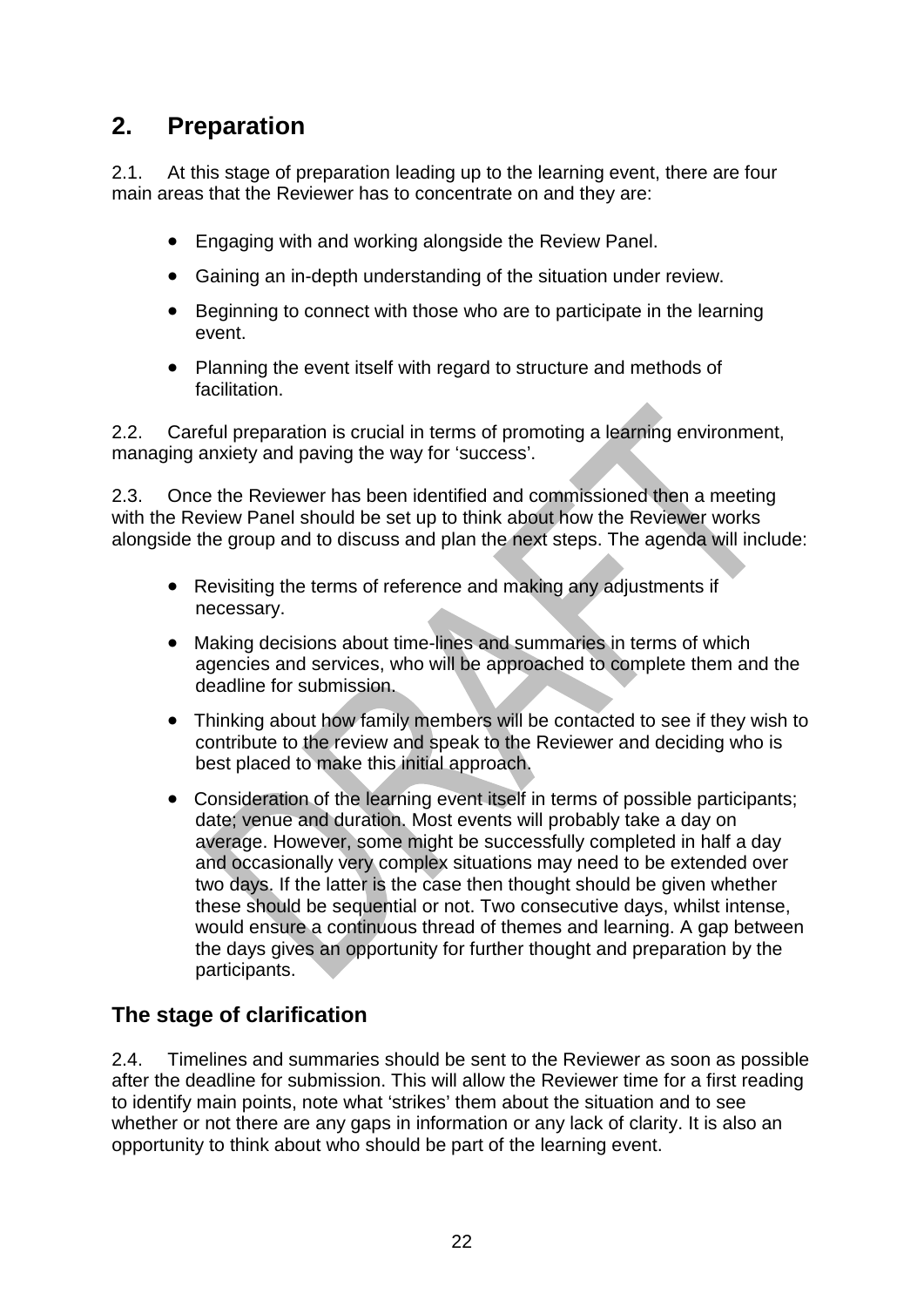2.5. The next step is a second meeting of the Reviewer with the Review Panel, also involving the authors of the timelines if they are not already Review Panel members. The agenda for this meeting should encompass:

- Clarifying and filling gaps in the information presented in the timelines and summaries as far as is possible. It should be recognised that it might not be possible to know some things until the learning event itself.
- Confirming who should attend the learning event and encouraging Review Panel members to approach these people informally before they receive a letter of invitation.
- Confirming date, venue and duration of the event and who will be present in the role of note-taker.
- Confirming if and how family members are to be approached to contribute to the review.

2.6. The first contact that the Reviewer has with the participants in the learning event is via the letter of invitation. It is recommended that this is kept short and simple but makes clear that there is an expectation of attendance and offers the opportunity for direct contact with the reviewer if someone has additional questions and queries about the event. It is also helpful if people are given a structure around which to prepare as they will need to revisit their contact with the child who is the subject of the review. A sample letter of invitation at Appendix 1a suggests they think about their involvement in terms of:

- Assessments.
- Decision making.
- Actions.
- Interaction with other professionals and services.
- Areas of good practice.
- Areas where there could be some improvements.

2.7. At this stage of becoming acquainted with the specifics of the situation, the Reviewer will need to give thought to how to structure the learning event and this is considered in more detail in the next section.

2.8. If family members who are relevant to the situation wish to contribute to the review by meeting with the Reviewer, then it is best done before the learning event so that family members' thoughts and opinions can be woven into the programme for the day and inform any conclusions and action plans. Family members can include parents, carers, grandparents, the child, the child's siblings and any other significant people.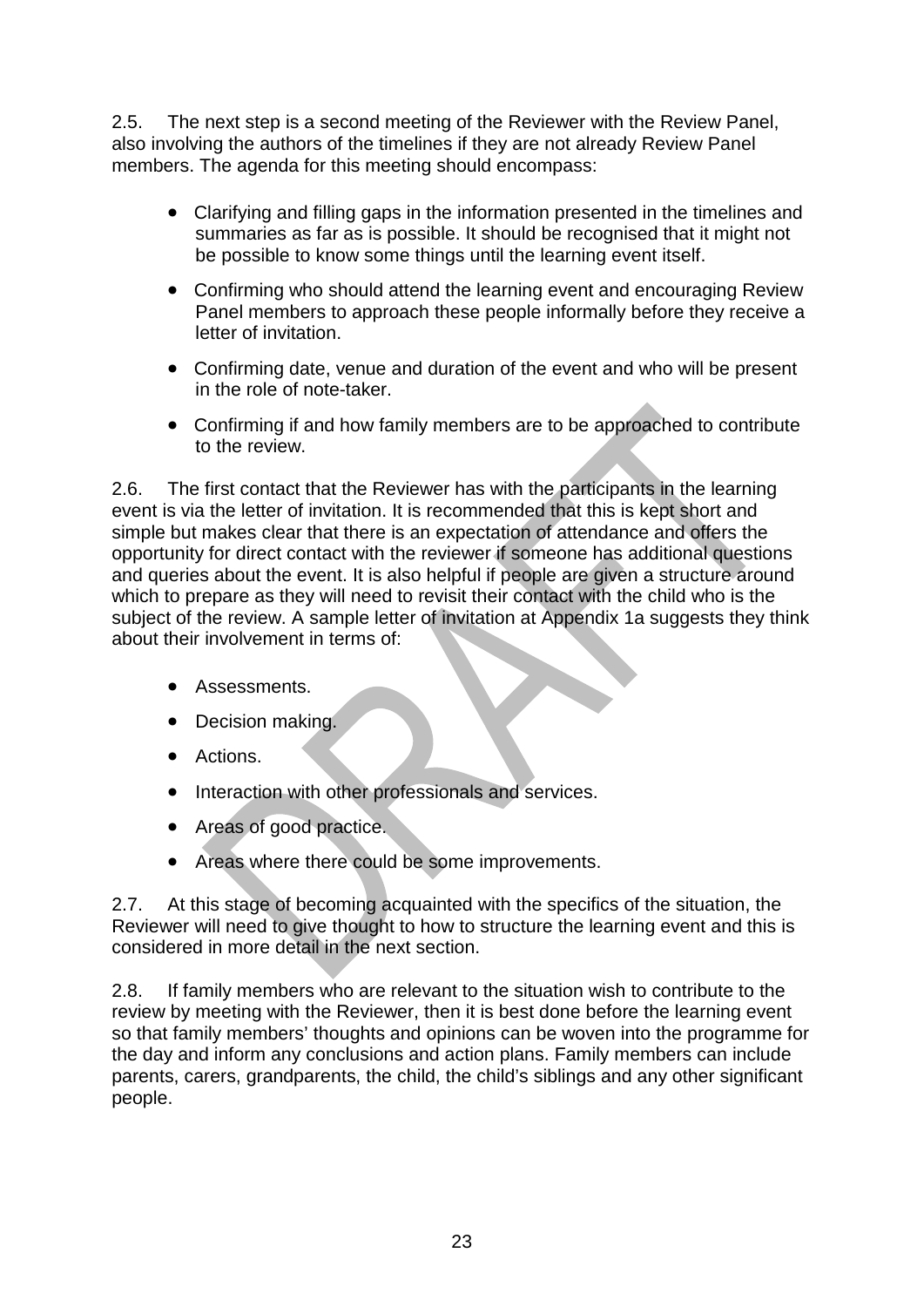2.9. The Learning Event will need to capture discussions and contributions and so it is important to identify a note taker for the event. Ideally this would be someone who is skilled in taking accurate minutes, who has an understanding of the territory but who will not actively participate in the process [DN to be expanded].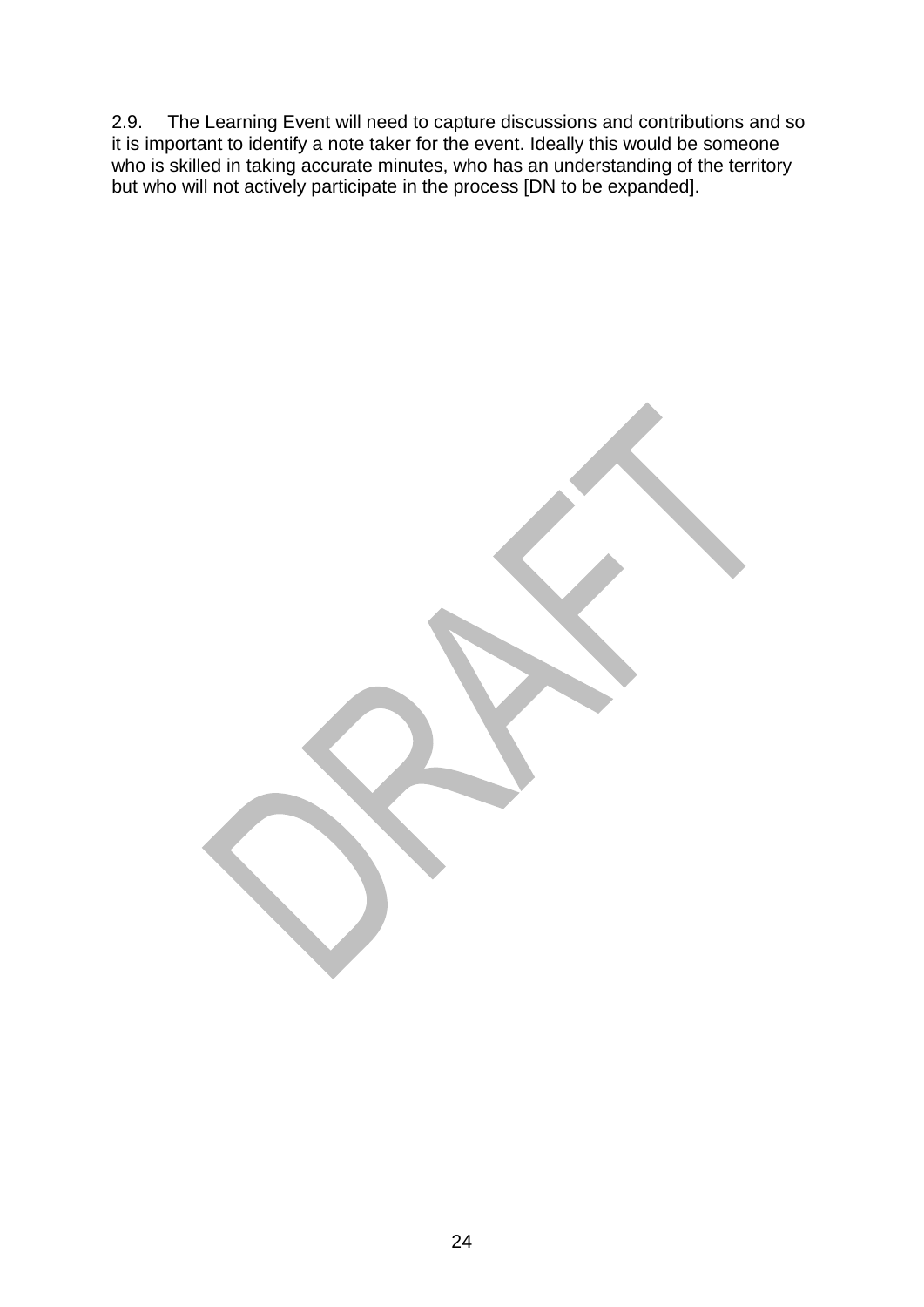# **3. The event**

## **Purpose**

3.1. The purpose of the learning event is to bring together key staff to reflect and learn from what has happened in order to improve practice in the future. Using a systems approach the emphasis will be on understanding what happened, considering why some assessments and decisions were made and how and what can be learned for the future. A systems approach does not stop at the point when faults in professional practice have been identified, it moves on to explore the interaction of the individual with the wider context to understand why things developed in the way they did<sup>[2](#page-26-0)</sup>.

3.2. It follows, therefore, that in order to meet these objectives attention to the setting is important. The venue as well as the structure of the day must facilitate the process and so it needs to be arranged in such a way that participants can see one another and develop a conversation together. Rooms laid out in boardroom style or horseshoes or circles should assist this, together with space to move in and out of small group and sub-sets and walls or display boards where time lines and flips can be pinned up.

## **Structure**

3.3. A learning event is different from a traditional training event in that it requires the facilitator to work in the moment with the material generated by the group rather than follow a set programme of inputs and structured exercise. However, in order for the event to have some coherency, for participants to engage with and work on the task in hand and arrive at some conclusions, it does need shape and structure without being over-structured.

3.4. Thinking about the stages in the group dynamic provides a guide to the overall structure of the day. Heron's model<sup>[3](#page-26-1)</sup> (see Appendix 1b) highlights the need to break through the initial defensiveness of the group, to 'warm' them up in order that they can connect and communicate with one another and begin to be productive and work on the task in hand. Endings are equally important, so that learning and actions can be identified for participants to take away and use in their ongoing work and plans formulated to develop practice and services more generally.

3.5. This guide has already talked about the need to address possible defensiveness and begin to generate safety early in the process but careful attention to the beginnings of the learning event continues this. So an introduction to the event should cover the following areas:

• Introductions to the facilitator(s) and the note taker.

<span id="page-26-0"></span> 2 Fish, S., Munro, E., & Bairstow, S. (2008) *Learning together to safeguard children: developing an inter-agency systems approach for case reviews,* London: SCIE.

<span id="page-26-1"></span><sup>3</sup> Heron, J (1989) *The Facilitators Handbook* London. Kogan Page.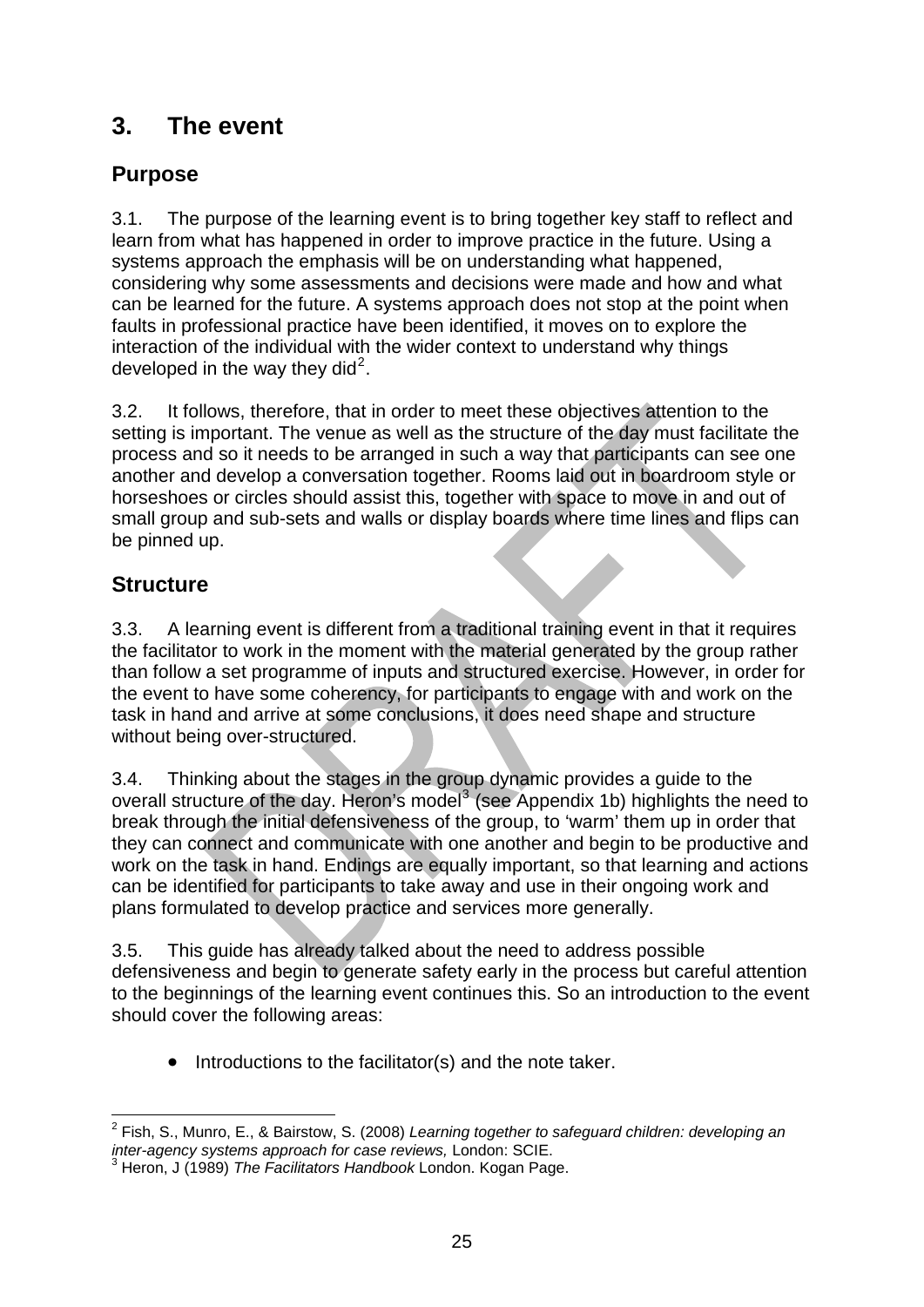- A round of introductions to the participants specifying their role and a brief initial explanation of why and when they were involved in the situation under review.
- Clarification of purpose and process of the event.
- Setting some working principles or ground rules for the event and checking that everyone agrees with them. An example of Working Principles can be found at Appendix 1d.
- Setting out an overview of the situation under review and the questions to be addressed by the learning event encapsulated in the terms of reference.
- Drawing attention to the timelines.

3.6. Once the scene has been set and the purpose clarified then the learning event moves into the main task which is one of identifying key points, looking at who did what, when and why and highlighting assessment and decision making.

3.7. To begin this process and building on the initial introductory round, participants can be invited to 'tell the story' of their involvement with the situation, specifying what they did and when this happened. This is best done sequentially with reference to the merged timeline so that the Reviewer can facilitate each contribution in order of events.

3.8. As the story unfolds it will be important to ask participants to differentiate between their thoughts and actions at the time and the wisdom of hindsight afforded by a retrospective reflection. In other words it is about exploring the question 'why did we do that then?' and following it up with 'could we have done it differently and what would have helped us to do so?'

3.9. As the discussion and thinking develops within the group the Reviewer should ensure the following areas are covered:

- Were the risks in the situation identified and understood?
- How were family members engaged with?
- What were the family's views at the time and what are they now?
- How did the professionals work together?
- What went well? This is about identifying good practice and what facilitated that good practice.
- What could have been done better and why did it not happen at the time?

3.10. To help people make sense of their learning and to keep moving through the process it is important that at appropriate points in the event the Reviewer pauses and summarises the discussion. This will also assist in the identification of emerging learning points.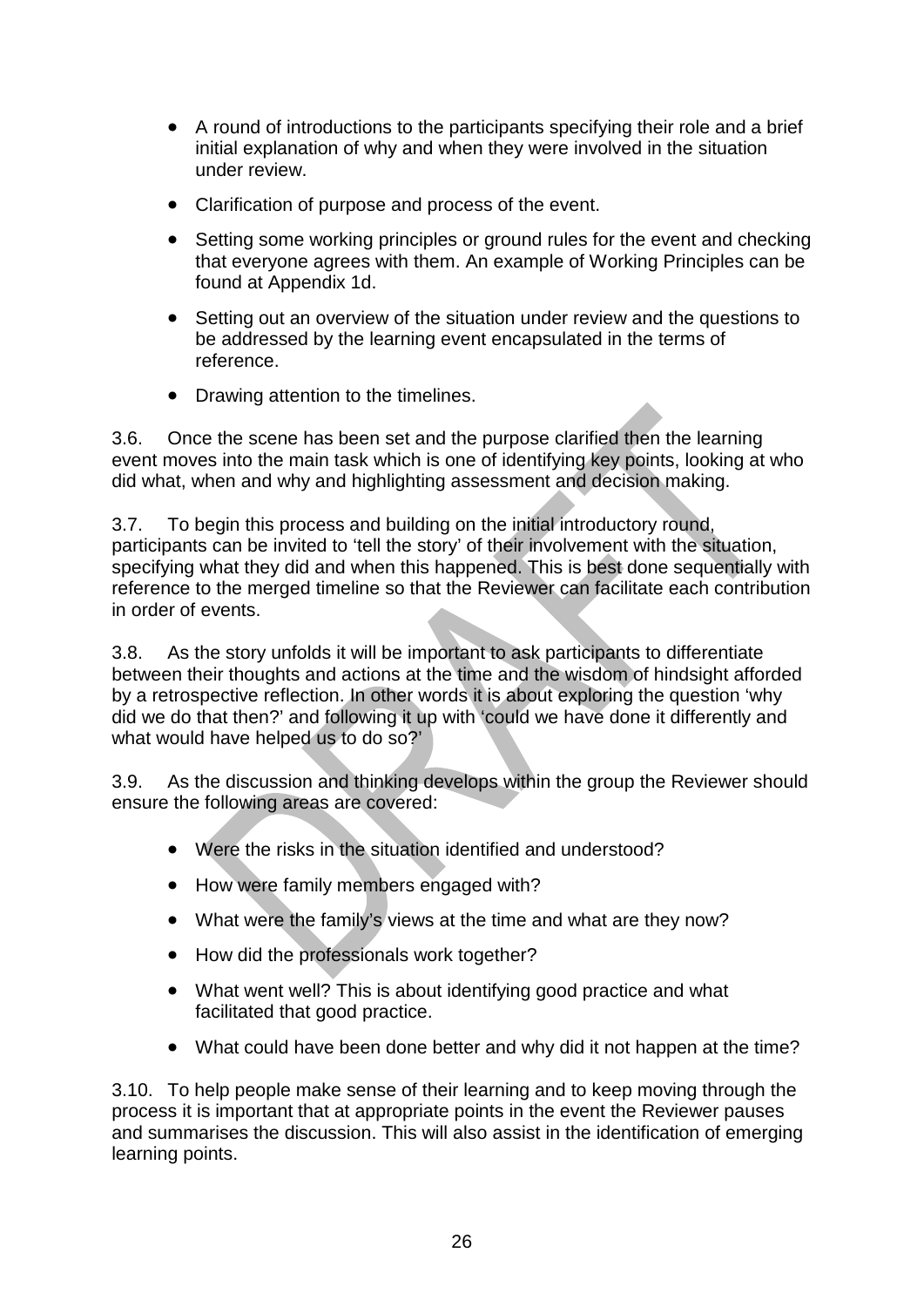3.11. Attention has already been drawn to the importance of well structured endings to a learning event. At this final stage there are several aspects that need to be covered which include both individual and group learning, learning about the situation under discussion and learning about the process, together with strategies to ensure all of this can be put into practice. The tasks to be completed at this final stage are, therefore:

- To summarise the key learning points about the situation under review.
- To broadly agree the content of the learning output.
- To outline the next steps.
- To give participants an opportunity to think about their personal learning from the day and how to take it forward.
- To engage in some evaluation of the learning event as a whole including checking out how participants feel about the process. A sample evaluation form can be found at Appendix 1e.

3.12. To work through all the stages of the learning event and arrive at an outcome requires the Reviewer to give some thought to styles and modes of facilitation. Heron's model<sup>[4](#page-28-0)</sup> (see Appendix 1f) suggests three approaches, all of which are valid depending on the task in hand and how the group is managing that task.

3.13. Beginning the learning event requires strong leadership from the facilitator in terms of setting the scene and clarifying the process. This is the facilitator in hierarchical mode or leading from the front. As the event gets underway and discussion develops then the facilitator may move into co-operative mode, very much working alongside the group. Participants themselves may suggest a way of working and so for a time the group is leading with the facilitator in a supportive role. It is important that the facilitator is able to move through each of these modes, as appropriate, to suit the needs of both the programme and the group. So, for instance, if the group becomes stuck or discussions go off at a tangent then the facilitator will need to move back into hierarchical mode in order ensure things get back on track.

3.14. If a learning event is to taker place over more than one day, or one continuous session then there will need to be some flexibility in terms of where to break. Reconvening for the second part of the event will also require some careful recapping and reminding of what has emerged so far in order to help participants back into the learning and the reflection.

## **Methods**

3.15. To help the group think about and make sense of a situation together necessitates the learning event having shape and structure, but it also calls for a variety of materials and methods to assist discussion and sense-making. Both the terms of reference and the merged timeline should be visible and available to

<span id="page-28-0"></span><sup>1</sup> 4 Heron, J (1989) *The Facilitators Handbook* London. Kogan Page.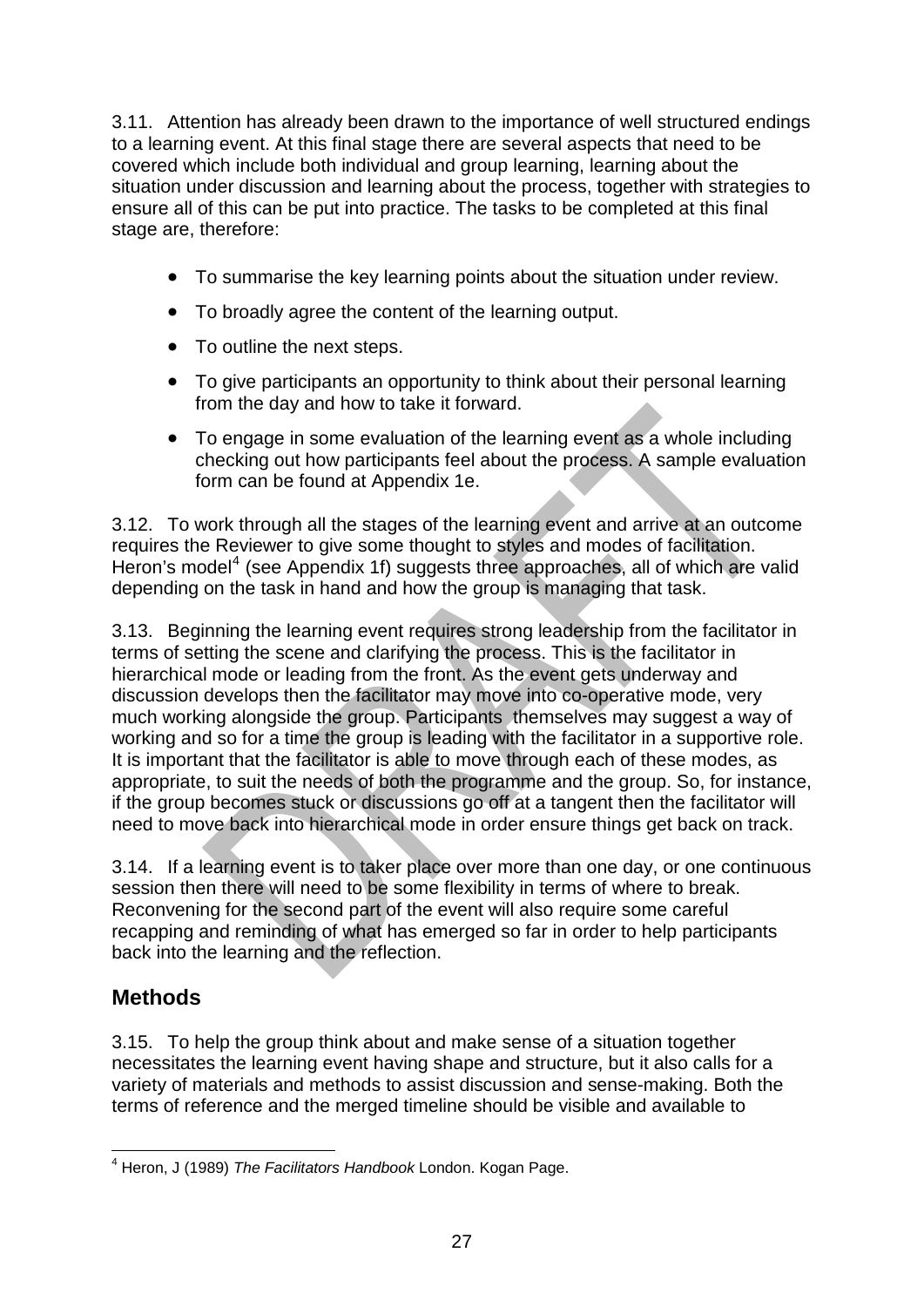participants. The timeline could be pinned up around the walls. If the situation under review contained particular issues such as neglect then it might be helpful to take along some useful references to aid thinking.

3.16. There are a variety of methods which can be employed including:

- Focused questions to guide discussion and trigger thinking.
- Dividing into small groups with specific areas to consider. To capture discussion the subsets can be asked to record the main points on flips.
- Large group discussion to identify the significant events in a situation from the merged timelines, then smaller subsets looking at each of these events to think about:
	- o What actions were taken.
	- o Why were they taken.
	- o What else could have been done at the time.
	- o Why did it not happen?
- Facilitators' feeding in their thoughts of what 'struck' them when reading timelines and summaries as a means of generating discussion.
- Asking the group to identify a piece of good practice and analyse its component parts.
- Having blank sheets of flip paper on the wall to note down significant learning points as they arise or any ideas for subsequent actions.
- Using 'post its' to add any additional significant events to the merged timeline as they are uncovered.

3.17. The above is not an exhaustive list and flexibility is essential in their use as some methods might not suit some groups. It is suggested that facilitators go prepared with a 'tool-kit' of methods so that if something is not working they have other things to fall back on.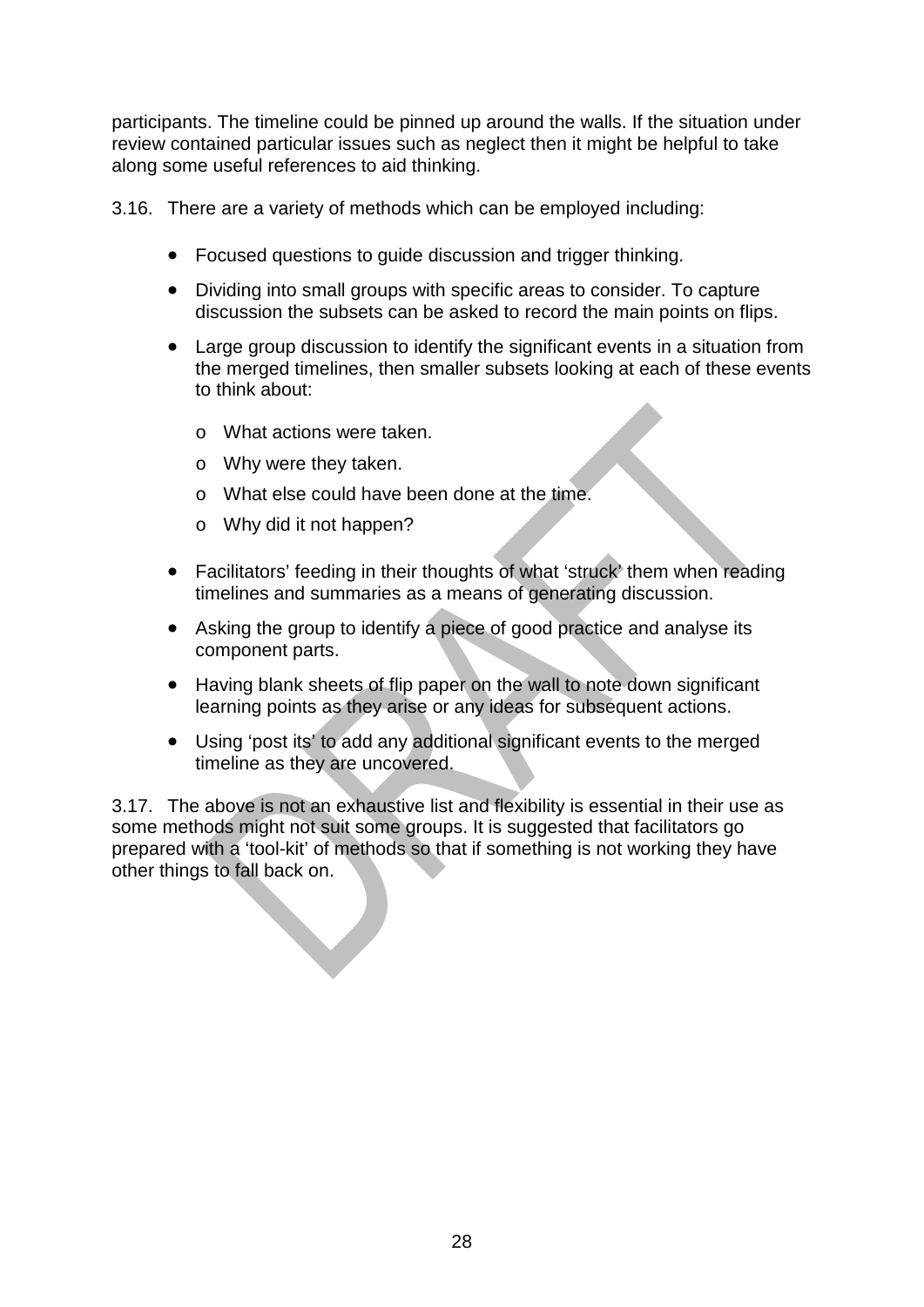# **4. After the event**

## **Preparation of the Child Practice Review Report**

4.1 After the learning event the task of the Reviewer is to collate and synthesise all the material from the learning event. This will include the record taken by the note taker and any flips produced by the group, as well as their own impressions and understanding of what emerged through the event. The learning points resulting from the learning event then have to be transformed into a Child Practice Review Report using the agreed template outlined in Appendix 2 of the Practice Guidance.

4.2 Once a summary of the learning points has been completed it should be shared with participants for comments.

4.3. In the light of feedback from participants there may need to be some amendment to the Child Practice Review Report before the Reviewer meets with the Review Panel to go through it.

## **Presentation to Local Safeguarding Children Board (LSCB)**

4.4 The Child Practice Review Report has to be presented to the Local Safeguarding Children Board for agreement and action. Such a presentation should include some description of the learning event itself in terms of participants, process and impact. This will help in terms of developing the framework.

## **Debrief**

4.5 Thought should be given to a process of debriefing for the participants in the learning event, for family members who may have contributed to the review and for the Reviewer(s) and the Review Panel.

4.6 With regard to the participants in the learning event, it might be too complex to reconvene, but it might be helpful if Review Panel members took responsibility for feeding back to people within their agency or service area.

4.7 At the point that family members were first approached, before the learning event, the issue of feedback should have been raised. Some might prefer another visit to explain what has happened and what recommendations have been made and what actions are to be taken, others might think a phone call or a letter sufficient.

4.8 As this is a new framework for reviews and LSCBs are learning through doing, it would be very helpful if the Reviewer could meet with the Review Panel to reflect on the overall process of the review.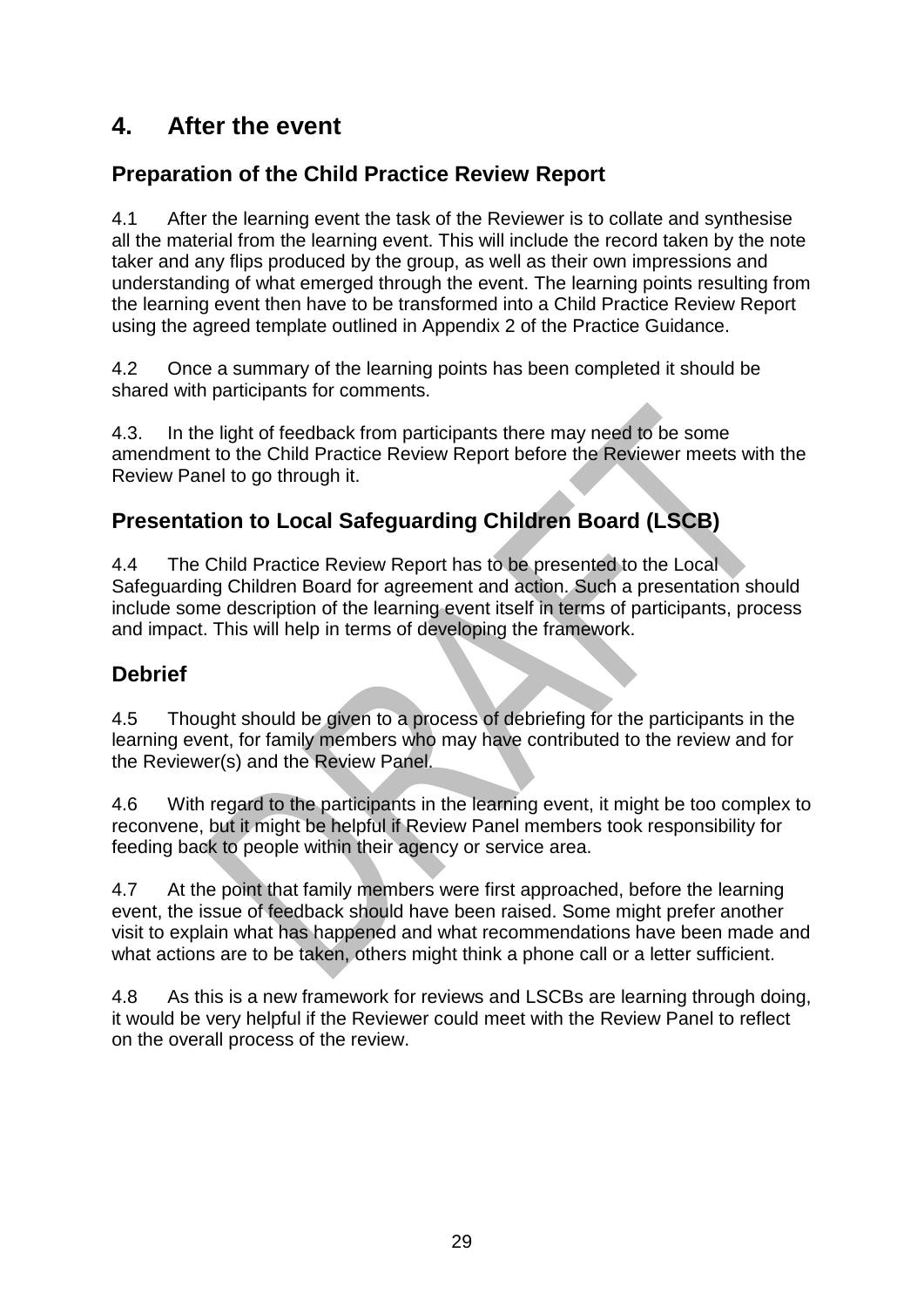# **Appendix 1a**

## *Sample Letter of Invitation to the Learning Event*

Dear

#### **Learning Event in respect of Child ….. Date: Venue:**

A new framework for multi-agency child practice reviews is currently being developed to reform the present serious case review system. The development of this framework has been endorsed by all the constituent members of the Local Safeguarding Children Board and therefore there is an expectation of participation.

One of the features of this new framework is that it involves agencies, staff and families in a collective endeavour to reflect and learn from what has happened in order to improve practice in the future.

In line with this new development a Concise/Extended Review is being undertaken with regard to Child ……. The review process uses a systems approach whereby the focus is on multi-agency professional practice with the aim of identifying underlying issues that are influencing practice more generally.

As part of this Concise/Extended Review terms of reference have been constructed and time-lines prepared, but at the heart of the Review is the Learning Event. It is this to which you are invited as you were involved with Child ……. and his/her family and consequently you have something to contribute to the overall learning.

#### *The Learning Event*

The Event is to be held at ………. on …………. starting at ……… and finishing at ……….. Lunch will be provided.

The event will identify key single and inter-agency issues, learning points and issues for consideration by the LSCB. The event will be facilitated by ……………… who will adopt a systems approach and structure the day to help participants reflect, think and learn together in a safe environment.

The family are to be approached to see if they would like to meet with the Reviewer before the event, in which case any comments and observations they might wish to make can be woven into the discussions and reflections on the day.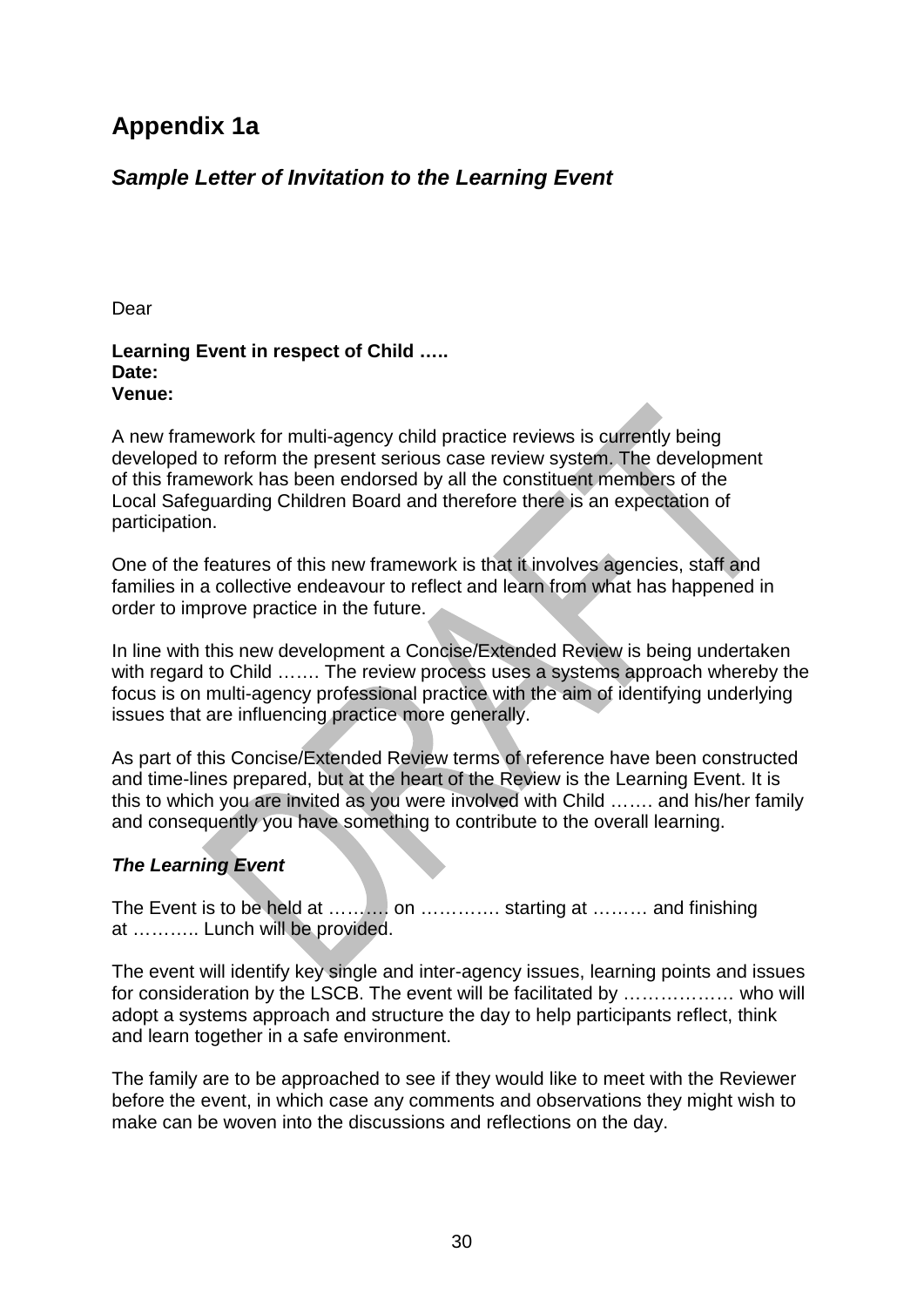After the event the Reviewer will compile a short report or learning output. You will have an opportunity to look at this in draft form and make comments before its final submission to the Board.

#### *Preparation for the event*

It would be helpful if you could give some thought to your involvement with Child ….. and his/her family thinking specifically about:

- Assessments.
- Decision making.
- Actions.
- Interaction with other professionals and services.
- Areas of good practice.
- Areas where there could be some improvements.

To help you with your preparation you will also receive the following documents:

- The Terms of Reference of this Concise Review.
- A copy of the Welsh Government's draft guidance of the Framework for Multi-Agency Child Practice Reviews.

We very much look forward to working with you at the Learning Event and hope you find this new approach constructive and helpful. In the meantime if you have any queries or need further clarification please do not hesitate to contact us.

[Let us know if you are able to attend – response on a reply slip?]

Kind regards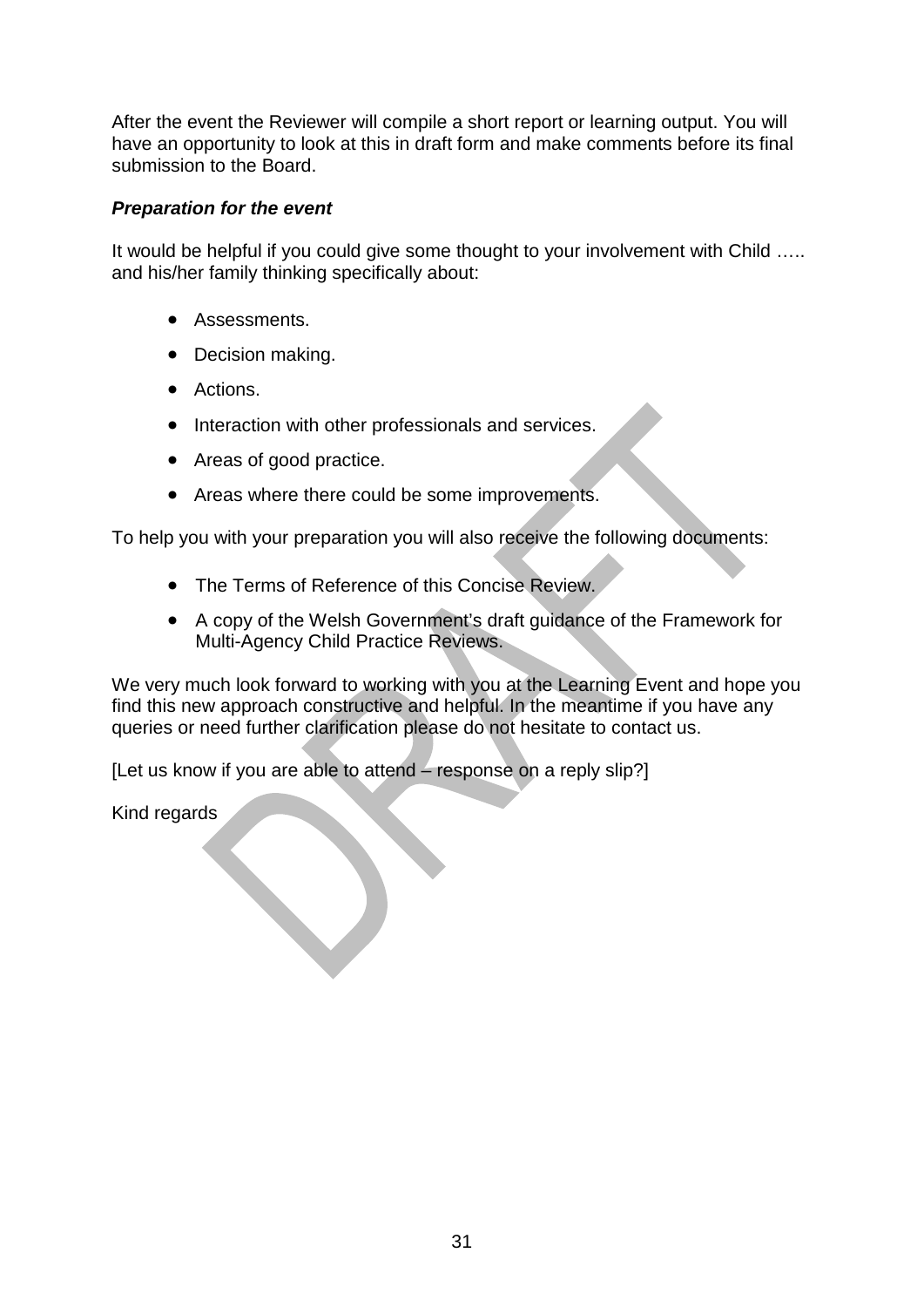# **Appendix 1b**

*Preconditions for Building Effective Group Relationships* 



Professional Development Group, University of Nottingham in Charles, M with Stevenson, O (1990) *'Multidisciplinary is Different'* University of Nottingham.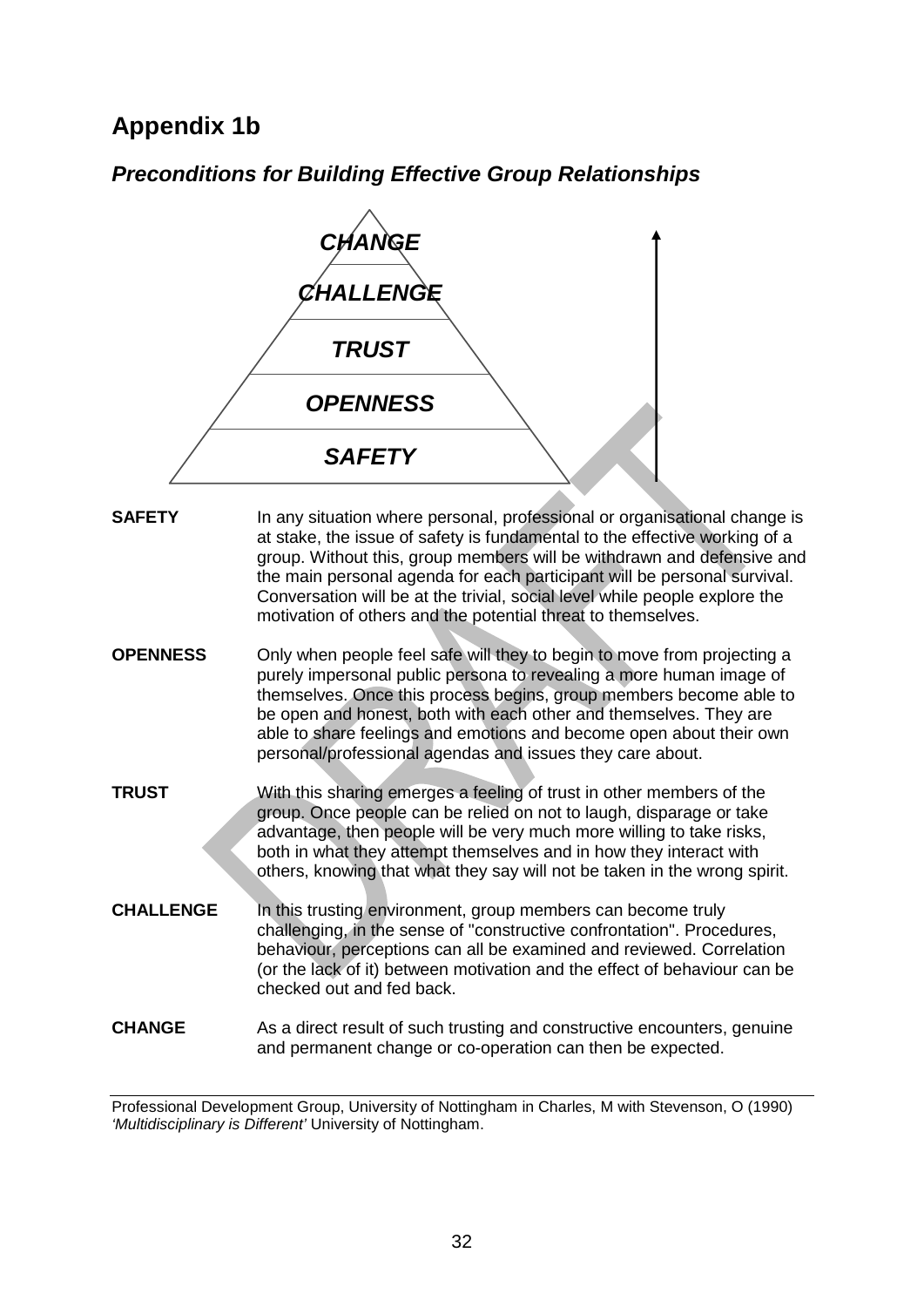# **Appendix 1c**

# **Stages in the Group Dynamic**

## *WINTERTIME:*

*The ground may be frozen and the weather stormy.* 

**This is the stage of defensiveness, usually at the outset of a group.** 

W

**Trust is low and anxiety is high.** 

*SPRINGTIME:*

*New life starts to break through the surface crust.* 

**This is the stage of working through defensiveness. The group is underway, trust is building and anxiety is reducing.** 

## *SUMMERTIME:*

*There is an abundance of growth and the sun is high.* 

**This is the stage of authentic behaviour where the group is working hard and meeting its aims and objectives. Trust is high and anxiety is a spur to growth and change.** 

*AUTUMN:*

*The fruit is harvested and stored; the harvesters give thanks and go their way.* 

**This is the stage of closure. As the group draws to a close the members gather in and review the fruit of their learning and prepare to transfer it to life in the wider world outside.** 

Heron, J (1989) *The Facilitators Handbook* London. Kogan Page.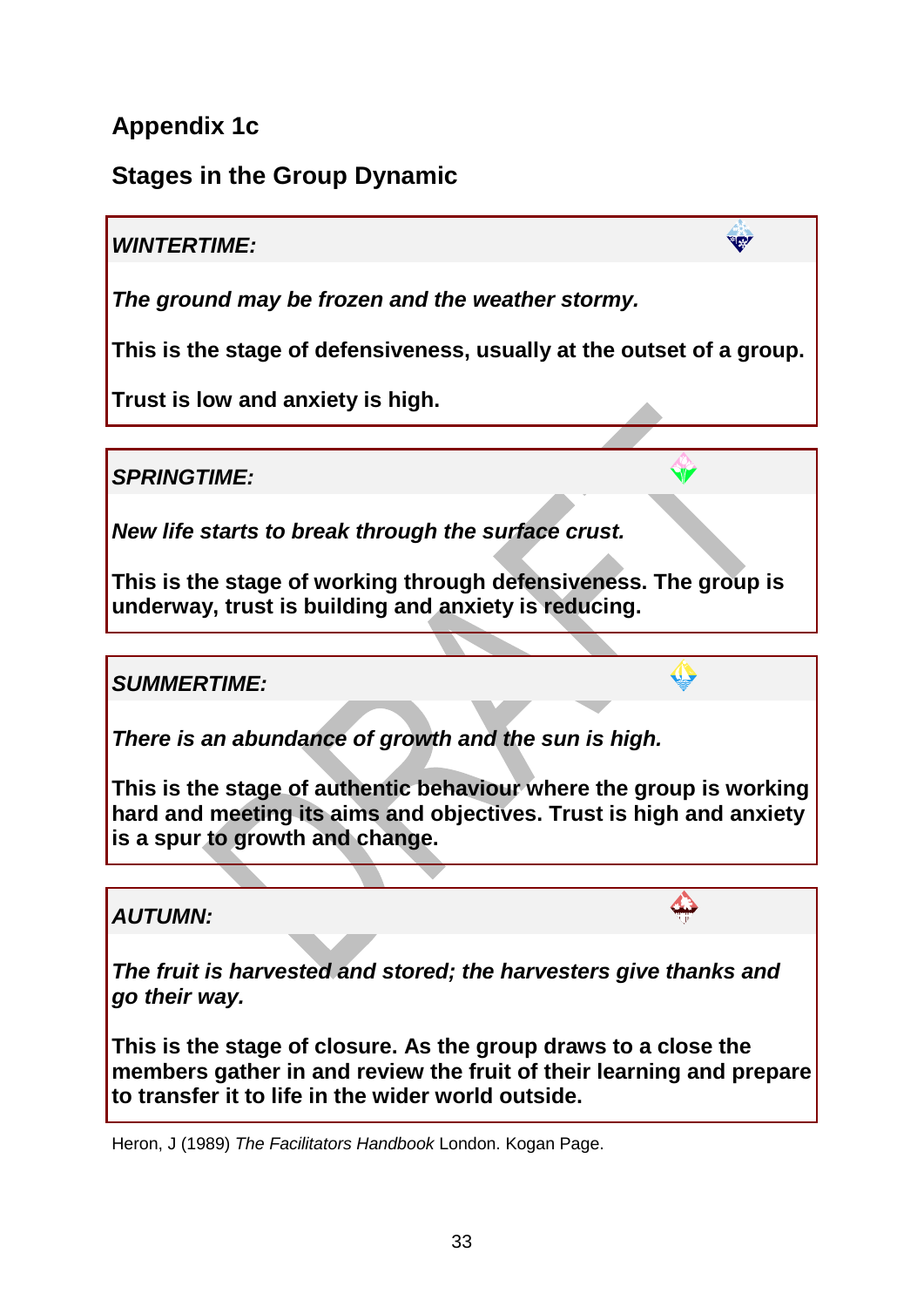# **Appendix 1d**

## **Working Principles for the Learning Event: an example**

- 1. Each member of the group has a valid contribution to make which will be valued and listened to.
- 2. Where there are differences in views, these will be heard sensitively or questioned in a way which is constructive and enabling to the process of the group and its objectives.
- 3. We are all striving to challenge and address oppressive practices in our work and the whole group will share responsibility for addressing oppressive behaviour or language in a way which is sensitive and constructive.
- 4. Participants will support the principle of confidentiality about personal feelings or issues which are shared during our work together.
- 5. Naïve questions will be considered the norm.

AND ……………… ????? What else do *you* need to agree in order to participate fully and effectively?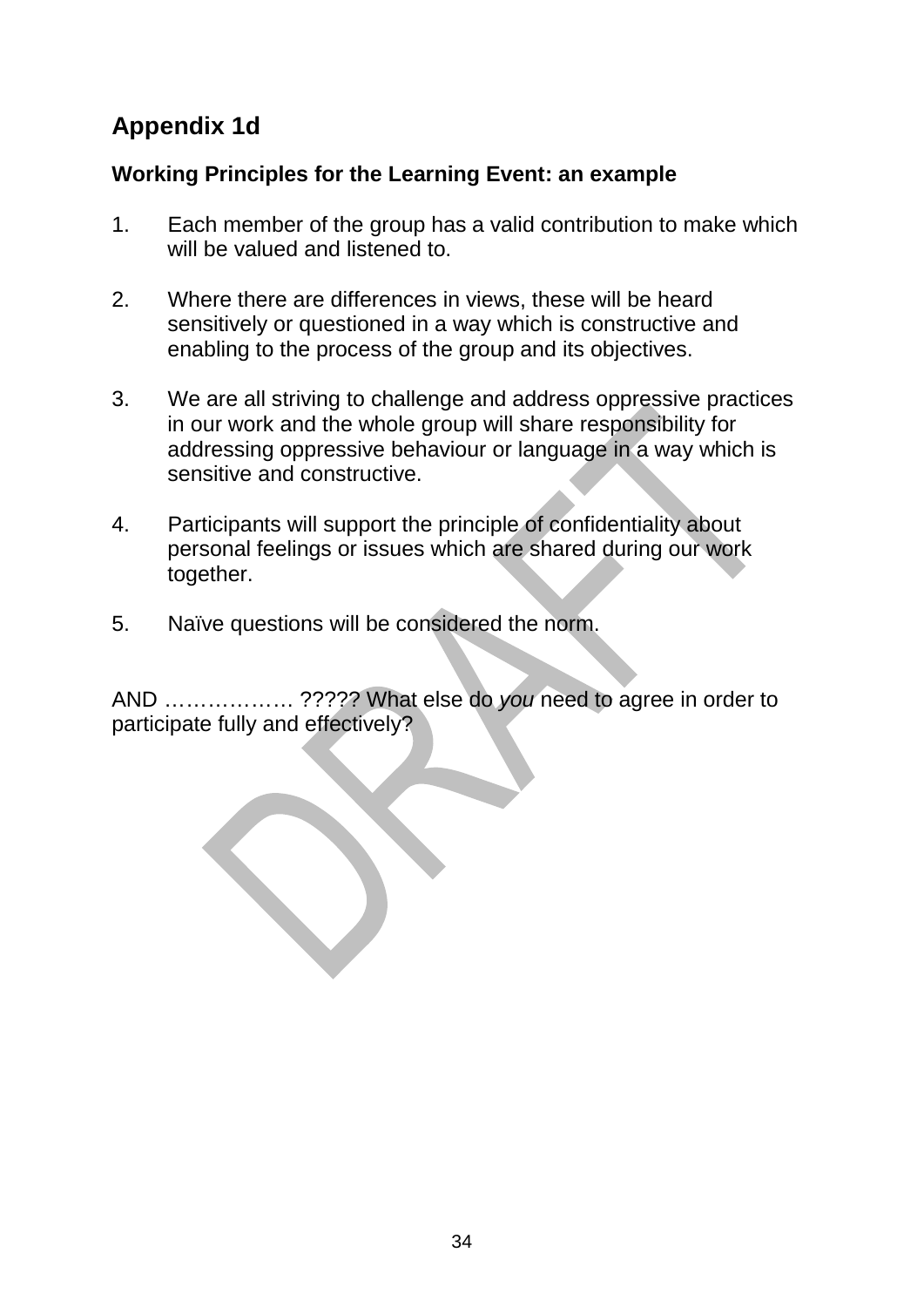# **Appendix 1e**

## *Sample Evaluation Form*

**Name:** 

**Job Title/Role:** 

**Date of Learning Event:** 

- **1. Did this learning event meet its objectives?**
- **2. How do you rate this event?**
- **3. What did you find most helpful?**
- **4. What did you find least helpful?**
- **5. Is there any learning from this event that you intend to take back into your work?**
- **6. Any other relevant comments or suggestions for improvement?**

*Thank you for your participation and your assistance*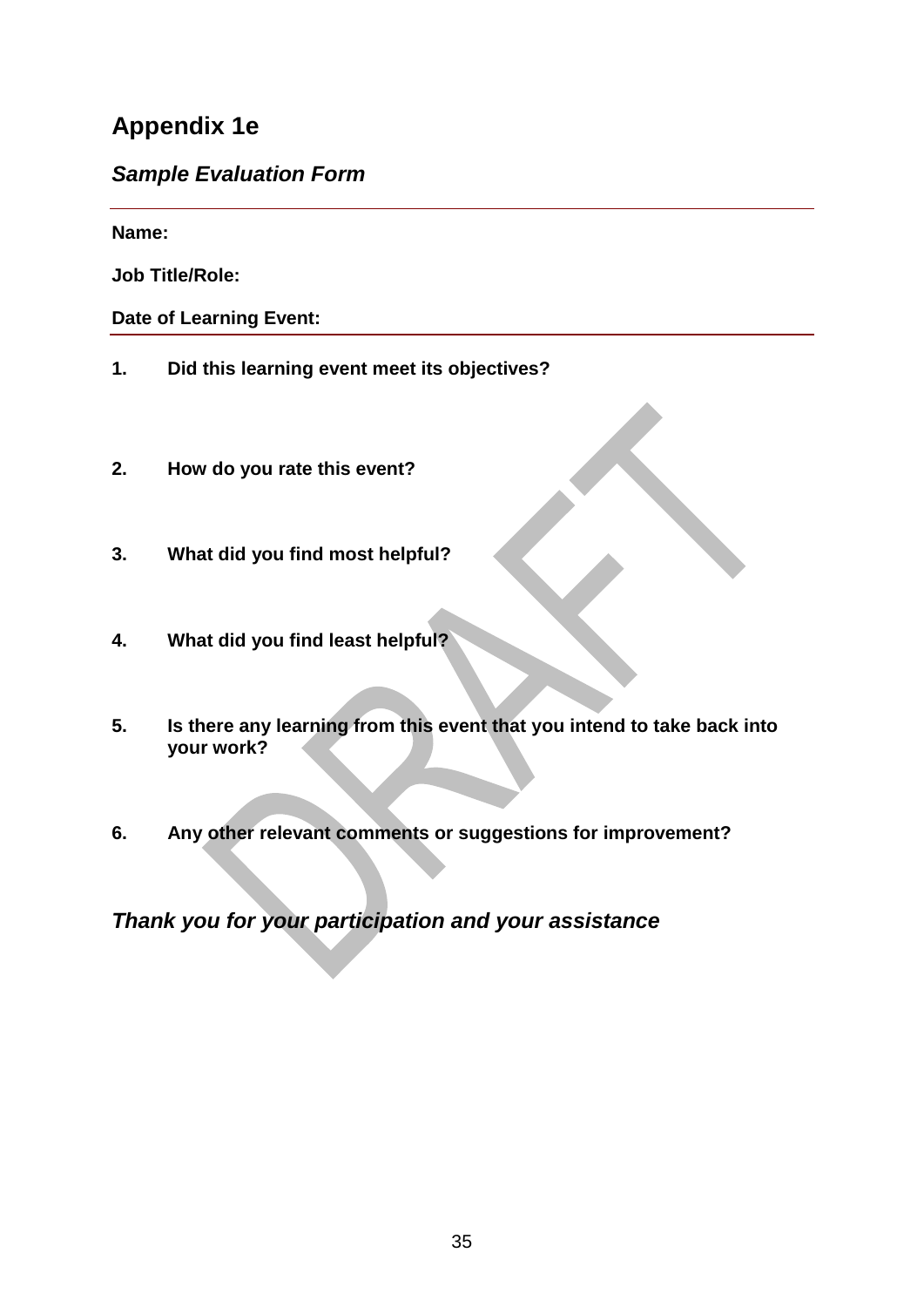# **Appendix 1f**

# **Modes of Facilitation**

# **The hierarchical mode**

Here the facilitator directs the learning process and does things for the group. This is leading from the front by thinking and acting on behalf of the group. Thus the facilitator decides on the objectives and the programme, interprets and gives meaning, challenges resistance, manages group feelings and provides structures for learning.

# **The co-operative mode**

Here the facilitator shares power over the learning process and manages the different dimension **with** the group. The facilitator enables and guides the group to become more self-directing and their view, though influential, is not final but one amongst many. Outcomes are always negotiated and learning processes are devised through collaboration.

# **The autonomous mode**

Here the facilitator respects the total autonomy of the group and does not do things for them or with them, but gives them freedom to find their own way, exercising their own judgement without any intervention on the facilitator's part. The bedrock of learning is unprompted, self-directed practice. It is not about the abdication of responsibility but rather the subtle art of creating conditions within which people can exercise full self-determination in their learning.

Heron, J (1989) *The Facilitators Handbook* London. Kogan Page.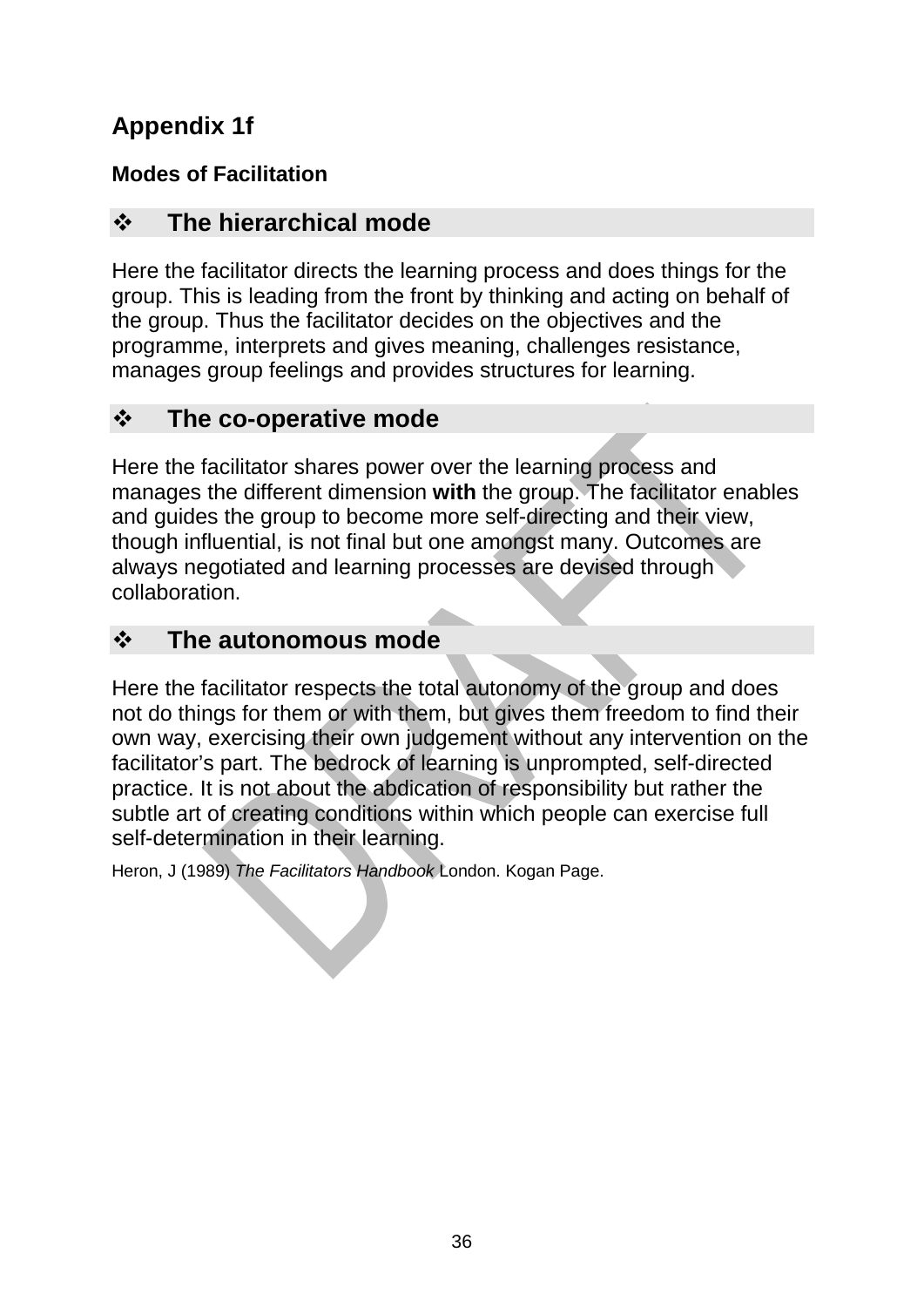# **Annex 2**

# **Child Practice Review**

## **Recommendation to Chair of LSCB from CPR Subgroup**

Additional function:- Sub group initial scoping doc for panel Notification of Welsh Government Audit trail Initial TOR for the panel

**From:** Chair of the CPR (Subgroup) – Name and Designation

**To:** Chair of the LSCB – Name and Designation

**Re:** Insert Case identifier **(to be used in all future correspondence)**

#### **Date of Recommendation:**

#### **Brief outline of Case/incident**

Please include the legal status of child/children prior to incident and any immediate remedial safeguarding action taken by relevant agencies.

The CPR Subgroup has considered this case and recommends that it meets the criteria for a:

**Concise review** 

**Extended review** 

If the criteria is not met for the above reviews, what alternative review process will be undertaken:

**Multi-Agency Professional Forum** 

**No review** 

**Alternative review process**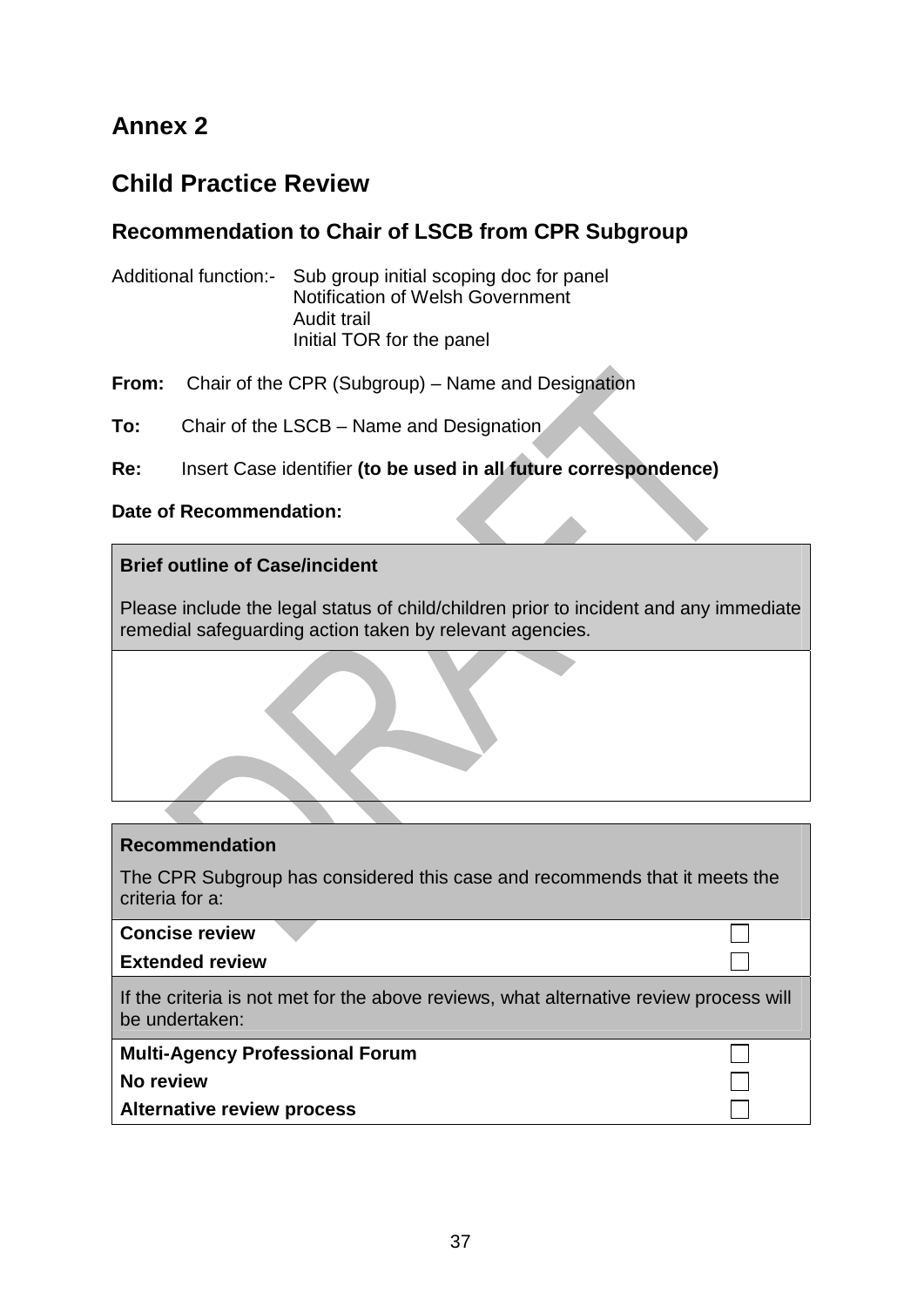| Please specify or detail alternative review process, eg Homicide Review: |  |  |  |
|--------------------------------------------------------------------------|--|--|--|
|                                                                          |  |  |  |
|                                                                          |  |  |  |
| <b>Decision</b>                                                          |  |  |  |
| Unanimous                                                                |  |  |  |
| Majority                                                                 |  |  |  |

#### **Rationale for Decision/Recommendation**

This should include:-

- Guidance Criteria.
- Range of reviews considered.
- Alternative types of review considered to meet the case needs.
- How the needs of any other review will be incorporated into the Terms of Reference.
- If majority decision explanation and outcome.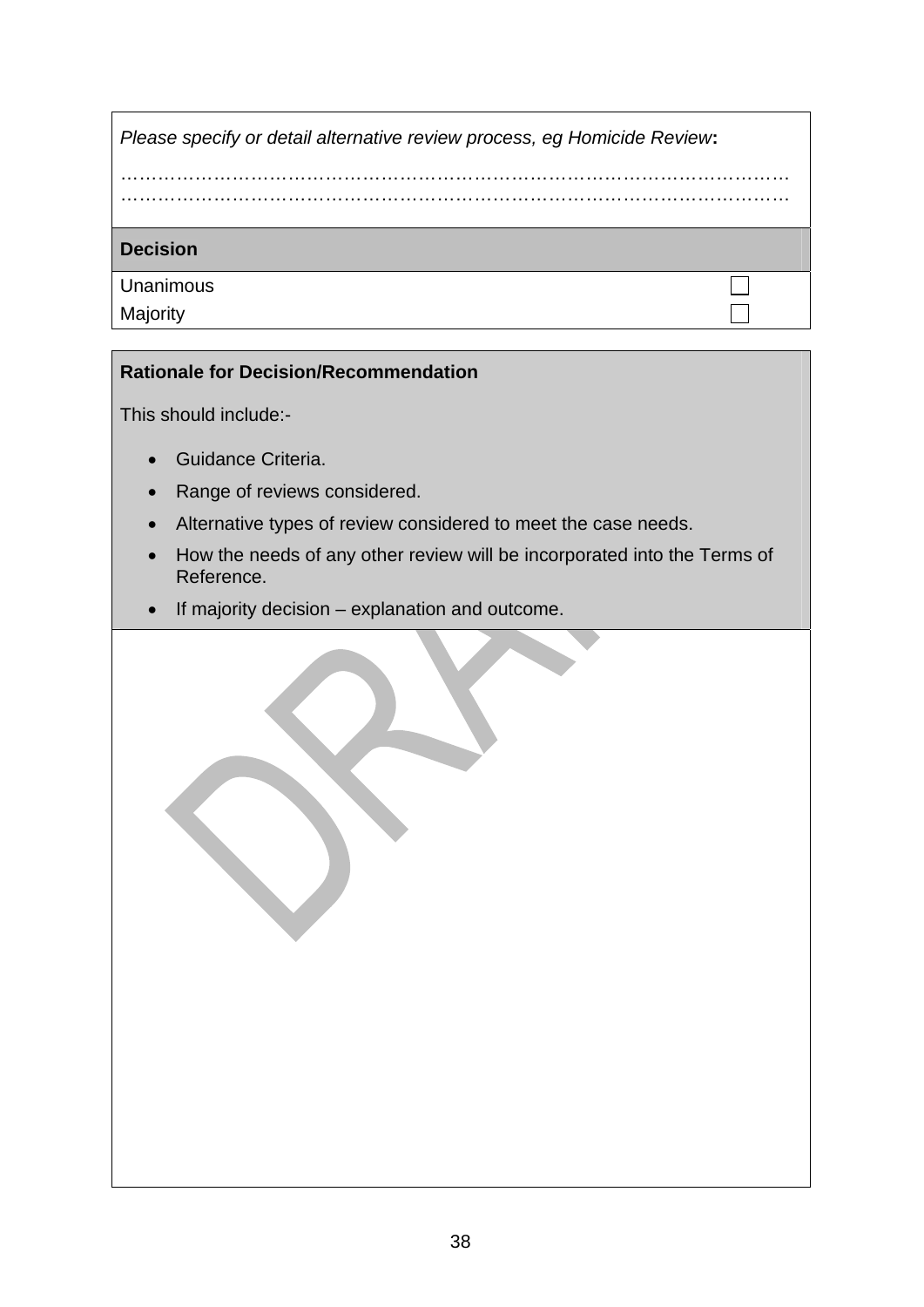## **Proposed Initial Outline of Review**

(This is an initial outline which will need to be updated as the review proceeds.)

#### **Time period to be covered by the review in line with guidance:**

| l 0-6 months |  | 6-12 months |  | 12-24 months |  |
|--------------|--|-------------|--|--------------|--|
|--------------|--|-------------|--|--------------|--|

٦

#### *Rationale for time period***:**

 $\Gamma$ 

| More than<br>24 months                                                                                  |  |  |  |  |  |
|---------------------------------------------------------------------------------------------------------|--|--|--|--|--|
| If more than 24 month -As this is outside timeframe recommended in guidance<br>please specify rationale |  |  |  |  |  |
|                                                                                                         |  |  |  |  |  |

## **Agencies involved in the case being reviewed**

*Include name and designation if known* 

| Police                                                      |  |  | <b>NHS Trust</b>          |  |
|-------------------------------------------------------------|--|--|---------------------------|--|
| Education                                                   |  |  | Social<br><b>Services</b> |  |
| Probation                                                   |  |  | Public<br>Health<br>Wales |  |
| Youth Offending                                             |  |  | <b>CAFCASS</b><br>Cymru   |  |
| <b>Local Health</b><br><b>Board</b>                         |  |  | Other<br><b>LSCB</b>      |  |
| Other (please specify if known or yet to<br>be identified): |  |  |                           |  |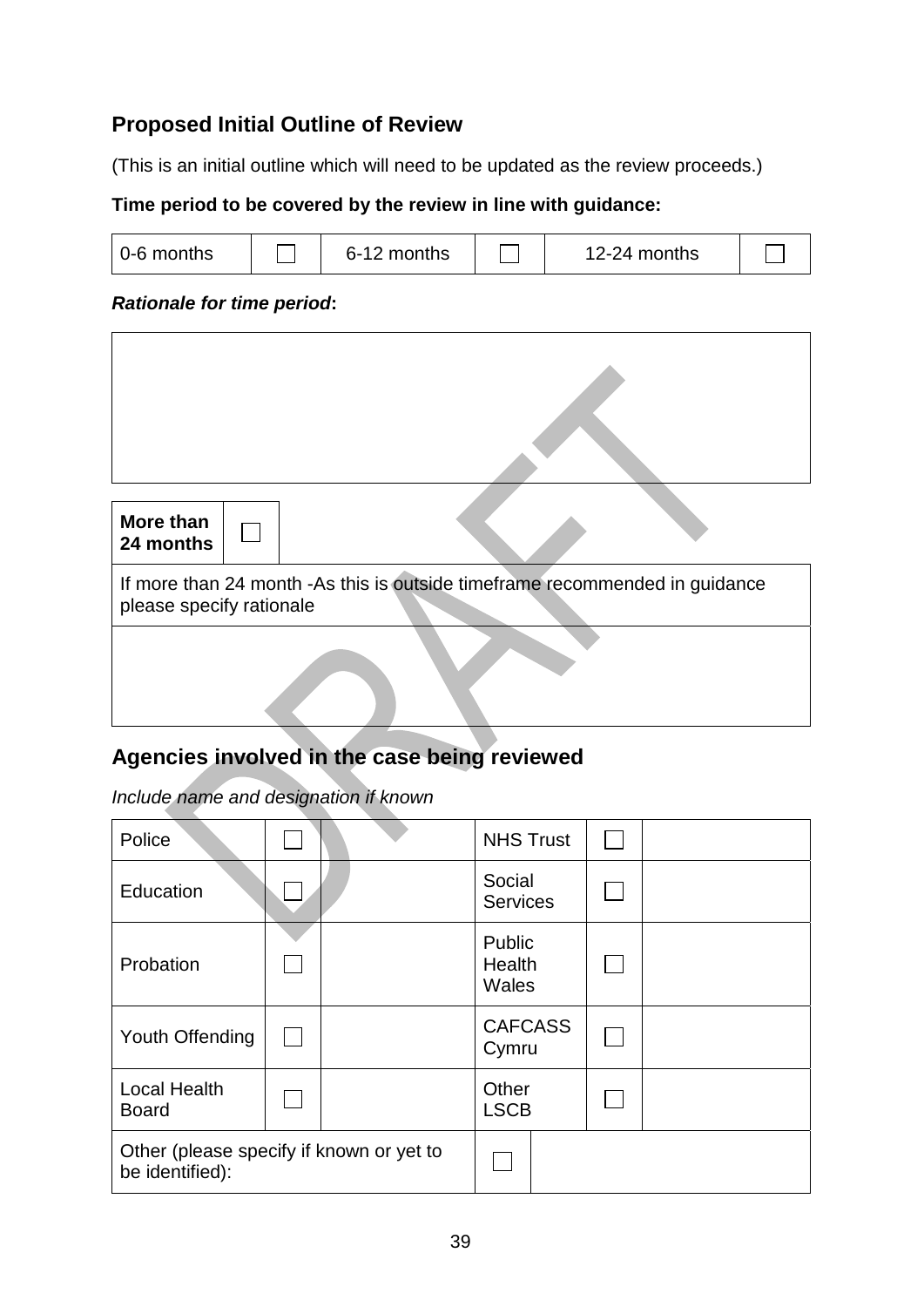## **Agency identified to Chair Review Panel**

*Include name and designation if known* 

| Police                              |                                          | <b>NHS Trust</b><br>$\mathbf{I}$ |
|-------------------------------------|------------------------------------------|----------------------------------|
| Education                           |                                          | Social<br><b>Services</b>        |
| Probation                           |                                          | Public<br>Health<br>Wales        |
| Youth Offending                     |                                          | <b>CAFCASS</b><br>Cymru          |
| <b>Local Health</b><br><b>Board</b> |                                          | Other<br><b>LSCB</b>             |
| be identified):                     | Other (please specify if known or yet to |                                  |
|                                     |                                          |                                  |

| Is the Chair independent in that they have<br>Yes<br>had no involvement/oversight of the case? | <b>No</b> |  |
|------------------------------------------------------------------------------------------------|-----------|--|
| State rationale for choice or Chair:                                                           |           |  |
|                                                                                                |           |  |

**Core Issues to be addressed in the Terms of Reference of the Review will include:**

- **1. To examine inter-agency working and service provision for Child or Children X through defined terms of reference.**
- **2. To seek contributions to the review from the child/children and appropriate family members and keep them informed of key aspects of progress.**

**\_\_\_\_\_\_\_\_\_\_\_\_\_\_\_\_\_\_\_\_\_\_\_\_\_\_\_\_\_\_\_\_\_\_\_\_\_\_\_\_\_\_\_\_\_\_\_\_\_\_\_\_\_\_\_\_\_\_\_\_\_\_\_\_\_** 

- 3. Identify particular issues identified for further clarification including: (*List issues relevant to particular case.*)
- 4. To produce a report for publication.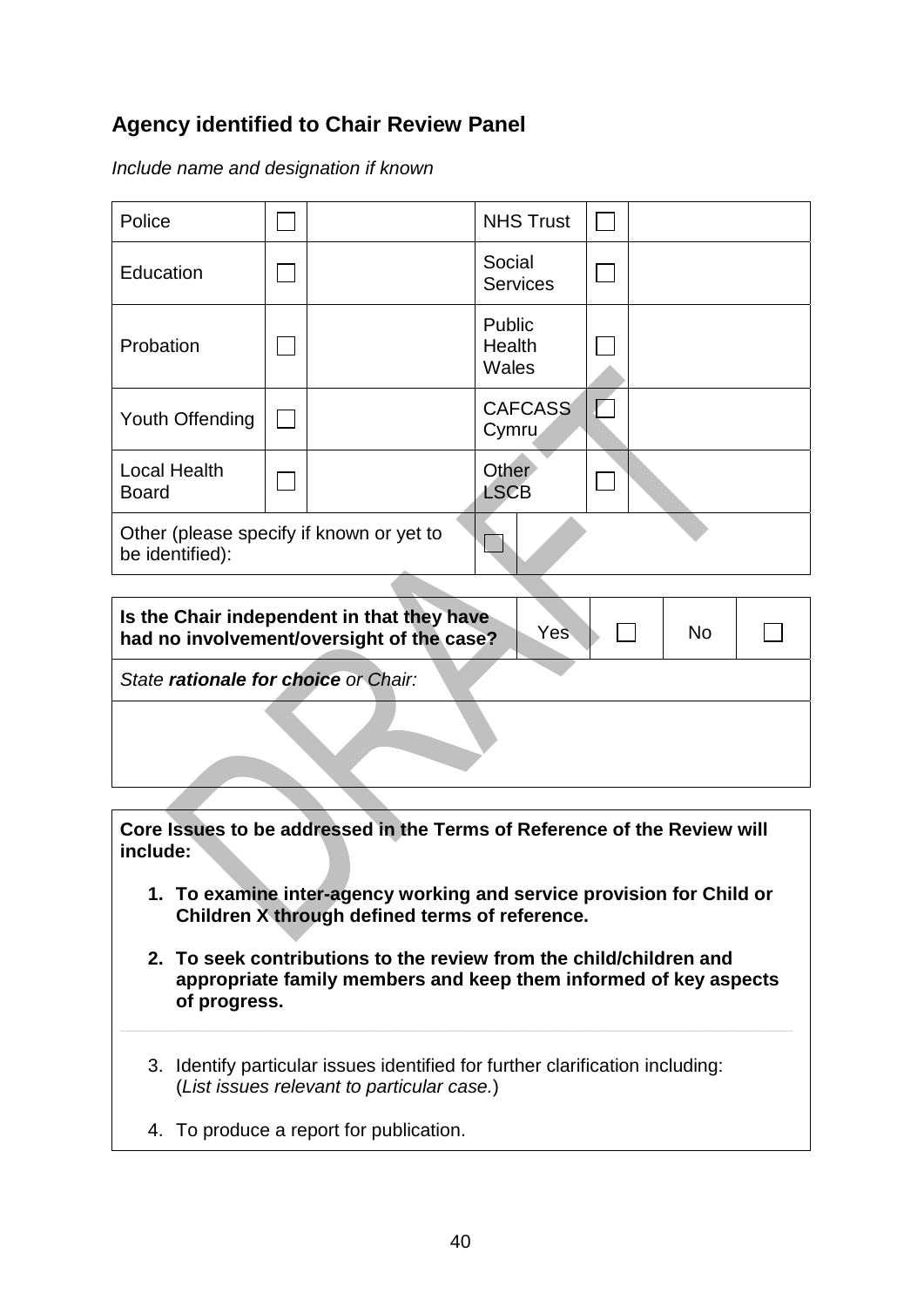- 5. The LSCB Co-ordinator will be responsible for maintaining links with all relevant agencies, families and interests.
- 6. The Panel Chair will inform the Chair of the LSCB and the LSCB subgroup of significant changes re the scope of the review and the TOR will be updated accordingly which will be updated in the TOR
- 7. The Chair of LSCB will be responsible for making all public comment, and responses to media interest concerning the review until the process is completed. It is anticipated that there will be no public disclosure of information other than the Final LSCB Report.
- 8. The LSCB and Panel will seek legal advice on all matters relating to the review. In particular this will include advice on:
	- Terms of Reference;
	- Disclosure of Information;
	- Guidance to the panel on issues relating to interviewing individual members of staff.

## **Appointment of Review Independent of the Case Management**

| Is an independent reviewer to be<br>appointed?                                                         | Yes        | <b>No</b> |  |
|--------------------------------------------------------------------------------------------------------|------------|-----------|--|
| Is the name and designation of<br>independent reviewer known?                                          | <b>Yes</b> | <b>No</b> |  |
| If yes please state nominated designation of Independent Reviewer plus any<br>additional information): |            |           |  |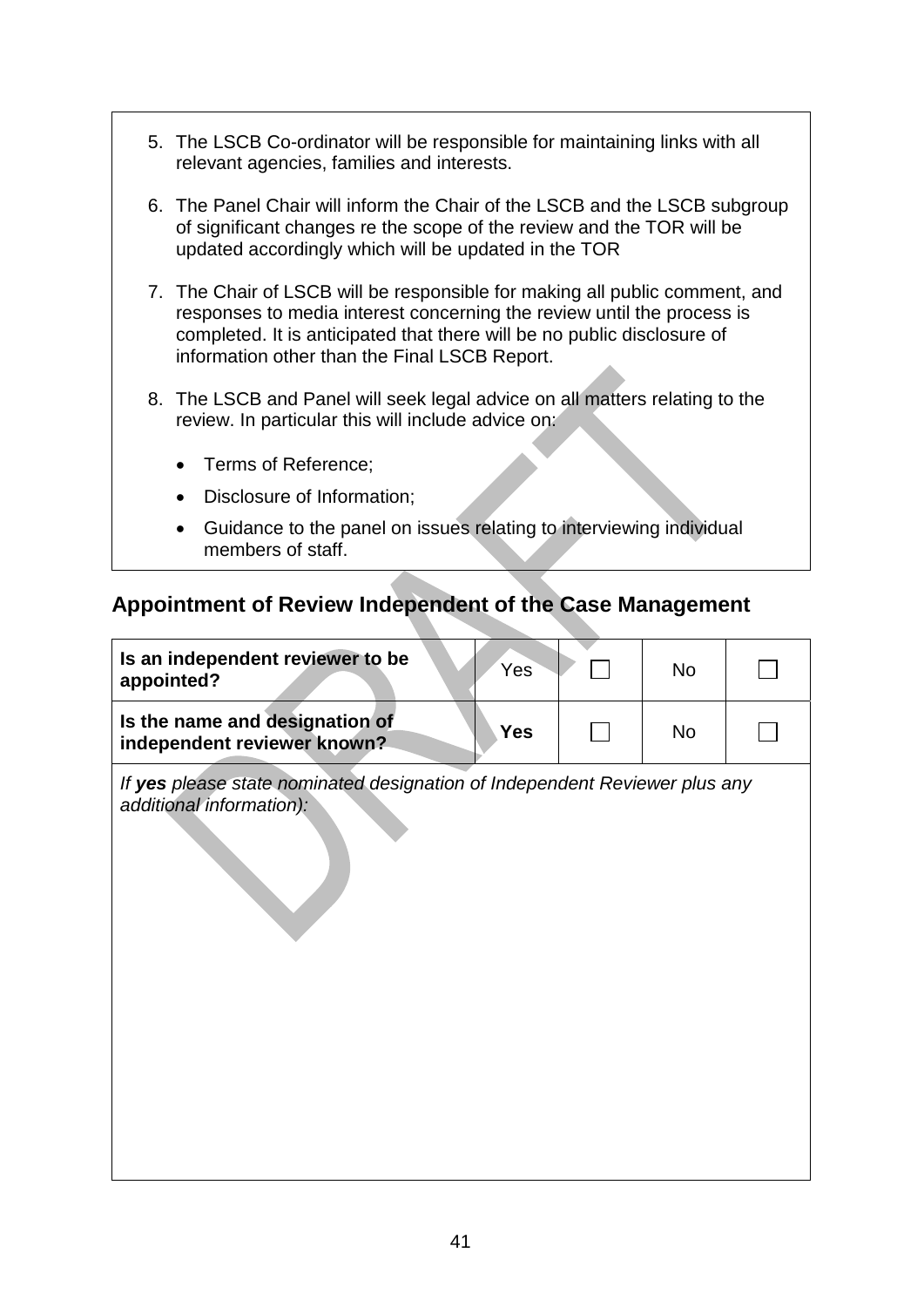## **Review Independent of the Case Management – Extended Review**

In the case of an extended review the following core questions will be addressed as per the guidance by the Independent Reviewer or Individual in the Terms of Reference of the Review.

- whether previous relevant information or history about the child and/or family members was known and taken into account in professionals' assessment, planning and decision-making in respect of the child, the family and their circumstances. How that knowledge contributed to the outcome for the child.
- whether the child protection plan (and/or the looked after child plan or pathway plan) was robust, and appropriate for that child, the family and their circumstances.
- whether the plan was effectively implemented, monitored and reviewed and whether all agencies contributed appropriately to the development and delivery of the multi-agency plan.
- the aspects of the plan that worked well and those that did not work well and why. The degree to which agencies challenged each other regarding the effectiveness of the plan, including progress against agreed outcomes for the child. Whether the protocol for professional disagreement was invoked.
- whether the respective statutory duties of agencies working with the child and family were fulfilled.
- whether there were obstacles or difficulties in this case that prevented agencies from fulfilling their duties (and this should include consideration of both organisational issues and other contextual issues).

Further relevant issues in relation to the circumstances of the case may also be identified by the *Review Panel* and/or the reviewers.

*Any additional specific questions which are appropriate to be raised at this stage?*

| Approximate cost (if known) of<br>independent reviewer and how this<br>will be met | $E$ |
|------------------------------------------------------------------------------------|-----|
|                                                                                    |     |
| <b>Additional costs identified</b><br>(if known).                                  |     |
| Please specify:                                                                    |     |
|                                                                                    |     |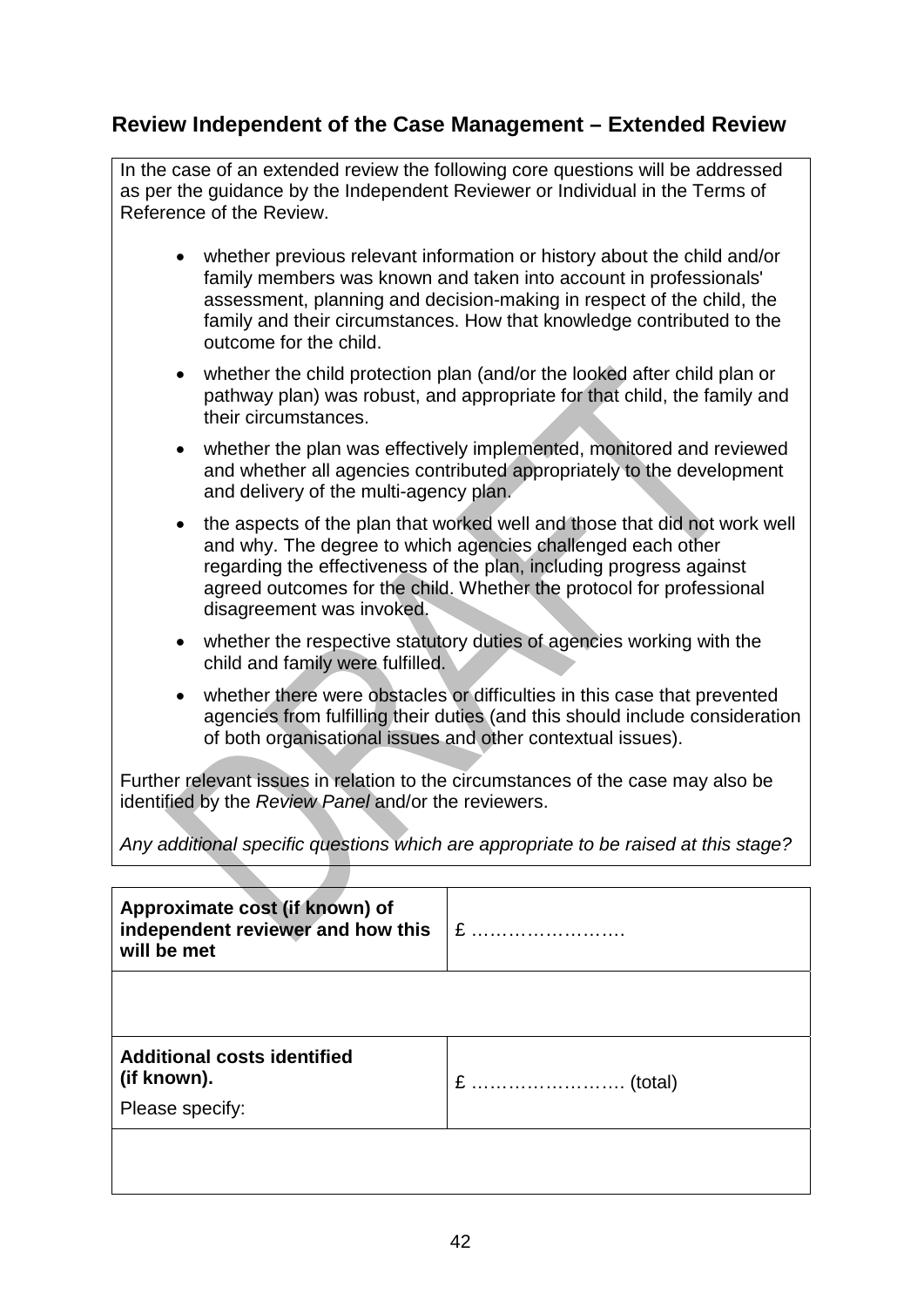| Date of First Panel meeting |  |
|-----------------------------|--|
| (mm/mm/yyyy)                |  |

|--|

| Will the report be completed within<br><b>Guidance timeframe?</b> | Yes | N٥ |  |
|-------------------------------------------------------------------|-----|----|--|
| i.e. 6 months from date of referral                               |     |    |  |

#### **Please identify any Issues that may impact on the timeframe and how these will be managed:-**

*Include issues such as:- Criminal prosecution Coroners decision* 

| (mm/yyyy)                          | Anticipated completed report date |  |  |
|------------------------------------|-----------------------------------|--|--|
| To be completed by Sub group Chair |                                   |  |  |
| Signature                          |                                   |  |  |
| <b>Title</b>                       |                                   |  |  |
| Date                               |                                   |  |  |
| Telephone number                   |                                   |  |  |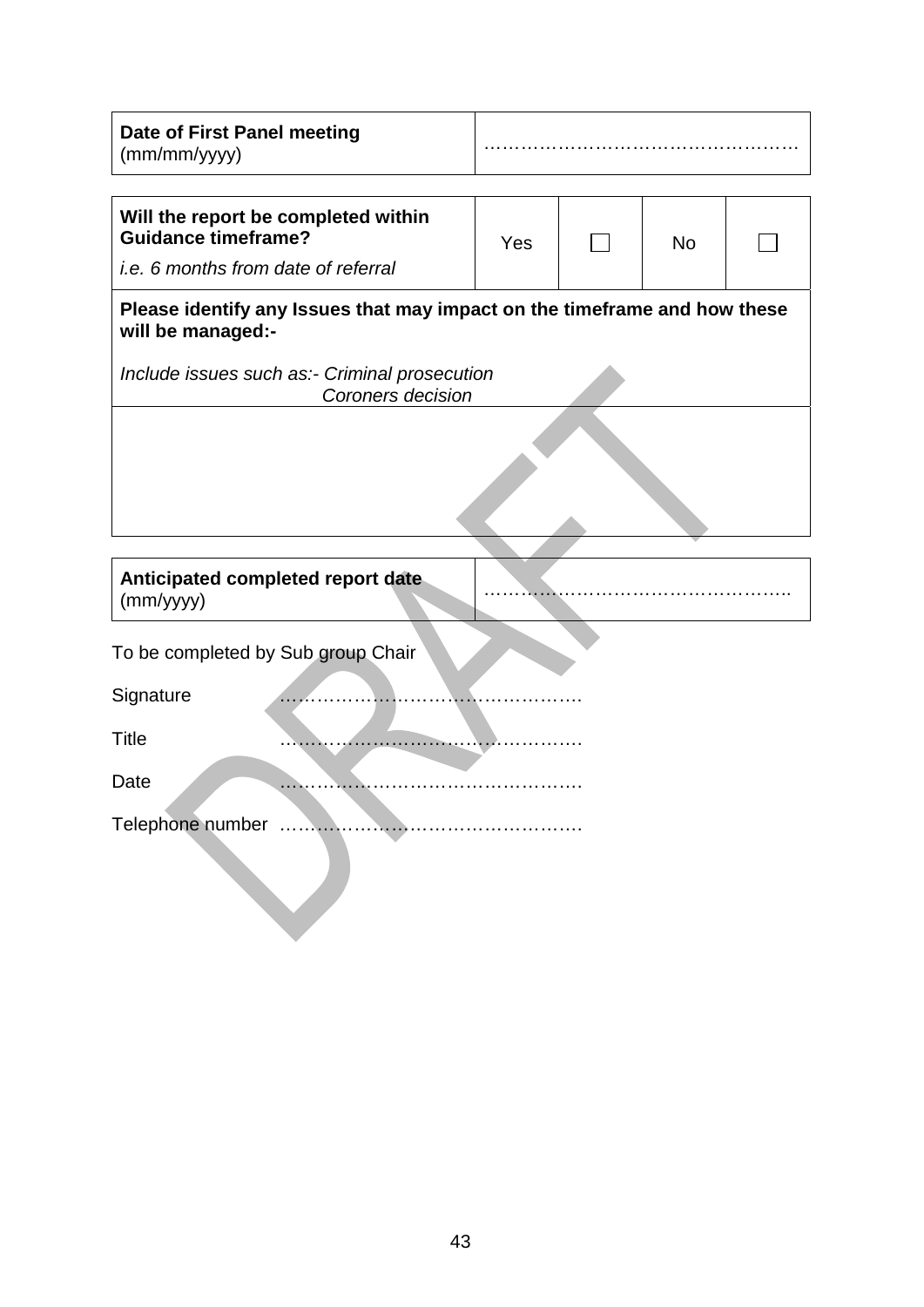## **Decision of the Chair of LSCB**

| I Agree with the recommendation<br>amendments:- | I Agree with the recommendation with the following |  |
|-------------------------------------------------|----------------------------------------------------|--|
| I Disagree with the recommendation              |                                                    |  |
|                                                 | If disagree, reasons why and proposed action:-     |  |
|                                                 |                                                    |  |
| Signature                                       |                                                    |  |
| <b>Title</b>                                    |                                                    |  |
| Date                                            |                                                    |  |
|                                                 |                                                    |  |
|                                                 |                                                    |  |

# **In discussion with Chair of Sub group**

| Date information to be presented to LSCB |  | . |
|------------------------------------------|--|---|
|                                          |  |   |

Date information sent to Welsh Government ………………………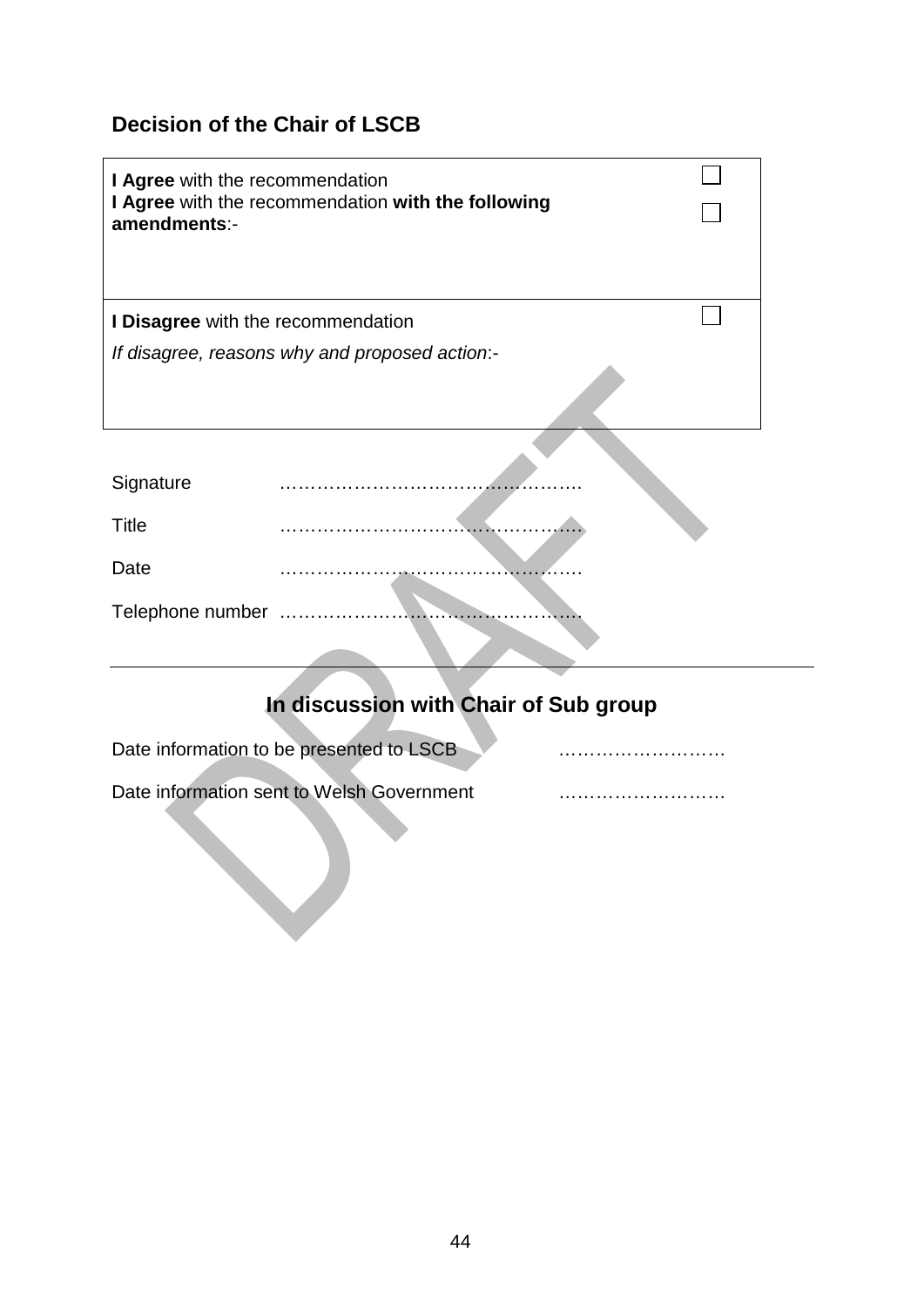# **For Welsh Government use only**

Date information received ……... ………………….………………..…….………..

Date acknowledgment letter sent to LSCB Chair **Engineeral Execution** Catalonian Date acknowledgment letter sent to LSCB Chair

Date circulated to relevant inspectorates/Policy Leads …………………………………………………………………

| <b>Agencies</b>         | <b>Yes</b> | <b>No</b> | <b>Reason</b> |
|-------------------------|------------|-----------|---------------|
| <b>CSSIW</b>            |            |           |               |
| Estyn                   |            |           |               |
| <b>HIW</b>              |            |           |               |
| <b>HMI Constabulary</b> |            |           |               |
| <b>HMI Probation</b>    |            |           |               |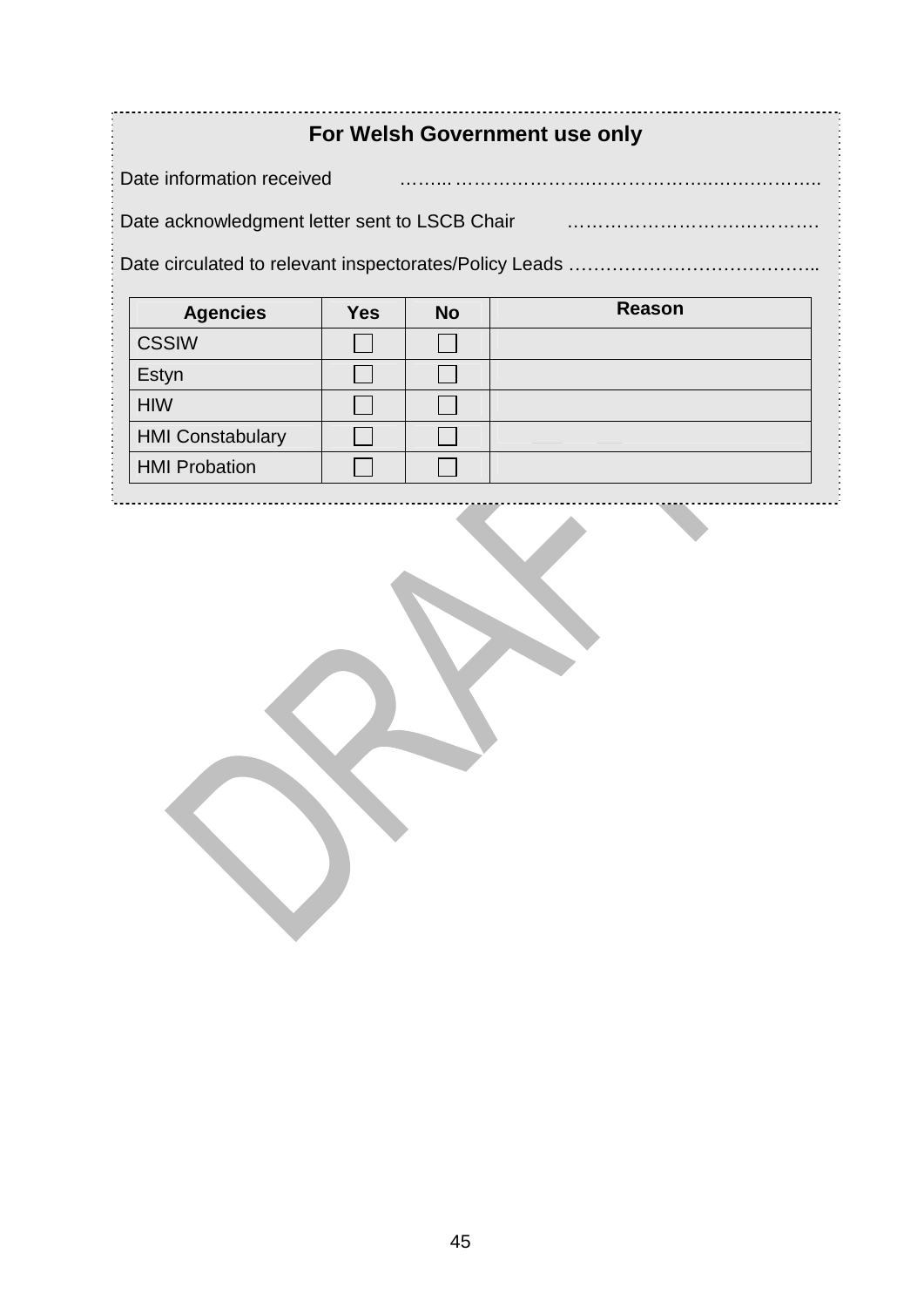# **Annex 2**



#### **Practice and organisational issues identified**

#### **What did we learn?**

(from the contact with different services, the perspective of practitioners and their assessments and action taken, family members' perspectives, evidence about practice and its impact, contextual factors and challenges)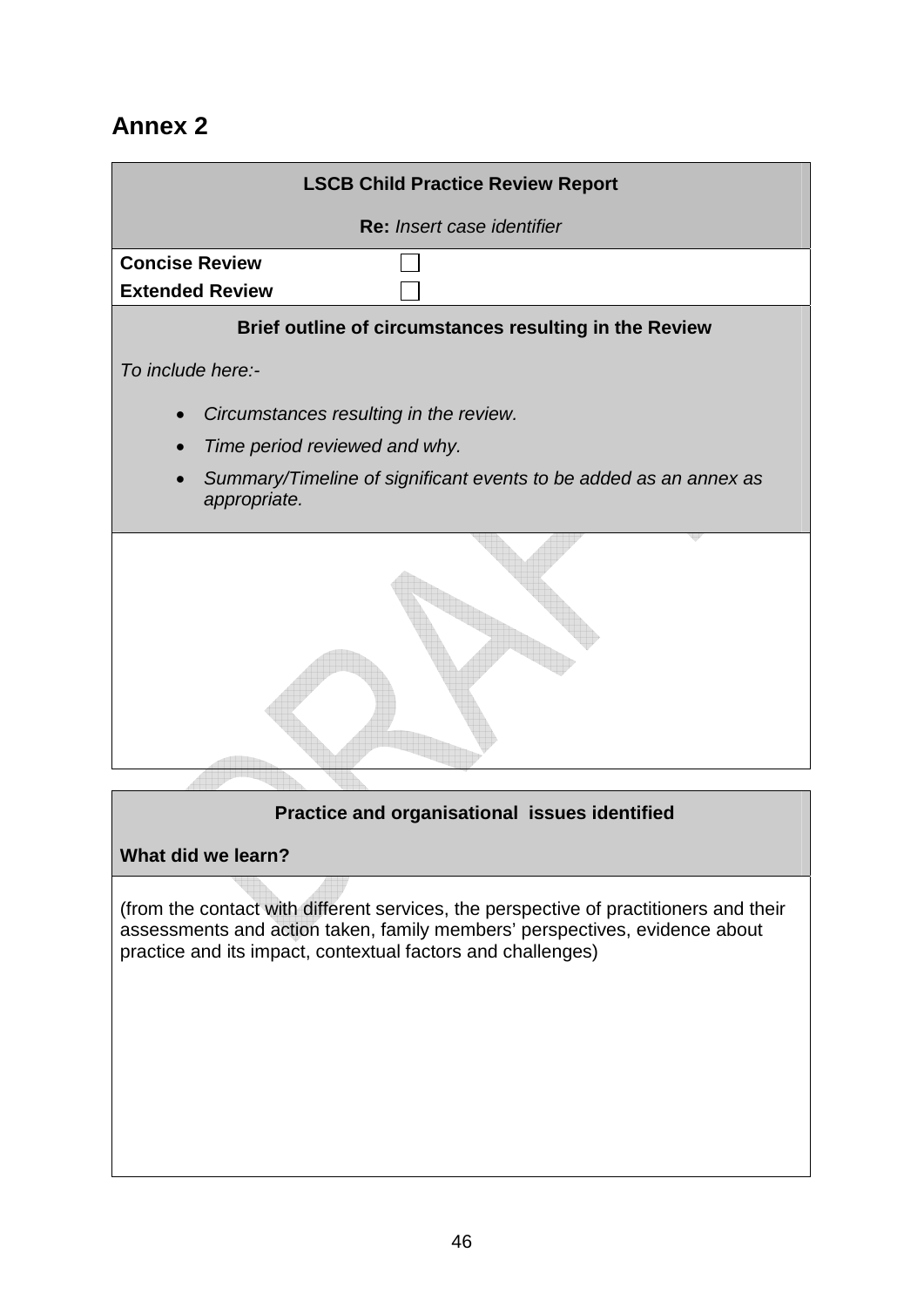| <b>Conclusions and Learning points from the Review</b>                    |                                                                         |                                          |                                                                      |  |  |
|---------------------------------------------------------------------------|-------------------------------------------------------------------------|------------------------------------------|----------------------------------------------------------------------|--|--|
| What do we need to do differently? How will this improve future practice? |                                                                         |                                          |                                                                      |  |  |
|                                                                           |                                                                         |                                          |                                                                      |  |  |
|                                                                           | <b>Statement by Reviewer(s)</b>                                         |                                          |                                                                      |  |  |
| <b>REVIEWER 1</b>                                                         |                                                                         | <b>REVIEWER 2</b><br>(as<br>appropriate) |                                                                      |  |  |
| the case<br>qualification                                                 | <b>Statement of independence from</b><br>Quality Assurance statement of | case<br>qualification                    | Statement of independence from the<br>Quality Assurance statement of |  |  |
| Set text to be added                                                      |                                                                         | Set text to be added                     |                                                                      |  |  |
| <b>Reviewer 1</b><br>(Signature)                                          |                                                                         | <b>Reviewer 2</b><br>(Signature)         |                                                                      |  |  |
| <b>Name</b><br>(Print)                                                    |                                                                         | <b>Name</b><br>(Print)                   |                                                                      |  |  |
| <b>Date</b>                                                               |                                                                         | <b>Date</b>                              |                                                                      |  |  |

Appendix 1: Terms of Reference.

Appendix 2: Summary timeline (*Currently no standard template*).

Appendix 3: Arrangements for the Review.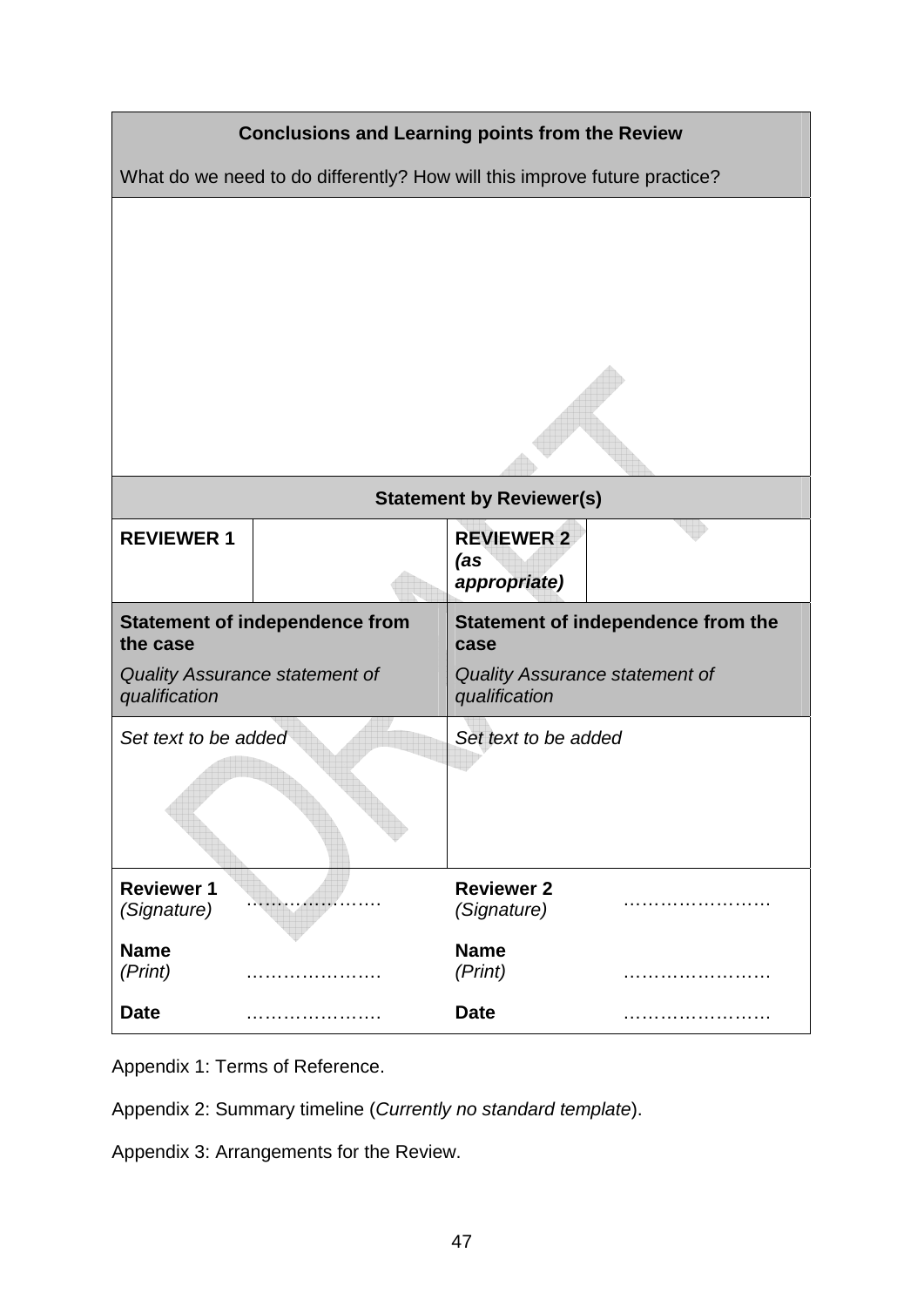# **Appendix 1**

#### **Terms of reference for the Review**

In the case of an **Extended Review** issues to be addressed to include:

- Whether previous relevant information or history about the child and/or family members was known and taken into account in professionals' assessment, planning and decision-making in respect of the child, the family and their circumstances. How that knowledge contributed to the outcome for the child.
- Whether the child protection plan (and/or the looked after child plan or pathway plan) was robust, and appropriate for that child, the family and their circumstances.
- Whether the plan was effectively implemented, monitored and reviewed and whether all agencies contributed appropriately to the development and delivery of the multi-agency plan.
- The aspects of the plan that worked well and those that did not work well and why. The degree to which agencies challenged each other regarding the effectiveness of the plan, including progress against agreed outcomes for the child. Whether the protocol for professional disagreement was invoked.
- Whether the respective statutory duties of agencies working with the child and family were fulfilled.
- Whether there were obstacles or difficulties in this case that prevented agencies from fulfilling their duties (and this should include consideration of both organisational issues and other contextual issues).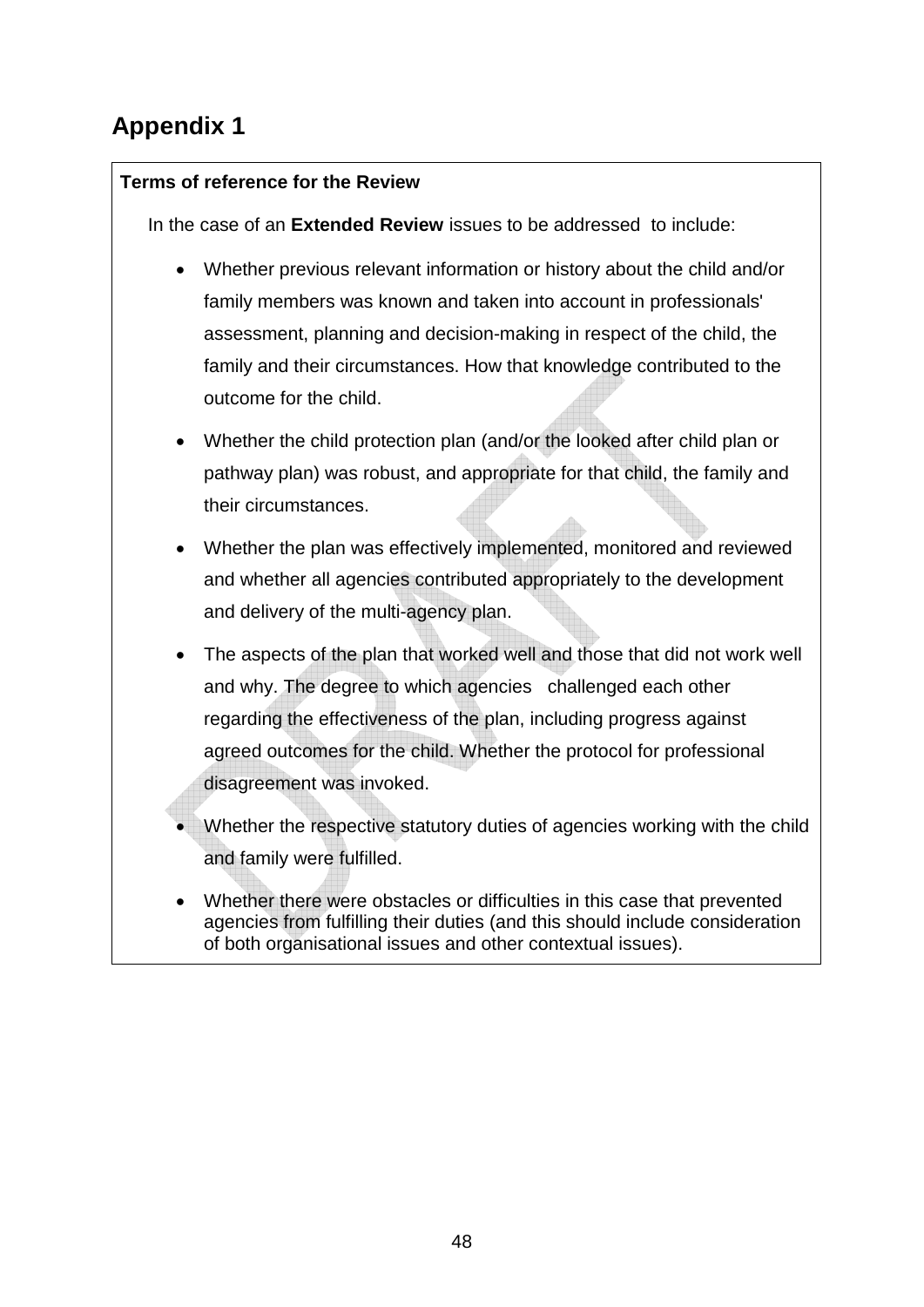# **Appendix 3**

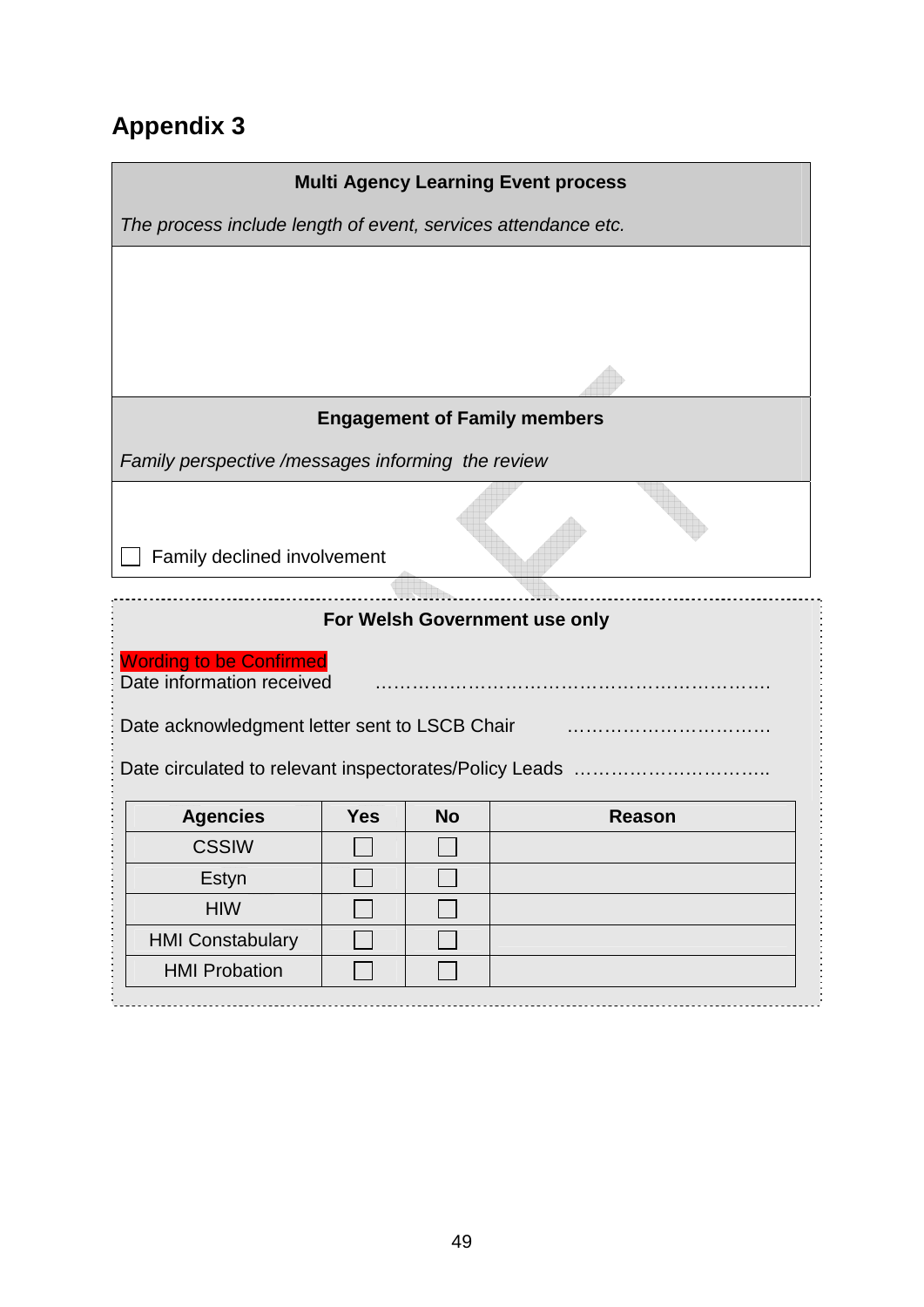# **Annex 3**

## **Multi Agency Consultation Model – Process Flow Chart**